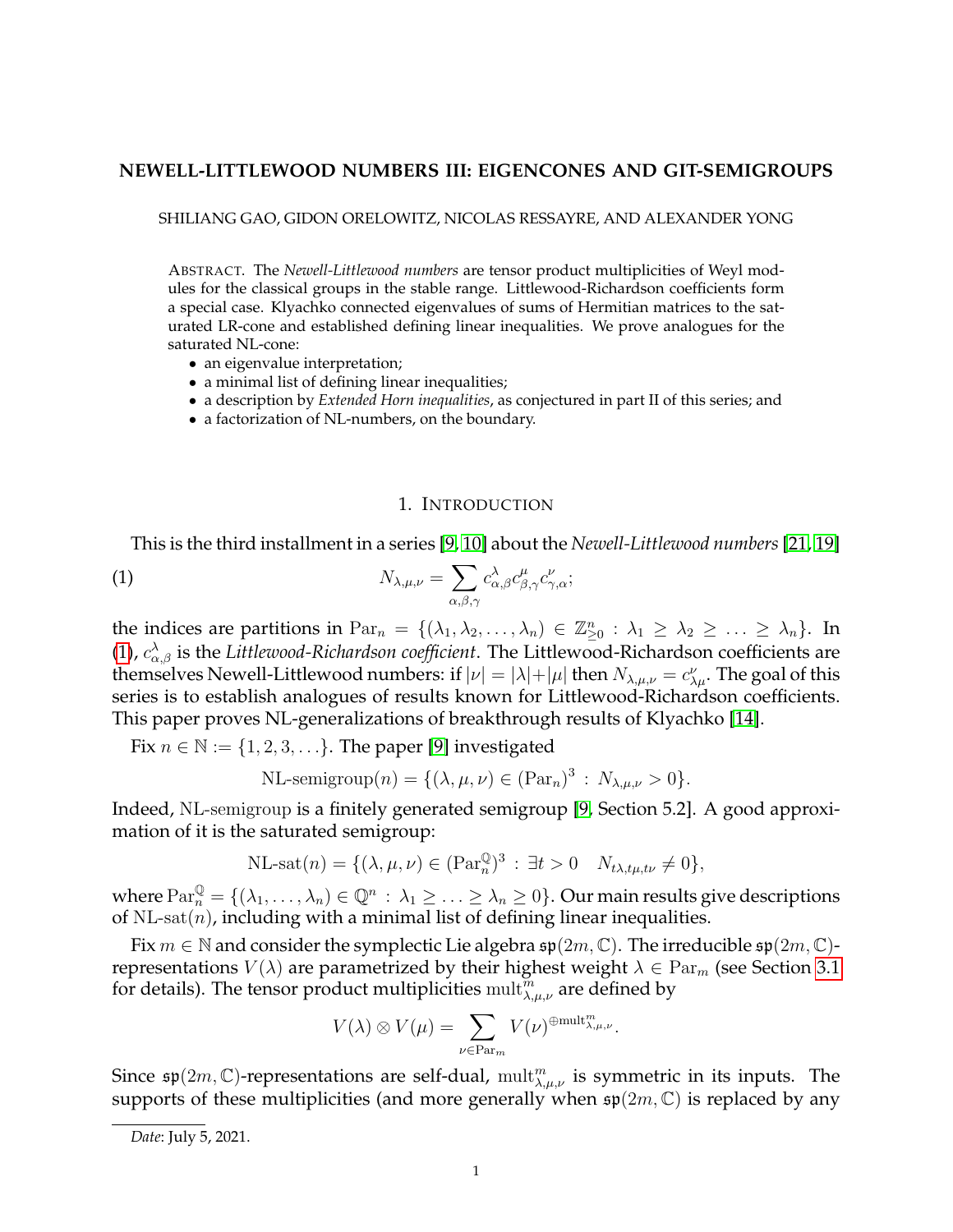semisimple Lie algebra) are of significant interest (see, *e.g.*, the survey [\[18\]](#page-35-3) and the references therein). Consider the finitely generated semigroup

$$
\mathfrak{sp}\text{-semigroup}(m) = \{ (\lambda, \mu, \nu) \in (\text{Par}_m)^3 : \text{mult}_{\lambda, \mu, \nu}^m > 0 \},
$$

and the cone generated by it

<span id="page-1-0"></span>
$$
\mathfrak{sp}\operatorname{-sat}(m)=\{(\lambda,\mu,\nu)\in (\operatorname{Par}^{\mathbb{Q}}_m)^3\,:\,\exists t>0\quad\operatorname{mult}^m_{t\lambda,t\mu,t\nu}>0\}.
$$

For  $m \geq n$ , by postpending 0's,  $\text{Par}_m$  embeds into  $\text{Par}_m$ . Newell-Littlewood numbers are tensor product multiplicities for sp(2m, C) in the *stable range* [\[16,](#page-35-4) Corollary 2.5.3]:

(2) 
$$
\forall (\lambda, \mu, \nu) \in (\text{Par}_n)^3 \quad \text{if } m \ge 2n \text{ then } \text{mult}_{\lambda, \mu, \nu}^m = N_{\lambda, \mu, \nu}.
$$

Now, [\(2\)](#page-1-0) immediately implies

(3) 
$$
NL
$$
-sat $(n) = \mathfrak{sp}$ -sat $(m) \cap (\operatorname{Par}_n^{\mathbb{Q}})^3$ , for any  $m \ge 2n$ .

Our first result says the relationship of NL-sat to sp -sat is *independent* of the stable range.

<span id="page-1-1"></span>**Theorem 1.1.** *For any*  $m \ge n \ge 1$ *,* 

<span id="page-1-6"></span>
$$
\mathrm{NL\text{-}sat}(n)=\mathfrak{s}\mathfrak{p}\,\text{-}\mathrm{sat}(m)\cap(\mathrm{Par}^{\mathbb{Q}}_{n})^{3}.
$$

Theorem [1.1](#page-1-1) has a number of consequences. Define

$$
\text{LR-sat}(n) = \{ (\lambda, \mu, \nu) \in (\text{Par}_n^{\mathbb{Q}})^3 : \exists t > 0 \quad c_{t\lambda, t\mu}^{t\nu} > 0 \}.
$$

Klyachko [\[14\]](#page-35-2) showed that LR-sat(n) describes the possible eigenvalues  $\lambda, \mu, \nu$  of three  $n \times n$  Hermitian matrices A, B, C (respectively) such that  $A + B = C$ . Similarly, Theo-rem [1.1](#page-1-1) shows that  $NL$ -sat $(n)$  describes solutions to a more general eigenvalue problem; see Section [2.6](#page-6-1) and Proposition  $3.1<sup>1</sup>$  $3.1<sup>1</sup>$  $3.1<sup>1</sup>$ 

Another major accomplishment of [\[14\]](#page-35-2) was the first proved description of LR-sat(n) *via* linear inequalities. We have three such descriptions of  $NL$ -sat $(n)$ . We now state the first of these. Set  $[n] = \{1, \ldots, n\}$ . For  $A \subset [n]$  and  $\lambda \in \operatorname{Par}_{n}$ , let  $\lambda_A$  be the partition using the only parts indexed by A; namely, if  $A = \{i_1 < \cdots < i_r\}$  then  $\lambda_A = (\lambda_{i_1}, \ldots, \lambda_{i_r}).$  In particular,  $|\lambda_A| = \sum_{i \in A} \lambda_i$ . Using the known descriptions of  $\mathfrak{sp}$ -sat $(n)$  [\[1,](#page-34-2) [23,](#page-35-5) [25\]](#page-35-6) we deduce from Theorem [1.1](#page-1-1) a *minimal* list of inequalities defining  $NL$ -sat $(n)$ :

<span id="page-1-4"></span>**Theorem 1.2.** Let  $(\lambda, \mu, \nu) \in (\text{Par}_n)^3$ . Then  $(\lambda, \mu, \nu) \in \text{NL-sat}(n)$  if and only if

(4) 
$$
0 \le |\lambda_A| - |\lambda_{A'}| + |\mu_B| - |\mu_{B'}| + |\nu_C| - |\nu_{C'}|
$$

for any subsets  $A, A', B, B', C, C' \subset [n]$  such that

<span id="page-1-7"></span><span id="page-1-5"></span> $(A)$   $A \cap A' = B \cap B' = C \cap C' = \emptyset;$ (2)  $|A| + |A'| = |B| + |B'| = |C| + |C'| = |A'| + |B'| + |C'| = r;$ (3)  $c_{\tau^0(A/A')}^{\tau^0(C,C')}$  $\tau^0(C,C')\ \tau^0(A,A')^{\vee[(2n-2r)^r]}\ \tau^0(B,B')^{\vee[(2n-2r)^r]}=c_{\tau^2(A,A')}^{r^2(C,C')}\$  $\tau^{\mathsf{p}}(\mathcal{C}, \mathcal{C}) \ \tau^{\mathsf{p}}(A, A')^{\vee [r^r]} \ \tau^{\mathsf{p}}(B, B')^{\vee [r^r]} = 1.$ 

<span id="page-1-3"></span>*Moreover, this list of inequalities is irredundant.*

<span id="page-1-2"></span><sup>&</sup>lt;sup>1</sup>We remark that since  $(\lambda, \mu, \nu) \in \text{LR-sat}(n)$  is also in NL-sat $(n)$  if and only if  $|\lambda| + |\mu| = |\nu|$  (see [\[9,](#page-34-0) Lemma 2.2(II)]), the  $\mathfrak{sl}_n$ -eigencone is a facet of the  $\mathfrak{sp}_{2n}$ -eigencone.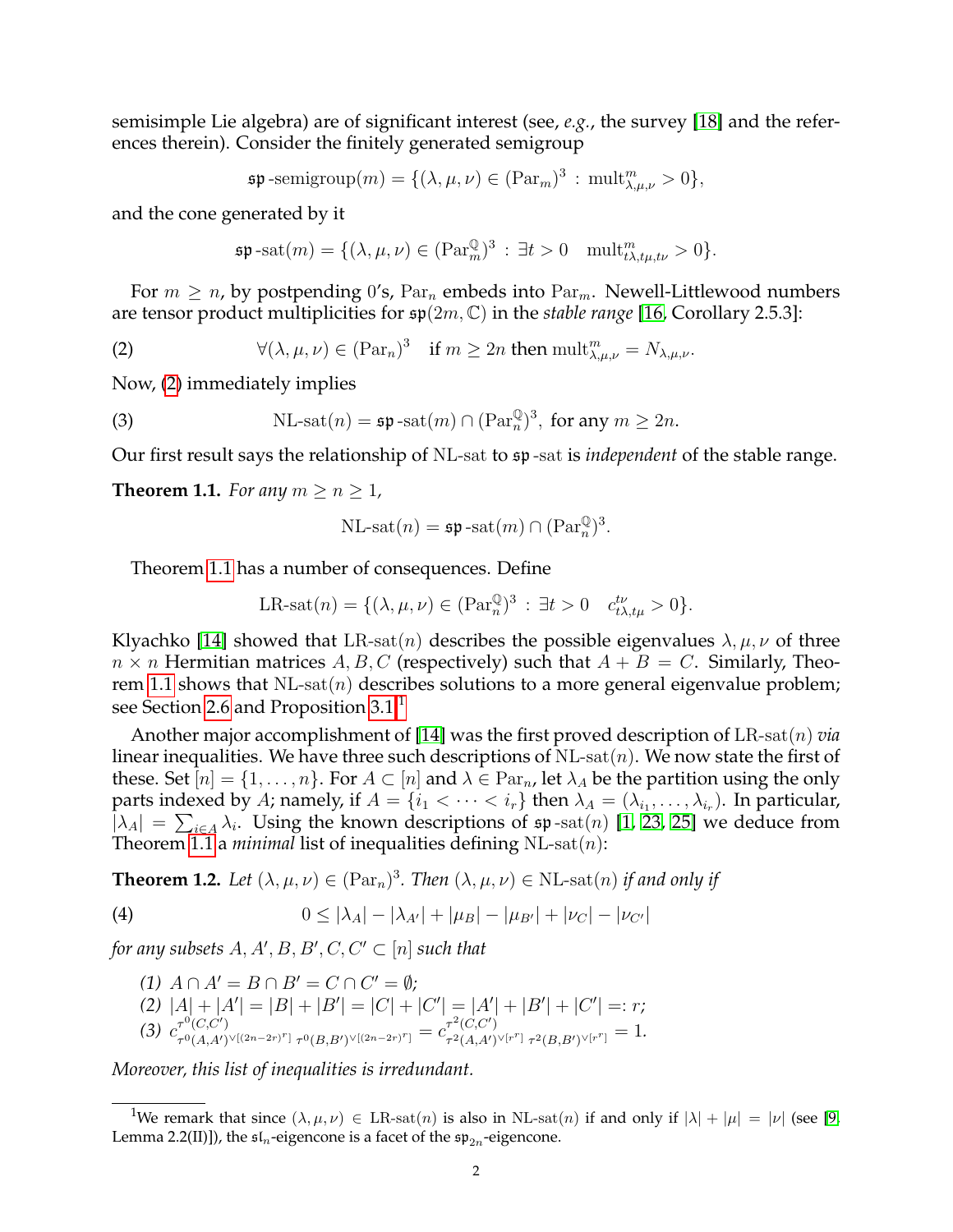The definition of the partitions occurring in condition [\(3\)](#page-1-3) is in Section [3.2.](#page-7-1)

The proofs of Theorems [1.1](#page-1-1) and [1.2](#page-1-4) use ideas of P. Belkale-S. Kumar [\[1\]](#page-34-2) on their deformation of the cup product on flag manifolds, as well as the third author's work on GIT-semigroups/cones [\[23,](#page-35-5) [25\]](#page-35-6). We interpret NL-sat $(n)$  from the latter perspective in Section [5](#page-12-0) (see Proposition [5.2\)](#page-13-0) by study of the *truncated tensor cone*. Our argument requires us to generalize [\[1,](#page-34-2) Theorem 28] [\[23,](#page-35-5) Theorem B] (recapitulated here as Theorem [2.3\)](#page-5-0); see Theorem [5.1.](#page-12-1) As an application, we obtain Theorem [1.3](#page-2-0) below, which is a factorization of the NL-coefficients on the boundary of NL-sat $(n)$ . Let  $\lambda \in \text{Par}_n$  and  $A, A' \subset [n]$ . Write  $A' = \{i'_1 < \cdots < i'_s\}$  and  $A = \{i_1 < \cdots < i_t\}$  and set

$$
\lambda_{A,A'}=(\lambda_{i'_1},\ldots,\lambda_{i'_s},-\lambda_{i_t},\ldots,-\lambda_{i_1}) \text{ and } \lambda^{A,A'}=\lambda_{[n]-(A\cup A')}, \text{etc.}
$$

<span id="page-2-0"></span>**Theorem 1.3.** Let  $A, A', B, B', C, C' \subset [n]$  such that

(1) 
$$
A \cap A' = B \cap B' = C \cap C' = \emptyset
$$
;  
\n(2)  $|A| + |A'| = |B| + |B'| = |C| + |C'| = |A'| + |B'| + |C'| =: r$ ;  
\n(3)  $c_{\tau^0(C, C')}^{\tau^0(C, C')}$  $\tau^0(A, A')^{\vee[(2n-2r)^r]} \tau^0(B, B')^{\vee[(2n-2r)^r]}} = c_{\tau^2(A, A')^{\vee[r^r]}}^{\tau^2(B, B')^{\vee[r^r]}} = 1$ ,

*as in Theorem [1.2.](#page-1-4) For*  $(\lambda, \mu, \nu) \in (\operatorname{Par}_n)^3$  *such that* 

(5) 
$$
0 = |\lambda_A| - |\lambda_{A'}| + |\mu_B| - |\mu_{B'}| + |\nu_C| - |\nu_{C'}|,
$$

(6) 
$$
N_{\lambda,\mu,\nu} = c_{\lambda_{A,A'},\mu_{B,B'}}^{\nu_{C,C'}^*} N_{\lambda^{A,A'},\mu^{B,B'},\nu^{C,C'}}.
$$

Theorem [1.3](#page-2-0) is an analogous to [\[5,](#page-34-3) Theorem 7.4] and [\[13,](#page-35-7) Theorem 1.4] for  $c^{\nu}_{\lambda,\mu}$ .

Knutson-Tao's celebrated *Saturation Theorem* [\[15\]](#page-35-8) proves, *inter alia*, that LR-sat(n) is described by Horn's inequalities (see, *e.g.*, Fulton's survey [\[7\]](#page-34-4)). This posits a generalization:

<span id="page-2-1"></span>**Conjecture 1.4** (NL-Saturation [\[9,](#page-34-0) Conjecture 5.5]). Let  $(\lambda, \mu, \nu) \in (\text{Par}_n)^3$ . Then  $N_{\lambda,\mu,\nu} \neq 0$ *if and only if*  $|\lambda| + |\mu| + |\nu|$  *is even and there exists*  $t > 0$  *such that*  $N_{t\lambda, t\mu, t\nu} \neq 0$ *.* 

Theorem [1.2](#page-1-4) permits us to prove Conjecture [1.4](#page-2-1) for  $n \leq 5$ , by computer-aided calculation of Hilbert bases; see Section [6.](#page-14-0) This is the strongest evidence of the conjecture to date; previously, [\[9,](#page-34-0) Corollary 5.16] proved the  $n = 2$  case, by combinatorial reasoning.

The conditions parametrizing the inequalities occurring in the Horn's inequalities for LR-sat(n) are inductive, as they depend on LR-sat(n') for  $n' < n$ . Theorem [1.2](#page-1-4) is not inductive. In [\[10\]](#page-34-1), a conjectural description of NL-sat $(n)$ , somewhat closer to the Horn conjecture for  $LR$ -sat $(n)$ , was given. More precisely, the formulation [\[10,](#page-34-1) Conjecture 1.4] subsumes both Conjecture [1.4](#page-2-1) and a description of NL-sat using *extended Horn inequalities* [\[10,](#page-34-1) Definition 1.2]. Our last result is a proof the latter part of the conjecture.

Let  $\lambda_1, \ldots, \lambda_s \in \text{Par}_n$  for  $s \geq 3$ . Treat the indices  $1, \ldots, s$  as elements of  $\mathbb{Z}/s\mathbb{Z}$ . We introduce the *multiple Newell-Littlewood number* as

(7) 
$$
N_{\lambda_1,\dots,\lambda_s} = \sum_{(\alpha_1,\dots,\alpha_s) \in (\text{Par}_n)^s} \prod_{i \in \mathbb{Z}/s\mathbb{Z}} c^{\lambda_i}_{\alpha_i \alpha_{i+1}}.
$$

When  $s = 3$ , we recover Newell-Littlewood numbers.<sup>[2](#page-2-2)</sup> To  $A = \{i_1 < \cdots < i_r\} \subset [n]$ , associate the partition

(8) 
$$
\tau(A) = (i_r - r \ge \dots \ge i_1 - 1).
$$

<span id="page-2-2"></span> ${}^{2}N_{\lambda_1,\dots,\lambda_s}$  also has a representation-theoretic interpretation. Discussion may appear elsewhere.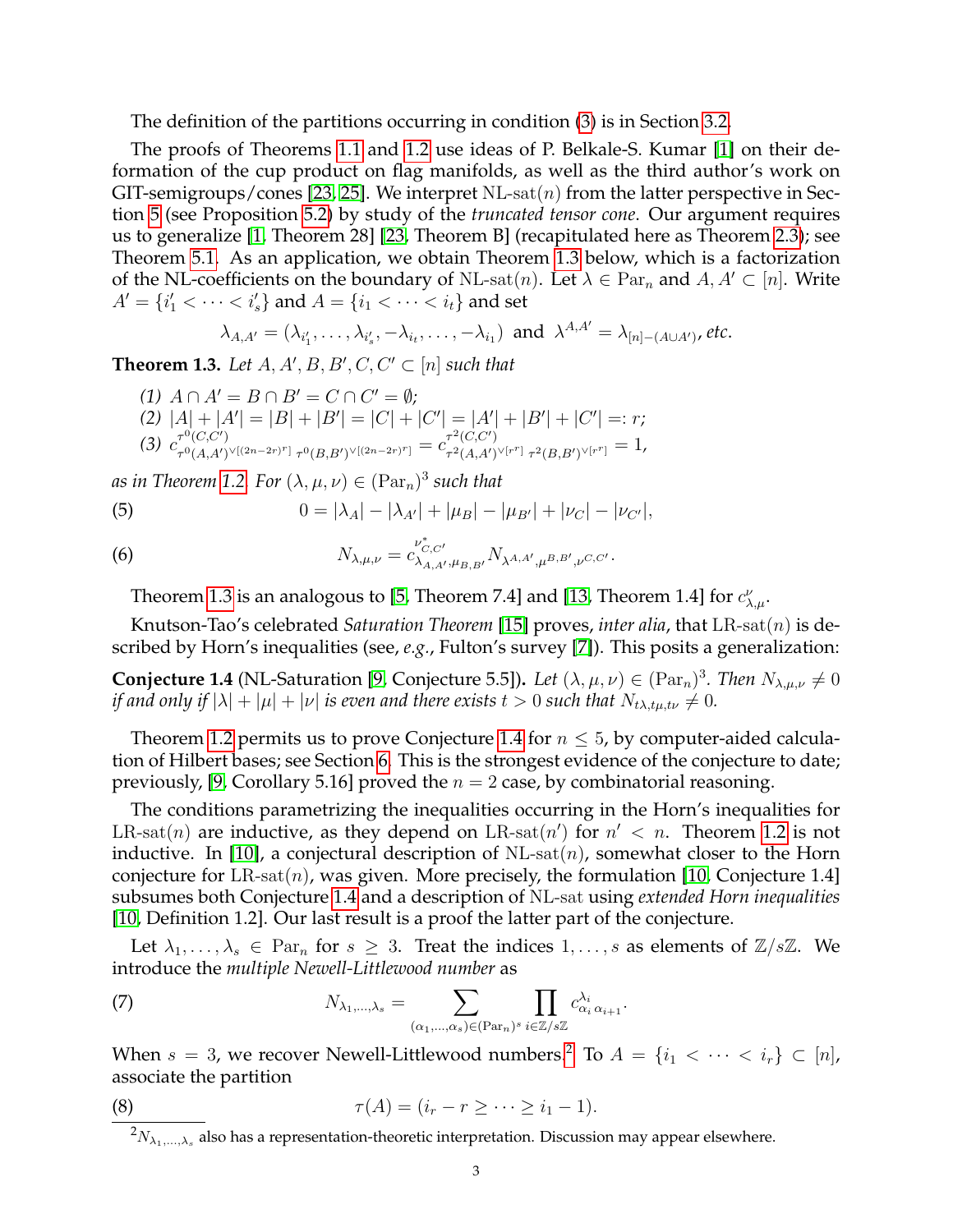<span id="page-3-0"></span>**Theorem 1.5.** Let  $(\lambda, \mu, \nu) \in (\text{Par}_n^{\mathbb{Q}})^3$ . Then  $(\lambda, \mu, \nu) \in \text{NL-sat}(n)$  if and only if

(9) 
$$
0 \le |\lambda_A| - |\lambda_{A'}| + |\mu_B| - |\mu_{B'}| + |\nu_C| - |\nu_{C'}|
$$

for any subsets  $A, A', B, B', C, C' \subset [n]$  such that

<span id="page-3-3"></span>(1) 
$$
A \cap A' = B \cap B' = C \cap C' = \emptyset
$$
;  
\n(2)  $|A| + |A'| = |B| + |B'| = |C| + |C'| = |A'| + |B'| + |C'|$ ;  
\n(3)  $N_{\tau(A'),\tau(B),\tau(C'),\tau(A),\tau(B'),\tau(C)} \neq 0$ .

As explained in Section [10.1,](#page-33-0) the inequalities of Theorem [1.5](#page-3-0) are easily equivalent to the extended Horn inequalities. However, the reformulation of Theorem [1.5](#page-3-0) is more compact. The main part of the proof is to show that the inequalities of Theorem [1.2](#page-1-4) are all instances of extended Horn inequalities. That argument, which occupies Sections [7–](#page-14-1)[10,](#page-33-1) requires heavy-lifting in tableau combinatorics. Along the way, we establish the relationship between the *demotion algorithm* [\[9,](#page-34-0) Claim 3.5] and the RSK correspondence (Theorem [8.2\)](#page-18-0), as well as a nonvanishing result about multiple Newell-Littlewood numbers (Theorem [9.1\)](#page-28-0).

## 2. GENERALITIES ON THE TENSOR CONES

2.1. **Finitely generated semigroups.**  $\Gamma \subseteq \mathbb{Z}^n$  is a *semigroup* if  $\vec{0} \in \Gamma$  and is closed under addition. A finitely generated  $\Gamma$  *generates* a closed convex polyhedral cone  $\Gamma_{\mathbb{Q}} \subseteq \mathbb{Q}^n$ :

$$
\Gamma_{\mathbb{Q}} = \{ x \in \mathbb{Q}^n : \exists t \in \mathbb{Z}_{>0} \quad tx \in \Gamma \}.
$$

The subgroup of  $\mathbb{Z}^n$  generated by  $\Gamma$  is

$$
\Gamma_{\mathbb{Z}} = \{ x - y : x, y \in \Gamma \}.
$$

The semigroup  $\Gamma$  is *saturated* if  $\Gamma = \Gamma_{\mathbb{Z}} \cap \Gamma_{\mathbb{Q}}$ .

<span id="page-3-1"></span>2.2. **GIT-semigroups.** We recall the GIT-perspective of [\[23\]](#page-35-5). Let G be a complex reductive group acting on an irreducible projective variety X. Let  $\operatorname{Pic}^G(X)$  be the group of *G*-linearized line bundles. Given  $\mathcal{L} \in Pic^G(X)$ , let  $H^0(X, \mathcal{L})$  be the space of sections of  $\mathcal{L}$ ; it is a *G*-module. Let  $H^0(X, \mathcal{L})^G$  be the subspace of invariant sections. Define

$$
\text{GIT-semigroup}(G, X) = \{ \mathcal{L} \in \text{Pic}^G(X) : \, \text{H}^0(X, \mathcal{L})^G \neq \{0\} \}.
$$

This is a semigroup since X being irreducible says the product of two nonzero  $G$ -invariant sections is a nonzero G-invariant section. The saturated version of it is

$$
\text{GIT-sat}(G, X) = \{ \mathcal{L} \in \text{Pic}^G(X) \otimes \mathbb{Q} : \exists t > 0 \quad \text{H}^0(X, \mathcal{L}^{\otimes t})^G \neq \{0\} \}.
$$

<span id="page-3-2"></span>2.3. **The tensor semigroup.** Let g be a semisimple complex Lie algebra, with fixed Borel subalgebra b and Cartan subalgebra  $\mathfrak{t} \subset \mathfrak{b}$ . Denote by  $\Lambda^+(\mathfrak{g}) \subset \mathfrak{t}^*$  the semigroup of the dominant weights. It is contained in the weight lattice  $\Lambda(\mathfrak{g}) \simeq \mathbb{Z}^r$ , where r is the rank of g. Given  $\lambda \in \Lambda^+(\mathfrak{g})$ , denote by  $V_\mathfrak{g}(\lambda)$  (or simply  $V(\lambda)$ ) the irreducible representation of g with highest weight  $\lambda$ . Let  $V(\lambda)^*$  be the dual representation. Consider the semigroup

$$
\mathfrak{g}\text{-semigroup}=\{(\lambda,\mu,\nu)\in (\Lambda^+(\mathfrak{g}))^3\;:\; V(\nu)^*\subset V(\lambda)\otimes V(\mu)\},
$$

and the generated cone g-sat in  $(\Lambda(\mathfrak{g}) \otimes \mathbb{Q})^3$ . When  $\mathfrak{g} = \mathfrak{sp}(2m, \mathbb{C})$  we have  $V(\nu)^* \simeq V(\nu)$ and g-semigroup is what we denoted by  $\mathfrak{sp}\text{-semigroup}(m)$  in the introduction. The set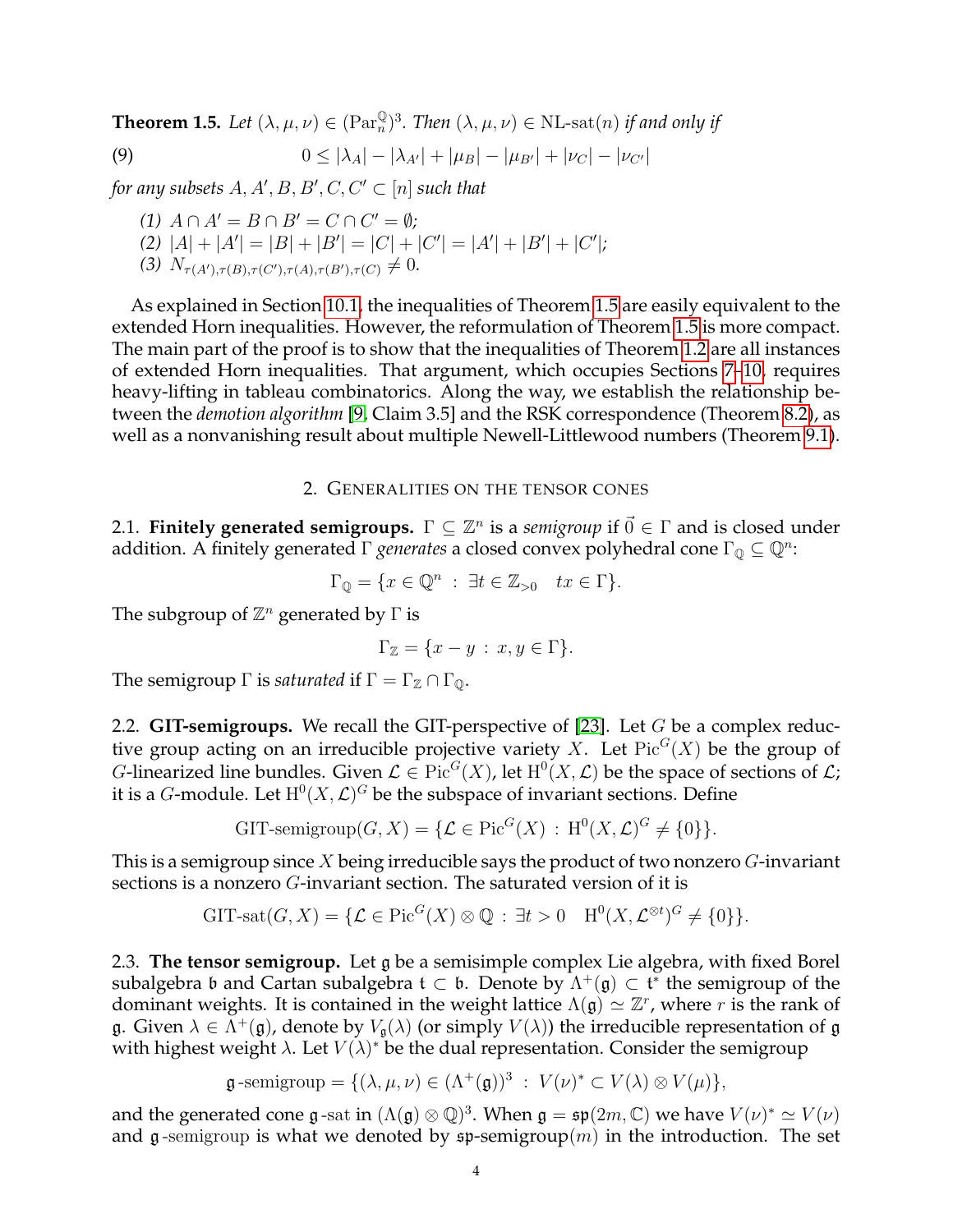$\frak g$  -semigroup spans the rational vector space  $(\Lambda(\frak g)\otimes\mathbb Q)^3$ , or equivalently, the cone  $\frak g$  -sat has nonempty interior. The group  $(g$ -semigroup)<sub>Z</sub> is well-known (see, *e.g.*, [\[22,](#page-35-9) Theorem 1.4]):

$$
(\mathfrak{g}\text{-semigroup})_{\mathbb{Z}} = \{(\lambda,\mu,\nu) \in (\Lambda(\mathfrak{g}))^3 \; : \; \lambda + \mu + \nu \in \Lambda_R(\mathfrak{g})\},
$$

where  $\Lambda_R(\mathfrak{g})$  is the root lattice of g.

We now interpret g-semigroup in terms of Section [2.2.](#page-3-1) Consider the semisimple, simplyconnected algebraic group G with Lie algebra g. Denote by B and T the connected subgroups of G with Lie algebras b and t respectively. The character groups  $X(B) = X(T) =$  $\Lambda(\mathfrak{g})$  of B and T coincide. For  $\lambda \in X(T)$ ,  $\mathcal{L}_{\lambda}$  is the unique G-linearized line bundle on the flag variety  $G/B$  such that B acts on the fiber over  $B/B$  with weight  $-\lambda$ .

Assume  $X = (G/B)^3$ . Then  $Pic^G(X)$  identifies with  $X(T)^3$ . For  $(\lambda, \mu, \nu) \in X(T)^3$ , define  $\mathcal{L}_{(\lambda,\mu,\nu)}$ . By the Borel-Weil Theorem,

(10) 
$$
H^{0}(X, \mathcal{L}_{(\lambda,\mu,\nu)}) = V(\lambda)^{*} \otimes V(\mu)^{*} \otimes V(\nu)^{*}.
$$

In particular, GIT-semigroup( $G, X$ )  $\simeq$  g-semigroup.

Given three parabolic subgroups  $P$ ,  $Q$  and  $R$  containing  $B$ , we consider more generally  $X = G/P \times G/Q \times G/R$ . Then  $\text{Pic}^G(X)$  identifies with  $X(P) \times X(Q) \times X(R)$  which is a subgroup of  $X(T)^3$ . Moreover,

GIT-semigroup $(G, X) = \text{GIT-semigroup}(G, (G/B)^3) \cap (X(P) \times X(Q) \times X(R)).$ 

2.4. **Schubert calculus.** We need notation for the cohomology ring  $H^*(G/P, \mathbb{Z})$ ;  $P \supset B$ being a parabolic subgroup. Let W (resp.  $W_P$ ) be the Weyl group of G (resp. P). Let  $\ell$ :  $W \longrightarrow N$  be the *Coxeter length*, defined with respect to the simple reflections determined by the choice of B. Let  $W^P$  be the minimal length representatives of the cosets in  $W/W_P$ .

For a closed irreducible subvariety  $Z \subset G/P$ , let  $[Z]$  be its class in  $\mathrm{H}^*(G/P, \mathbb{Z})$ , of degree  $2(\dim(G/P) - \dim(Z))$ . For  $v \in W^P$ , set  $\tau_v = [\overline{BvP/P}]$   $(\dim(\overline{BvP/P}) = \ell(v)$ ). Let  $w_0$  be the longest element of W and  $w_{0,P}$  be the longest element of  $W_P$ . Set  $v^{\vee} = w_0vw_{0,P}$  and  $\tau_v = \tau^{v^{\nabla}}$ ;  $\tau^v$  and  $\tau_v$  are Poincaré dual.

Let  $\rho$  be the half sum of the positive roots of G. To any one-parameter subgroup  $\tau$ :  $\mathbb{C}^* \to T$ , associate the parabolic subgroup (see [\[20\]](#page-35-10))

$$
P(\tau) = \{ g \in G : \lim_{t \to 0} \tau(t) g \tau(t^{-1}) \text{ exists} \}.
$$

Fix such a  $\tau$  such that  $P = P(\tau)$ .

For  $v \in W^P$ , define the *BK-degree* of  $\tau^v \in H^*(G/P, \mathbb{Z})$  to be BK-deg $(\tau^v) := \langle v^{-1}(\rho) - \rho, \tau \rangle$ . Let  $v_1, v_2$  and  $v_3$  in  $W^P$ . By [\[1,](#page-34-2) Proposition 17], if  $\tau^{v_3}$  appears in the product  $\tau^{v_1} \cdot \tau^{v_2}$  then

(11) 
$$
BK-\deg(\tau^{v_3}) \le BK-\deg(\tau^{v_1}) + BK-\deg(\tau^{v_2}).
$$

In other words, the BK-degree filters the cohomology ring. Let  $\odot_0$  denote the associated graded product on  $\mathrm{H}^*(G/\breve{P},\mathbb{Z}).$ 

2.5. **Well-covering pairs.** Let X be a projective variety. In [\[23\]](#page-35-5),  $\text{GIT-sat}(G, X)$  is described in terms of *well-covering pairs*. When  $X = (G/B)^3$ , it recovers the description made by Belkale-Kumar [\[1\]](#page-34-2). We now discuss the case  $X = G/P \times G/Q \times G/R$  is the product of three partial flag varieties of  $G$ .

Let  $\tau$  be a dominant one-parameter subgroup of T. The centralizer  $G^{\tau}$  of the image of  $\tau$  in G is a Levi subgroup. Moreover,  $P(\tau)$  is the parabolic subgroup generated by B and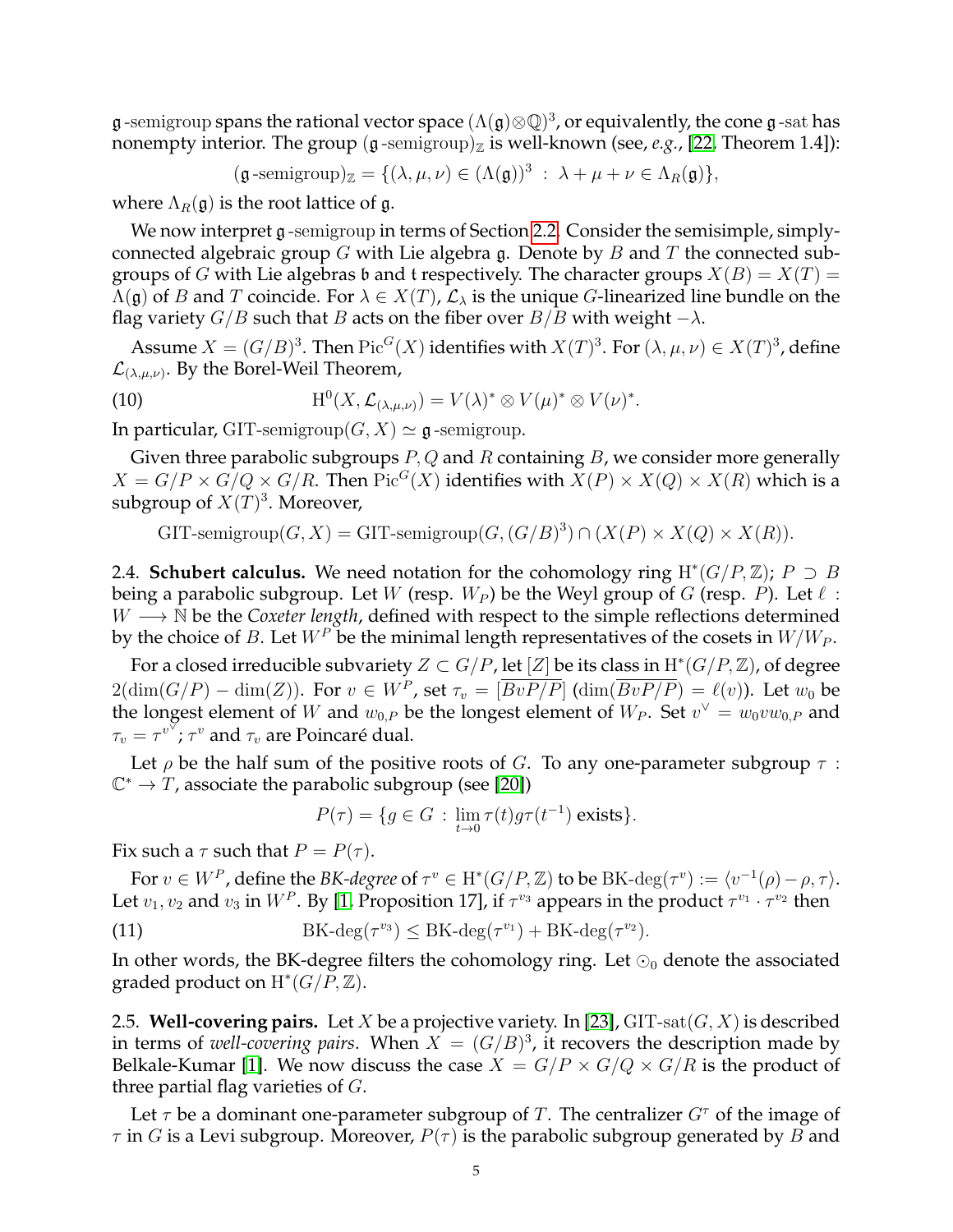$G^{\tau}$ . Let  $C$  be an irreducible component of the fixed set  $X^{\tau}$  of  $\tau$  in  $X$ . It is well-known that C is the  $(G<sup>\tau</sup>)$ <sup>3</sup>-orbit of some T-fixed point:

(12) 
$$
C = G^{\tau} u^{-1} P / P \times G^{\tau} v^{-1} Q / Q \times G^{\tau} w^{-1} R / R,
$$

with  $u \in W_P \backslash W / W_{P(\tau)}$  and similarly for v and w. Set

<span id="page-5-1"></span>
$$
C^{+} = P(\tau)u^{-1}P/P \times P(\tau)v^{-1}Q/Q \times P(\tau)w^{-1}R/R.
$$

Then the closure of  $C^{+}$  is a Schubert variety (for  $G^{3}$ ) in  $X.$  By [\[23,](#page-35-5) Proposition 11], the pair  $(C, \tau)$  is *well-covering* if and only if

<span id="page-5-9"></span>(13) 
$$
\left[\overline{PuP(\tau)/P(\tau)}\right] \odot \left[\overline{QvP(\tau)/P(\tau)}\right] \odot \left[\overline{RwP(\tau)/P(\tau)}\right] = \left[pt\right] \in H^*(G/P(\tau), \mathbb{Z}).
$$

It is said to be *dominant* if

(14) 
$$
\left[\overline{PuP(\tau)/P(\tau)}\right] \cdot \left[\overline{QvP(\tau)/P(\tau)}\right] \cdot \left[\overline{RwP(\tau)/P(\tau)}\right] \neq 0 \in \mathrm{H}^*(G/P(\tau), \mathbb{Z}).
$$

In this paper, the reader can take these characterizations as definitions of well-covering and dominant pairs. They are used in [\[23\]](#page-35-5) to produce inequalities for the GIT-cones:

<span id="page-5-2"></span>**Proposition 2.1.** *Let*  $(\lambda, \mu, \nu) \in X(P) \times X(Q) \times X(R)$  *be dominant such that*  $\mathcal{L}_{(\lambda,\mu,\nu)} \in$  $GIT-sat(G, X)$ *. Let*  $(C, \tau)$  *be a dominant pair. Then,* 

<span id="page-5-7"></span>(15) 
$$
\langle u\tau, \lambda \rangle + \langle v\tau, \mu \rangle + \langle w\tau, \nu \rangle \leq 0.
$$

*Here*  $(u, v, w)$  *are determined by C and equation* [\(12\)](#page-5-1)*.* 

In Proposition [2.1](#page-5-2) and below,  $\langle \cdot, \cdot \rangle$  denotes the pairing between one parameter subgroups and characters of  $T$ . Among the inequalities given by Proposition [2.1,](#page-5-2) those associated to well-covering pairs are sufficient to define the GIT-cone (see [\[23,](#page-35-5) Proposition 4]):

<span id="page-5-4"></span>**Proposition 2.2.** *Let*  $(\lambda, \mu, \nu) \in X(P) \times X(Q) \times X(R)$  *be dominant. Then,*  $\mathcal{L}_{(\lambda,\mu,\nu)} \in \text{GIT-sat}(G,X)$ *if and only if for any dominant one-parameter subgroup*  $\tau$  *of* T *and any well-covering pair*  $(C, \tau)$ *,* 

<span id="page-5-8"></span>(16) 
$$
\langle u\tau, \lambda\rangle + \langle v\tau, \mu\rangle + \langle w\tau, \nu\rangle \leq 0.
$$

Here  $(u, v, w)$  are determined by  $C$  and equation  $\textup{(12)}\textup{.}^3$  $\textup{(12)}\textup{.}^3$  $\textup{(12)}\textup{.}^3$  $\textup{(12)}\textup{.}^3$ 

In the case  $P = Q = R = B$ , there is a more precise statement. The fact that the inequalites define the cone is Belkale-Kumar [\[1,](#page-34-2) Theorem 28]. The irredundancy is [\[23,](#page-35-5) Theorem B]. Let  $\alpha$  be a simple root of G. Denote by  $P^{\alpha}$  the associated maximal parabolic subgroup of G containing B. Denote by  $\varpi_{\alpha}$  the associated fundamental one-parameter subgroup of  $T$  characterized by  $\langle \varpi_{\alpha^{\vee}}, \beta \rangle = \delta_{\alpha}^{\beta}$  for any simple root  $\beta$ .

<span id="page-5-0"></span>**Theorem 2.3** ([\[1,](#page-34-2) Theorem 28], [\[23,](#page-35-5) Theorem B]). *Here*  $X = (G/B)^3$ . Let  $(\lambda, \mu, \nu) \in X(T)^3$ *be dominant. Then,*  $\mathcal{L}_{(\lambda,\mu,\nu)} \in \text{GIT-sat}(G,X)$  *if and only if for any simple root*  $\alpha$ *, for any*  $u, v, w$ *in* W<sup>P</sup> α *such that*

<span id="page-5-6"></span>(17) 
$$
\left[\overline{BuP^{\alpha}/P^{\alpha}}\right] \odot_0 \left[\overline{BvP^{\alpha}/P^{\alpha}}\right] \odot_0 \left[\overline{BwP^{\alpha}/P^{\alpha}}\right] = \left[pt\right] \in \mathrm{H}^*(G/P^{\alpha}, \mathbb{Z}),
$$

<span id="page-5-5"></span>(18) 
$$
\langle u\varpi_{\alpha^{\vee}}, \lambda \rangle + \langle v\varpi_{\alpha^{\vee}}, \mu \rangle + \langle w\varpi_{\alpha^{\vee}}, \nu \rangle \leq 0.
$$

*Moreover, this list of inequalities is irredundant.*

<span id="page-5-3"></span><sup>&</sup>lt;sup>3</sup>Proposition [2.2](#page-5-4) implies Proposition [2.1](#page-5-2) is also a characterization of GIT-sat $(G, X)$ , but we have stated the weaker form of the latter to emphasize it is an easier result.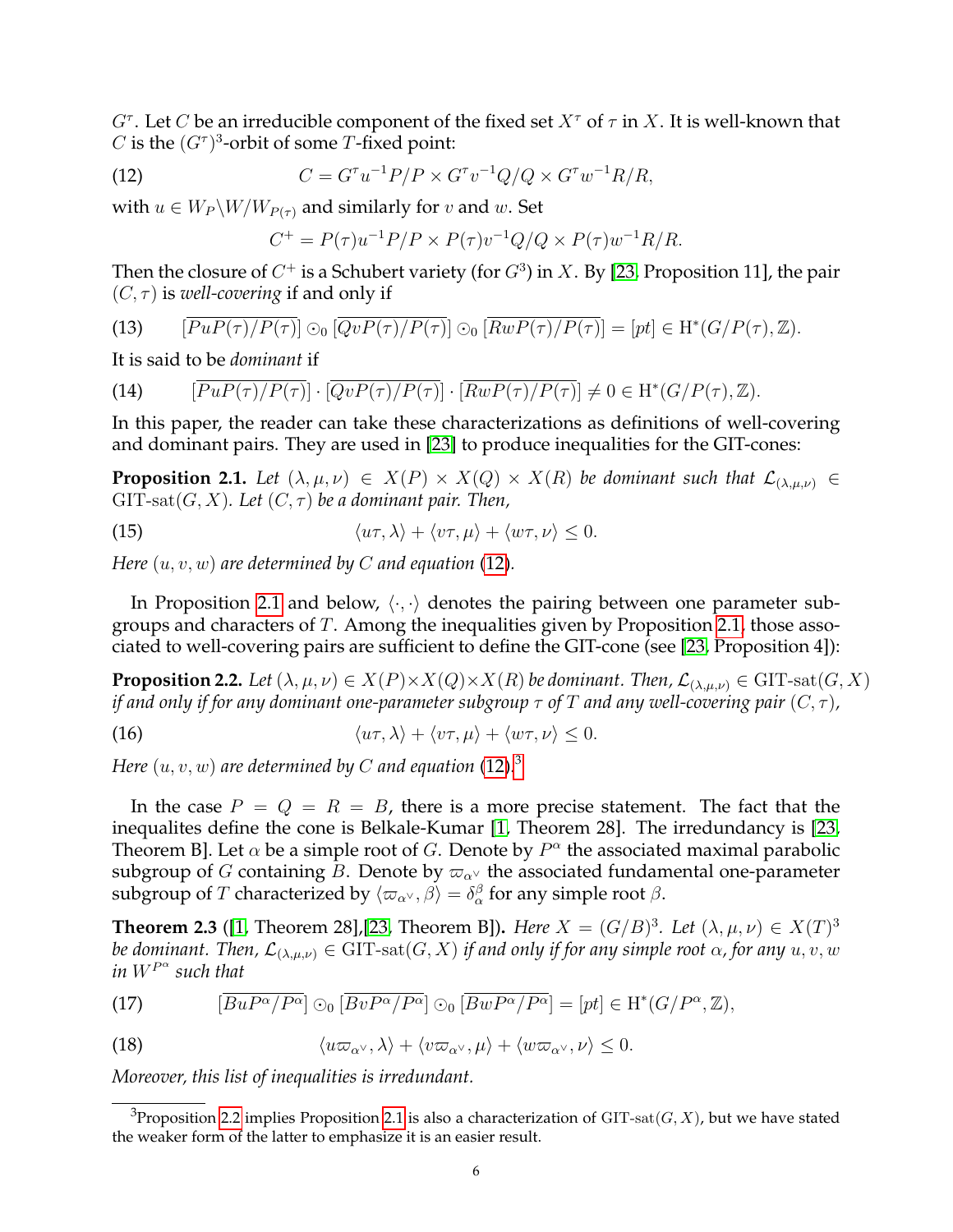Theorem [2.3](#page-5-0) can be obtained from Proposition [2.2](#page-5-4) by showing that it is sufficient to consider the one-parameter subgroups  $\tau$  equal to  $\varpi_{\alpha} \vee$  for some simple root  $\alpha$ . See the proof of Theorem [5.1](#page-12-1) below for a similar argument.

<span id="page-6-1"></span>2.6. **The eigencone.** A relationship between g -sat and projections of coadjoint orbits was discovered by Heckman [\[12\]](#page-35-11). Theorem [2.4](#page-6-2) below interprets g -sat in terms of eigenvalues.

Fix a maximal compact subgroup U of G such that  $T \cap U$  is a Cartan subgroup of U. Let u and t denote the Lie algebras of  $U$  and  $T$  respectively. Let t<sup>+</sup> be the Weyl chamber of t and t denote the Lie algebras of  $\theta$  and T respectively. Let the life weyl channel of t corresponding to B. Let  $\sqrt{-1}$  denote the usual complex number. It is well-known that  $\overline{-1}$ t<sup>+</sup> is contained in u and that the map

(19) 
$$
\begin{array}{rcl}\n t^+ & \longrightarrow & u/U \\
 \xi & \longmapsto & U.(\sqrt{-1}\xi)\n \end{array}
$$

is a homeomorphism. Here  $U$  acts on  $\mu$  by the adjoint action. Consider the set

<span id="page-6-4"></span>
$$
\Gamma(U) := \{ (\xi, \zeta, \eta) \in (\mathfrak{t}^+)^3 \, : \, U.(\sqrt{-1}\xi) + U.(\sqrt{-1}\zeta) + U.(\sqrt{-1}\eta) \ni 0 \}.
$$

Let  $\mathfrak{u}^*$  (resp.  $\mathfrak{t}^*$ ) denote the dual (resp. complex dual) of  $\mathfrak{u}$  (resp.  $\mathfrak{t}$ ). Let  $\mathfrak{t}^{*+}$  denote the dominant chamber of  $\mathfrak t^*$  corresponding to B. By taking the tangent map at the identity, one can embed  $X(T)^+$  in  $\mathfrak{t}^*$ . Note that this embedding induces a rational structure on the complex vector space  $\mathfrak{t}^*$ . Moreover it allows to embed the tensor cone  $\mathfrak{g}$ -sat in  $(\mathfrak{t}^{*+})^3$ .

The Cartan-Killing form allows to identify  $\mathfrak{t}^+$  and  $\mathfrak{t}^{*+}$ . In particular  $\Gamma(U)$  also embeds in  $({\frak t}^{*+})^3$ ; the so obtained subset of  $({\frak t}^{*+})^3$  is denoted by  $\tilde{\Gamma}(U)$  to avoid any confusion. The following result is well-known; see *e.g.*, [\[17,](#page-35-12) Theorem 5] and the references therein.

<span id="page-6-2"></span>**Theorem 2.4.** *The set* Γ(U) *is a closed convex polyhedral cone. Moreover,* g -sat *is the set of the rational points in*  $\Gamma(U)$ *.* 

# 3. THE CASE OF THE SYMPLECTIC GROUP

<span id="page-6-0"></span>3.1. **The root system of type** C. Let  $V = \mathbb{C}^{2n}$  with the standard basis  $\{\vec{e}_1, \vec{e}_2, \dots, \vec{e}_{2n}\}$ . Let  $J_n$  be the  $n \times n$  "anti-diagonal" identity matrix and define a skew-symmetric bilinear form  $\omega(\bullet,\bullet): V \times V \to \mathbb{C}$  using the block matrix  $\Omega := \left[\begin{array}{cc} 0 & J_n \ J_n & 0 \end{array}\right]$  $-J_n \quad 0$ 1 . By definition, the *symplectic group*  $G = Sp(2n, \mathbb{C})$  is the group of automorphisms of V that preserve this bilinear form.

Given a  $n \times n$  matrix  $A = (A_{ij})_{1 \le i,j \le n}$  define  $T A$  by  $(T A) = A_{n+1-j}$ , obtained from A by reflection across the antidiagonal. The Lie algebra  $\mathfrak{sp}(2n,\mathbb{C})$  is the set of matrices  $M \in \text{Mat}_{2n \times 2n}(\mathbb{C})$  such that  ${}^t M\Omega + \Omega M = 0$ ; namely,

<span id="page-6-3"></span>(20) 
$$
\mathfrak{sp}(2n,\mathbb{C}) = \left\{ \begin{pmatrix} A & B \\ C & {}^{T}A \end{pmatrix} : \begin{array}{c} A,B,C \text{ of size } n \times n, \\ {}^{T}B = B \text{ and } {}^{T}C = C \end{array} \right\}
$$

which has complex dimension  $2n^2 + n$ . The Lie algebra  $\mathfrak{u}(2n,\mathbb{C})$  of the unitary group  $U(2n, \mathbb{C})$  is the set of anti-Hermitian matrices. Thus, [\(20\)](#page-6-3) gives

<span id="page-6-5"></span>(21) 
$$
\mathfrak{sp}(2n,\mathbb{C}) \cap \mathfrak{u}(2n,\mathbb{C}) = \left\{ \begin{pmatrix} A & B \\ -{}^t\bar{B} & {}^T A \end{pmatrix} : {}^t\bar{A} = A \text{ and } {}^T B = B \right\}
$$

which has real dimension  $2n^2 + n$ . As a consequence,  $U(2n) \cap \text{Sp}(2n, \mathbb{C})$  is a maximal compact subgroup of  $Sp(2n, \mathbb{C})$ .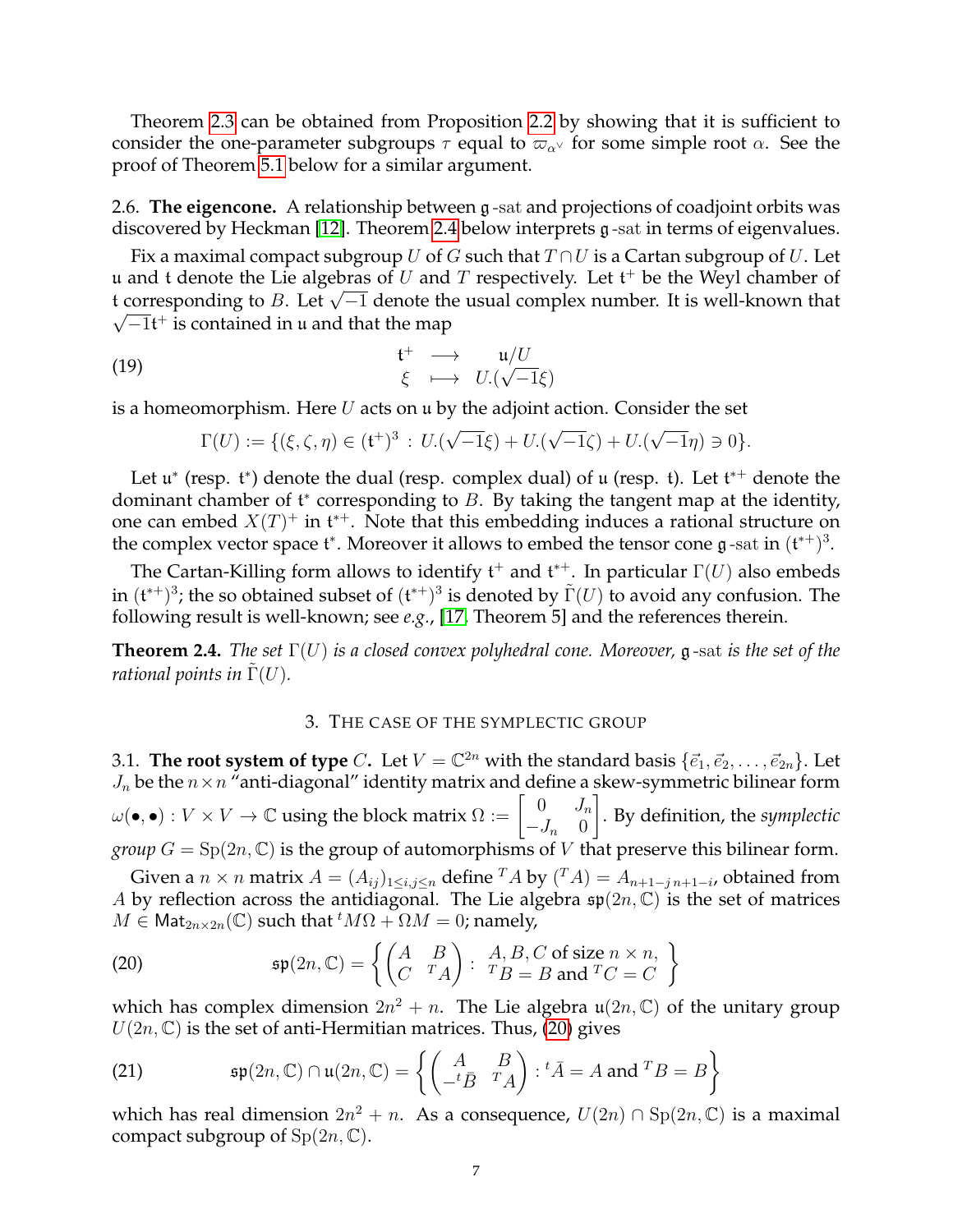Let  $B$  be the Borel subgroup of upper triangular matrices in  $G$ . Let

$$
T = \{ \mathrm{diag}(t_1, \ldots, t_n, t_n^{-1}, \ldots, t_1^{-1}) : t_i \in \mathbb{C}^* \}
$$

be the maximal torus contained in B. For  $i \in [1, n]$ , let  $\varepsilon_i$  denote the character of T that maps  $\text{diag}(t_1,\ldots,t_n,t_n^{-1},\ldots,t_1^{-1})$  to  $t_i$ ; then  $X(T)=\bigoplus_{i=1}^n \mathbb{Z}\varepsilon_i$ . Here

$$
\Phi^+ = \{\varepsilon_i \pm \varepsilon_j : 1 \le i < j \le n\} \cup \{2\varepsilon_i : 1 \le i \le n\},
$$
  
\n
$$
\Delta = \{\alpha_1 = \varepsilon_1 - \varepsilon_2, \alpha_2 = \varepsilon_2 - \varepsilon_3, \dots, \alpha_{n-1} = \varepsilon_{n-1} - \varepsilon_n, \alpha_n = 2\varepsilon_n\},\
$$
and  
\n
$$
X(T)^+ = \{\sum_{i=1}^n \lambda_i \varepsilon_i : \lambda_1 \ge \dots \ge \lambda_n \ge 0\} = \text{Par}_n.
$$

For  $i \in [1, 2n]$ , set  $\overline{i} = 2n+1-i$ . The Weyl group W of G may be identified with a subgroup of the Weyl group  $S_{2n}$  of  $SL(V)$ . More precisely,

$$
W = \{ w \in S_{2n} : w(\overline{i}) = \overline{w(i)} \ \forall i \in [1, 2n] \}.
$$

Observe that  $T \cap U(2n, \mathbb{C})$  has real dimension n and is a maximal torus of  $U(2n) \cap$  $\text{Sp}(2n,\mathbb{C})$ . The bijection [\(19\)](#page-6-4) implies that any matrix  $M_1 = \left( \begin{array}{cc} A & B \\ t & \bar{B} & T \end{array} \right)$  $-t\bar{B}$ <sup>T</sup>A ) in  $\mathfrak{sp}(2n,\mathbb{C})$  ∩ u(2n, ℂ) (see [\(21\)](#page-6-5)) is diagonalizable with eigenvalues in  $\sqrt{-1}\mathbb{R}$ . Moreover, ordering the eigenvalues by nonincreasing order, we get

$$
\lambda(\sqrt{-1}M_1) \in \{(\lambda_1 \geq \ldots \geq \lambda_n \geq -\lambda_n \geq \ldots \geq -\lambda_1) : \lambda_i \in \mathbb{R}\}.
$$

For  $\lambda = (\lambda_1, \ldots, \lambda_n) \in \text{Par}_n$ , set  $\hat{\lambda} = (\lambda_1, \ldots, \lambda_n, -\lambda_n, \ldots, -\lambda_1)$ . Now, Theorems [1.1](#page-1-1) with  $m = n$  and Theorem [2.4](#page-6-2) give an interpretation of NL-sat $(n)$  in terms of eigenvalues:

<span id="page-7-0"></span>**Proposition 3.1.** *Let*  $\lambda, \mu, \nu \in \mathrm{Par}_n$ *. Then*  $(\lambda, \mu, \nu) \in \mathrm{NL-sat}(n)$  *if and only if there exist three matrices*  $M_1, M_2, M_3 \in \mathfrak{sp}(2n, \mathbb{C}) \cap \mathfrak{u}(2n, \mathbb{C})$  *such that*  $M_1 + M_2 + M_3 = 0$  *and* 

$$
(\hat{\lambda}, \hat{\mu}, \hat{\nu}) = (\lambda(\sqrt{-1}M_1), \lambda(\sqrt{-1}M_2), \lambda(\sqrt{-1}M_3)).
$$

<span id="page-7-1"></span>3.2. **Isotropic Grassmannians and Schubert classes.** Our reference for this subsection is [\[25,](#page-35-6) Section 5]. For  $r = 1, \ldots, n$ , the one-parameter subgroup  $\varpi_{\alpha_r^{\vee}}$  is given by

$$
\varpi_{\alpha_r^{\vee}}(t) = \mathrm{diag}(t,\ldots,t,1,\ldots,1,t^{-1},\ldots,t^{-1}),
$$

where  $t$  and  $t^{-1}$  occur  $r$  times.

A subspace  $W \subseteq V$  is *isotropic* if for all  $\vec{v}, \vec{v}' \in W$ ,  $\omega(\vec{v}, \vec{v}') = 0$ . Given an *r*-subset  $I \subset [2n]$ , we set  $F_I = \text{Span}(\vec{e_i} : i \in I)$ . Clearly,  $F_I$  is isotropic if and only if  $I \cap \overline{I} = \emptyset$ , where  $\vec{I} = \{\vec{i} : i \in I\}$ . Now,  $P^{\alpha_r}$  is the stabilizer of the isotropic subspace  $F_{\{1,...,r\}}$ . Thus,  $G/P^{\alpha_r} = \text{Gr}_{\omega}(r, 2n)$  is the *Grassmannian of isotropic r-dimensional vector subspaces of V*.

Let  $S(r, 2n)$  denote the set of subsets of  $\{1, \ldots, 2n\}$  with r elements. Set

Schub
$$
(Gr_{\omega}(r, 2n)) := \{I \in \mathcal{S}(r, 2n) : I \cap \overline{I} = \emptyset\}.
$$

If  $I = \{i_1 < \cdots < i_r\} \in \text{Schub}(\text{Gr}_{\omega}(r, 2n))$ , let  $i_{\overline{k}} := \overline{i_k}$  for  $k \in [r]$ , and  $\{i_{r+1} < \cdots < i_{\overline{r+1}}\} =$  $[2n] - (I \cup \overline{I})$ . Therefore  $w_I = (i_1, \ldots, i_{2n}) \in S_{2n}$  is the element of  $W^{P^{\alpha_r}}$  corresponding to  $F_I$ ; that is,  $F_I = w_I P^{\alpha_r}/P^{\alpha_r}$ .

Set

Schub'(
$$
\text{Gr}_{\omega}(r, 2n)
$$
) :=  $\left\{ \begin{array}{l} (A, A') : A \in \mathcal{S}(a, n), A' \in \mathcal{S}(a', n) \text{ for some } a \text{ and } a' \text{ s.t.} \\ a + a' = r \text{ and } A \cap A' = \emptyset \end{array} \right\}.$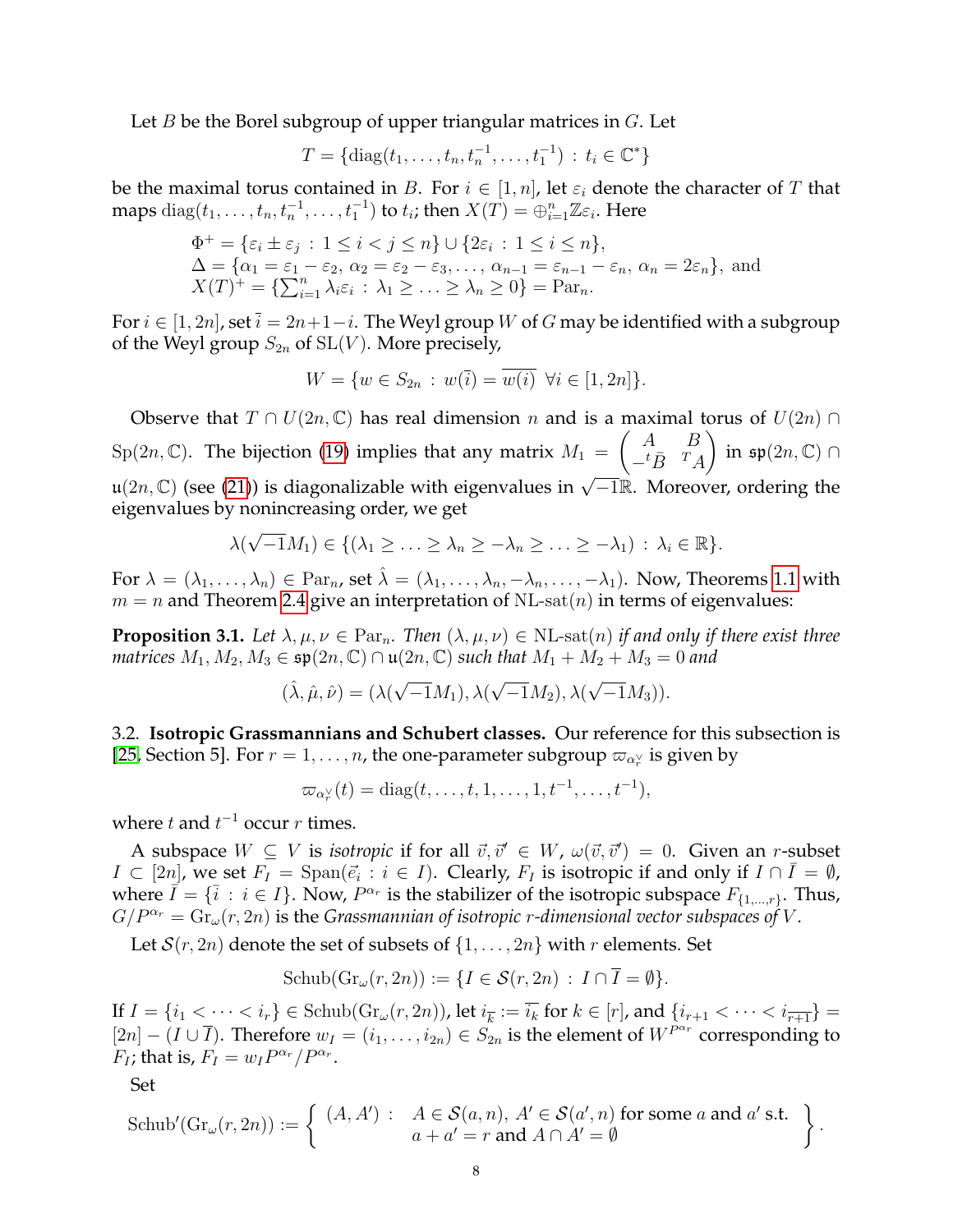<span id="page-8-0"></span>

<span id="page-8-1"></span>FIGURE 1.  $\tau(I)$ ,  $\tau(A)$  and  $\tau(A')$ .

This map is a bijection:

(22) 
$$
\operatorname{Schub}(Gr_{\omega}(r, 2n)) \longrightarrow \operatorname{Schub}'(Gr_{\omega}(r, 2n))
$$

$$
I \longmapsto (\bar{I} \cap [n], I \cap [n]).
$$

Recall from the introduction the definition of  $\tau(I)$  and hence  $\tau(A)$  and  $\tau(A')$ . The relationship between these three partitions is depicted in Figure [1.](#page-8-0)

*Definition* 3.2. For subsets  $X \subseteq Y \subseteq [2n]$ , define

$$
\chi_{(X,Y)}:[2n] \to \{0,1,2\}
$$

$$
i \mapsto \begin{cases} 1 & \text{if } i \in X \\ 2 & \text{if } i \in Y \setminus X \\ 0 & \text{if } i \notin Y \end{cases}
$$

Treat  $\chi_{(X,Y)}$  as a word of length 2n with letters in  $\{0,1,2\}$ . Removing all the 2's in the word, we obtain the characteristic function  $\chi^2_{(X,Y)}$  of some subset  $I^2$  of  $[2n-|Y|+|X|]$  with  $|X|$  elements. Similarly, removing all 0's in the word, and then, replacing all the 2's with 0's, gives the characteristic function  $\chi_{(X,Y)}^0$  of some subset  $I^0$  of  $[|Y|]$  with  $|X|$  elements.

Given  $I \in Schub(\mathrm{Gr}_{\omega}(r, 2n))$  for some  $1 \leq r \leq n$ , we apply this construction to  $I \subset$  $([2n] - \bar{I})$ . One obtains  $I^2 \in S(r, 2r)$  and  $I^0 \in S(r, 2n - r)$ .

*Definition* 3.3. For a partition  $\lambda = (\lambda_1, \dots, \lambda_k) \subseteq (a^b)$ , *i.e.*, the rectangle with  $a$  columns and *b* rows. Define  $\lambda^\vee$  *with respect to*  $(a^b)$  to be the partition  $(a - \lambda_b, a - \lambda_{b-1}, \ldots, a - \lambda_1)$  where we set  $\lambda_i = 0$  for  $i > k$ . We will denote this by  $\lambda^{\vee [a^b]}$ .

<span id="page-8-2"></span>Now,

(23) 
$$
\text{codim}(\overline{BF_I}) = |\tau(I^0)^{\vee[(2n-2r)^r]}| + 1/2(|\tau(I^2)^{\vee[r^r]}| + |I \cap [n]|).
$$

Moreover,

<span id="page-8-3"></span>(24) 
$$
\dim(\mathrm{Gr}_{\omega}(r,2n)) = r(2n-2r) + \frac{r(r+1)}{2}.
$$

Let  $I \in Schub(Gr_{\omega}(r, 2n))$  and  $A = \overline{I} \cap [n], A' = I \cap [n]$  be the corresponding pair in  $\mathrm{Schub}'(\mathrm{Gr}_{\omega}(r,2n)).$  Set

(25) 
$$
\tau^{0}(A, A') = \tau(I^{0}), \qquad \tau^{2}(A, A') = \tau(I^{2}).
$$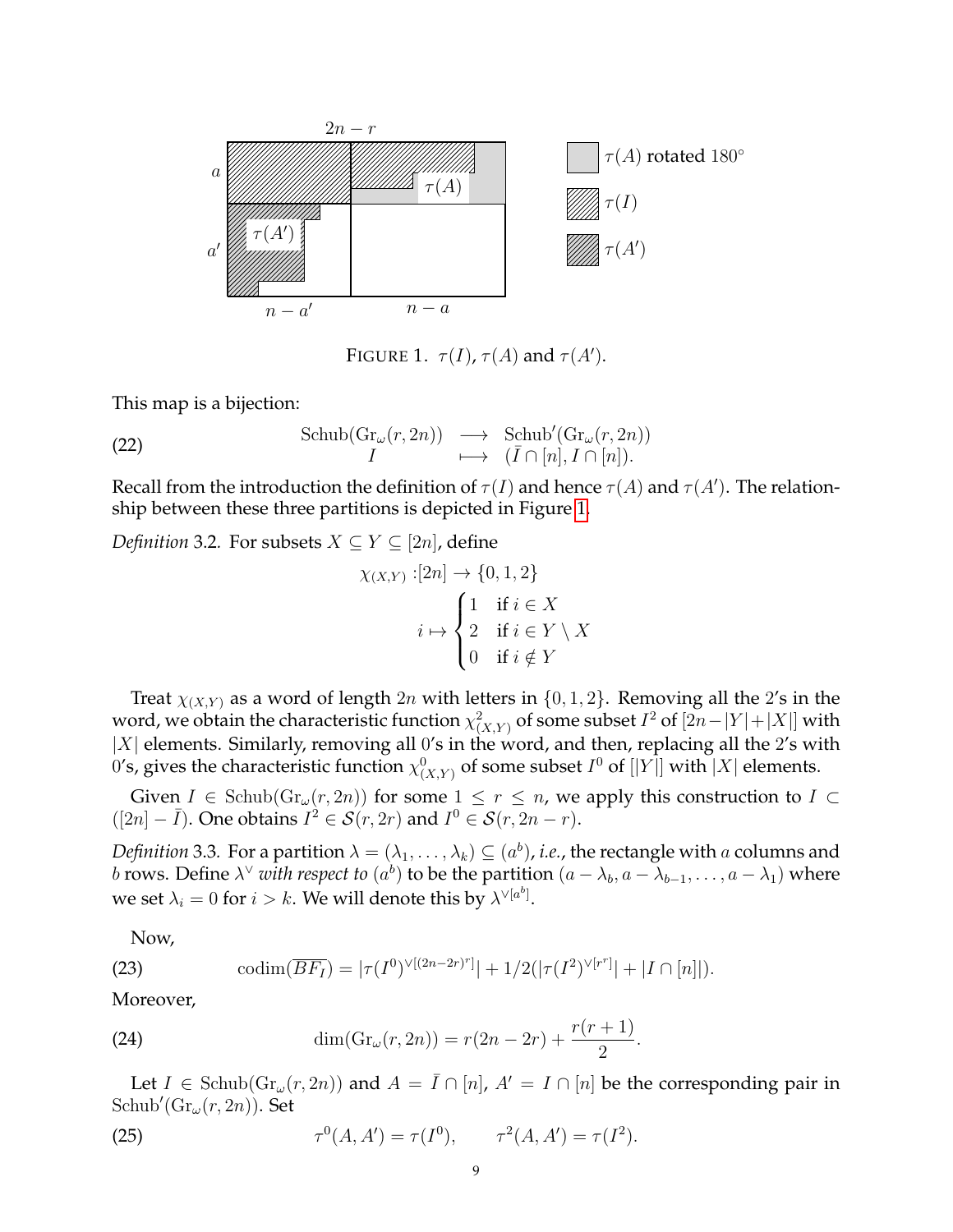While the above discussion defines  $\tau^0(A, A'), \tau^2(A, A')$  through the bijection [\(22\)](#page-8-1), we emphasize that these partitions from Theorem [1.2](#page-1-4) can be defined explicitly:

**Definition-Lemma 3.4.** *Set*  $a = |A|$  *and*  $a' = |A'|$ *. Write*  $A = \{\alpha_1 < \cdots < \alpha_a\}$  *and*  $A' = \{\alpha_2 < \cdots < \alpha_n\}$  $\{\alpha'_1 < \cdots < \alpha'_{a'}\}.$  Then

$$
\tau^{2}(A, A')_{k} = a + |A' \cap [\alpha_{k}; n]| \qquad \forall k = 1, ..., a;
$$
  
\n
$$
\tau^{2}(A, A')_{l+a} = |A \cap [\alpha'_{a'+1-l}]| \qquad \forall l = 1, ..., a;
$$
  
\n
$$
\tau^{0}(A, A')_{k} = n - a - a' + |[\alpha_{k}; n] - (A \cup A')| \qquad \forall k = 1, ..., a;
$$
  
\n
$$
\tau^{0}(A, A')_{l+a} = |[\alpha'_{a'+1-l}] - (A \cup A')| \qquad \forall l = 1, ..., a'.
$$

*Proof.* Write  $I = A' \cup \overline{A} = \{i_1 < \cdots < i_r\}$  with  $r = a + a'$ . By definition,

$$
\tau^2(A, A')_k := \tau(I^2)_k = |\bar{I} \cap [i_{a+a'+1-k}]|, \text{ for } 1 \le k \le a+a'.
$$

If  $k \le a$ ,  $i_{a+a'+1-k} \in \overline{A} \subset [n+1;2n]$ ,  $i_{a+a'+1-k} = \overline{\alpha_k}$  and  $\overline{I} \cap [i_{a+a'+1-k}] = A \cup \overline{A' \cap [\alpha_k; n]}$ . The first assertion follows.

If  $k = a + l$  for some positive  $l, i_{a+a'+1-k} \in A' \subseteq [n]$ ,  $i_{a+a'+1-k} = \alpha'_{a'+1-l}$  and  $\overline{I} \cap I$  $[i_{a+a'+1-k}] = A \cap [\alpha'_{a'+1-l}].$ 

Similarly,

$$
\tau^0(A, A')_k := \tau(I^0)_k = |[i_{a+a'+1-k}] \cap ([2n] - (I \cup \overline{I})|, \text{ for } 1 \le k \le a+a'.
$$

If  $k \le a$ ,  $[i_{a+a'+1-k}] \cap ([2n] - (I \cup \overline{I})) = ([n] - (A \cup A')) \cup \overline{[\alpha_k; n] - (A \cup A')}$  (a disjoint union). This proves the third claim.

If  $k = a + l$  with some positive  $l$ ,  $\alpha'_{a'+1-l} = i_{a+a'+1-k} \in [n]$ ; last assertion follows.  $\Box$ 

3.3. **The parabolic subgroup**  $P_0$ . Fix  $m \geq n$ . Let  $P_0$  be the subgroup of  $Sp(2m, \mathbb{C})$  of matrices

(26) 
$$
\begin{pmatrix} T_1 & * & * \\ 0 & A & * \\ 0 & 0 & T_2 \end{pmatrix},
$$

where  $T_1$  and  $T_2$  are  $n \times n$  upper triangular matrices and A is a matrix in  $\text{Sp}(2m-2n, \mathbb{C})$ .  $P_0$  is the standard parabolic subgroup of  $Sp(2m, \mathbb{C})$  corresponding to the simple roots  $\{\alpha_{n+1},\ldots,\alpha_m\}$ . A character  $\lambda = \sum_{i=1}^m \lambda_i \varepsilon_i \in X(T)$  extends to  $P_0$  if and only if  $\lambda_{n+1} =$  $\cdots = \lambda_m = 0$ . Thus the set of dominant characters of  $X(P_0)$  identifies with Par<sub>n</sub>. Hence

<span id="page-9-1"></span>(27) 
$$
\mathfrak{sp}\text{-}\mathrm{sat}(m)\cap(\mathrm{Par}_{n}^{\mathbb{Q}})^{3}=\mathrm{GIT}\text{-}\mathrm{sat}(\mathrm{Sp}(2m,\mathbb{C}),(\mathrm{Sp}(2m,\mathbb{C})/P_{0})^{3}).
$$

Let  $\mathrm{Schub}^{P_0}(\mathrm{Gr}_{\omega}(r,2m))$  be the set of  $I\in\mathrm{Schub}(\mathrm{Gr}_{\omega}(r,2m))$  such that the Schubert variety  $\overline{BF_I}$  is  $P_0$ -stable. One checks (details omitted) that

<span id="page-9-2"></span>(28) 
$$
I \in \text{Schub}^{P_0}(\text{Gr}_{\omega}(r, 2m)) \iff I \cap [n+1; 2m-n] = [k; 2m-n]
$$
 for some  $k \ge m+1$ .

# 4. PROOF OF THEOREMS [1.1](#page-1-1) AND [1.2](#page-1-4)

<span id="page-9-0"></span>**Proposition 4.1.** *The inequalities* [\(4\)](#page-1-5) *in Theorem [1.2](#page-1-4) characterize*  $\mathfrak{sp}\text{-sat}(n)$ *.* 

*Proof.* Since  $\mathfrak{sp}\text{-}\mathrm{sat}(n) = \mathrm{GIT}\text{-}\mathrm{sat}(\mathrm{Sp}(2n),(\mathrm{Sp}(2n)/B)^3$  (see Section [2.3\)](#page-3-2), we may apply The-orem [2.3.](#page-5-0) Let  $(\lambda, \mu, \nu) \in (\operatorname{Par}_n)^3$ . Write  $\lambda = \sum_i \lambda_i \varepsilon_i$  and similarly for  $\mu$  and  $\nu$ .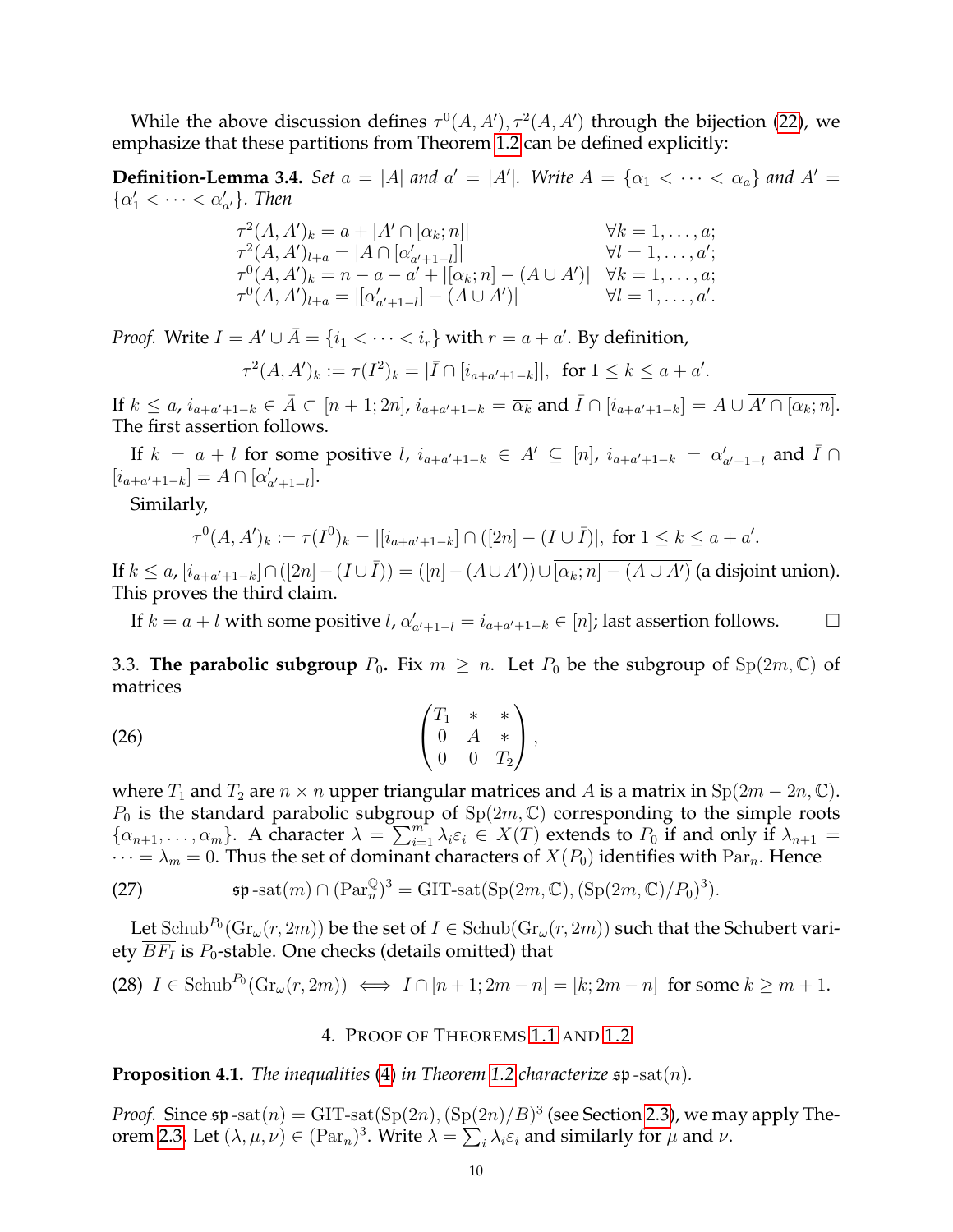Fix  $1 \le r \le n$  and  $\alpha = \alpha_r \in \Delta$ . Given  $I \in$  Schub( $\text{Gr}_{\omega}(r, 2n)$ ), from the description of  $\varpi_{\alpha_r^\vee}$  and  $w_I$  it is easy to check that

(29) 
$$
\langle w_I \varpi_{\alpha_r^{\vee}}, \lambda \rangle = \sum_{i \in I \cap [n]} \lambda_i - \sum_{i \in \bar{I} \cap [n]} \lambda_i
$$

Then [\(4\)](#page-1-5) is obtained from [\(18\)](#page-5-5) associated to the triple of Schubert classes  $(I, J, K) \in$ Schub $(\text{Gr}_{\omega}(r, 2n))^3$  by setting

<span id="page-10-0"></span>
$$
A = \overline{I} \cap [n], A' = I \cap [n];
$$
  
\n
$$
B = \overline{J} \cap [n], B' = J \cap [n];
$$
  
\n
$$
C = \overline{K} \cap [n], C' = K \cap [n].
$$

Since the map [\(22\)](#page-8-1) is bijective, it suffices to show [\(17\)](#page-5-6) from Theorem [2.3](#page-5-0) is equivalent to

(1)  $|A'| + |B'| + |C'| = r$ , and (2)  $c_{\tau^0(A,A')}^{\tau^0(C,C')}$  $\tau^0(C,C') \ \tau^0(A,A')^{\vee [(2n-2r)^r]}, \tau^0(B,B')^{\vee [(2n-2r)^r]} = c_{\tau^2(A,A')}^{r^2(C,C')}$  $\tau^2_{\;\;(A,A')^{\vee [r^r]}, \tau^2(B,B')^{\vee [r^r]}} = 1.$ 

By [\[25,](#page-35-6) Theorem 19], condition [\(17\)](#page-5-6) is equivalent to

(1) 
$$
\operatorname{codim}(\overline{BF_1}) + \operatorname{codim}(\overline{BF_J}) + \operatorname{codim}(\overline{BF_K}) = \dim(\text{Gr}_{\omega}(r, 2n))
$$
, and  
(2)  $c^{\tau(K_0)}_{\tau(I_0)^{\vee[(2n-2r)^r]}, \tau(J_0)^{\vee[(2n-2r)^r]}} = c^{\tau(K_2)}_{\tau(I_2)^{\vee[r^r]}, \tau(J_2)^{\vee[r^r]}} = 1$ .

By definition, the two conditions involving Littlewood-Richardson are the same. Assuming these two Littlewood-Richardson coefficients equal to one, it remains to prove that  $\mathrm{codim}(\overline{BF_I})+\mathrm{codim}(\overline{BF_J})+\mathrm{codim}(\overline{BF_K})=\dim(\mathrm{Gr}_{\omega}(r,2n))$  if and only if  $|A'|+|B'|+|C'|=$ r. This directly follows from [\(23\)](#page-8-2) and [\(24\)](#page-8-3).  $\Box$ 

*Proof of Theorem* [1.1:](#page-1-1) By Theorem [2.4,](#page-6-2) the inclusion  $\mathfrak{sp}$ -sat $(n) \subset \mathfrak{sp}$ -sat $(m)$  is equivalent to the inclusion  $\Gamma(\text{Sp}(2n,\mathbb{C}) \cap U(2n,\mathbb{C})) \subset \Gamma(\text{Sp}(2m,\mathbb{C}) \cap U(2m,\mathbb{C}))$ . Here we use the symplectic form defined in Section [3.1](#page-6-0) to embed  $Sp(2n,\mathbb{C})$  in  $GL(2n,\mathbb{C})$ .

Clearly, the following map is well-defined

$$
\text{Lie}(\text{Sp}(2n, \mathbb{C}) \cap U(2n, \mathbb{C})) \longrightarrow \text{Lie}(\text{Sp}(2m, \mathbb{C}) \cap U(2m, \mathbb{C}))
$$

$$
M = \begin{pmatrix} A & B \\ C & D \end{pmatrix} \longrightarrow \tilde{M} = \begin{pmatrix} A & 0 & B \\ 0 & 0 & 0 \\ C & 0 & D \end{pmatrix}
$$

where  $A$ ,  $B$ ,  $C$  and  $D$  are square matrices of size  $n$ , and the matrices of these Lie algebras are described by [\(21\)](#page-6-5).

Let  $(\hat{h}_1, \hat{h}_2, \hat{h}_3) \in \Gamma(\mathrm{Sp}(2n, \mathbb{C}) \cap U(2n, \mathbb{C}))$ . Let

$$
(M_1, M_2, M_3) \in (\text{Sp}(2n, \mathbb{C}) \cap U(2n, \mathbb{C}))^3.(\sqrt{-1}\hat{h}_1, \sqrt{-1}\hat{h}_2, \sqrt{-1}\hat{h}_3)
$$

such that  $M_1 + M_2 + M_3 = 0$ .

The fact that  $\tilde{M}_1+\tilde{M}_2+\tilde{M}_3=0$  implies that  $(\hat{h}_1,\hat{h}_2,\hat{h}_3)\,\in\,\Gamma(\mathrm{Sp}(2m,\mathbb{C})\cap U(2m,\mathbb{C})),$ where  $h_1, h_2, h_3$  are viewed as elements of  $\operatorname{Par}_m$  is the spectrum of  $\tilde{M}_1$ .

To obtain the converse inclusion

 $\text{GIT-sat}(\text{Sp}(2m,\mathbb{C}),(\text{Sp}(2m,\mathbb{C})/P_0)^3)=\mathfrak{sp}\operatorname{-sat}(m)\cap (\operatorname{Par}_n^{\mathbb{Q}})^3\subset \mathfrak{sp}\operatorname{-sat}(n),$ 

we have to prove that any inequality [\(4\)](#page-1-5) from Proposition [4.1](#page-9-0) is satisfied by the points of  $\mathfrak{sp}\operatorname{-sat}(m)\cap(\operatorname{Par}_n^{\mathbb Q})^3$ ; here we have used [\(27\)](#page-9-1). Fix such an inequality  $(A, A', B, B', C, C')$ .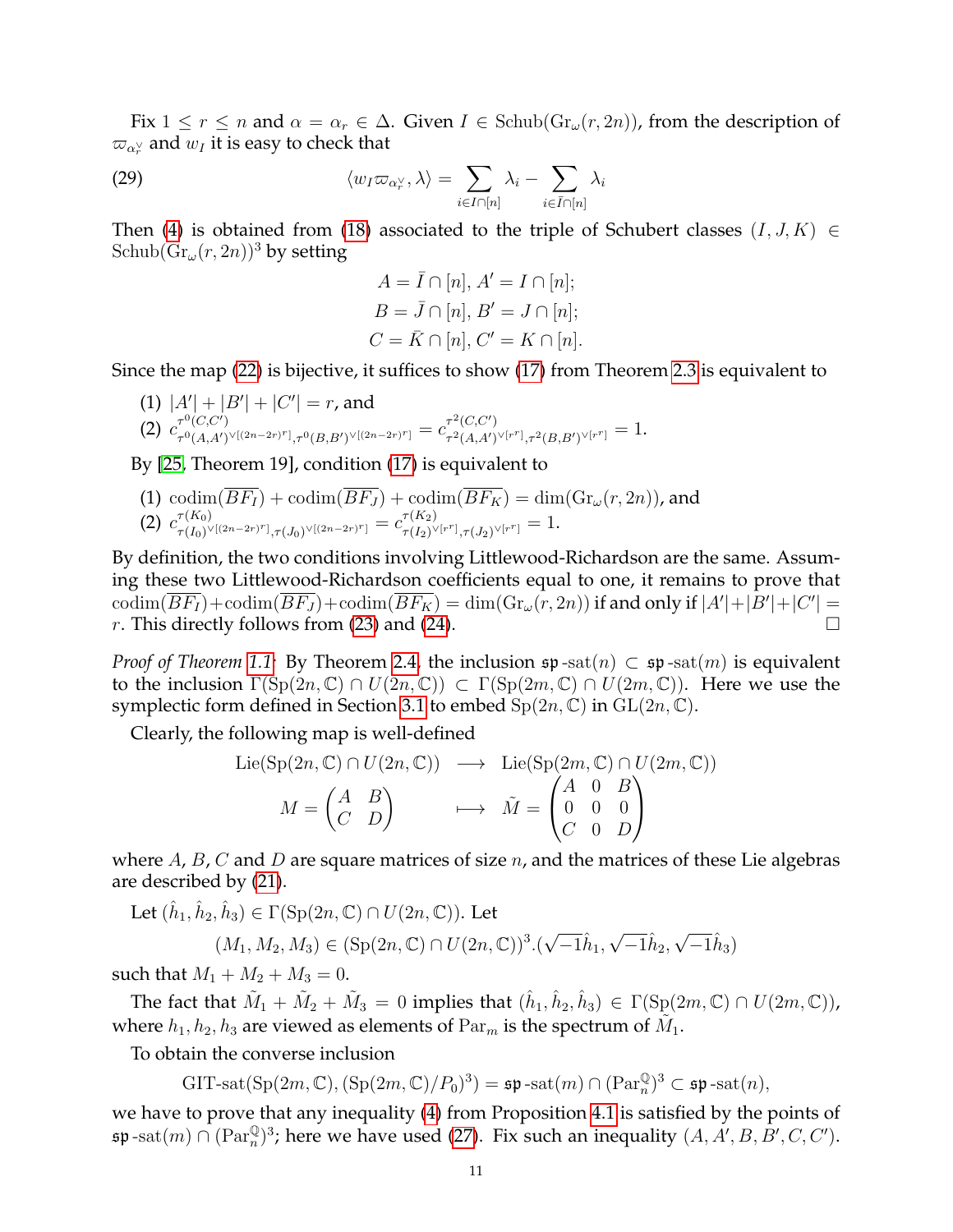Set  $I = A' \cup \overline{A} \subset [2n]$ ,  $J = B' \cup \overline{B} \subset [2n]$  and  $K = C' \cup \overline{C} \subset [2n]$ . Similarly for m, set  $\tilde{I}=A'\cup\{2m+1-i\,:\,i\in A\}$ ,  $\tilde{J}=B'\cup\{2m+1-i\,:\,i\in B\}$  and  $\tilde{K}=C'\cup\{2m+1-i\,:\,i\in C\};$ these are subsets of  $[2m]$ . Set also  $a' = |A'|$ ,  $b' = |B'|$  and  $c = |C|$ .

<span id="page-11-0"></span>Notice that  $(\tilde{I}^2)^0,(\tilde{J}^2)^0,(\tilde{K}^2)^0\subseteq 0^r=\emptyset$  . Thus, trivially,

(30) 
$$
c_{\tau((\tilde{I}^2)^0) \vee, \tau((\tilde{J}^2)^0) \vee \tau((\tilde{J}^2)^0) \vee}^{\tau((\tilde{K}^2)^0)} = c_{\emptyset, \emptyset}^{\emptyset} = 1.
$$

Also,  $(\tilde{I}^2)^2 = \tilde{I}^2$ ,  $(\tilde{J}^2)^2 = \tilde{J}^2$ ,  $(\tilde{K}^2)^2 = \tilde{K}^2$ . Since  $\tau(\tilde{I}^2) = \tau(I^2) := \tau^2(A, A')$ ,  $\tau(\tilde{J}^2) =$  $\tau(J^2):=\tau^2(B,B')$  and  $\tau(\tilde{K}^2)=\tau(K^2):=\tau^2(C,C'),$  we have

<span id="page-11-1"></span>(31) 
$$
c_{\tau((\tilde{I}^2)^2) \vee [r^r], \tau((\tilde{J}^2)^2) \vee [r^r]} = c_{\tau(\tilde{I}^2) \vee [r^r], \tau(\tilde{J}^2) \vee [r^r]}^{(\tilde{K}^2)} = c_{\tau^2(A, A') \vee [r^r]}^{\tau^2(C, C')} = 1.
$$

We apply [\[25,](#page-35-6) Theorem 8.2] to  ${\rm Gr}_{\omega}(r,2r)$  and the triple  $\tilde{I}^2, \tilde{J}^2, \tilde{K}^2$ . The equations [\(30\)](#page-11-0) and [\(31\)](#page-11-1) mean that condition (iii) of said theorem holds. Hence by part (ii) of *ibid.*,

(32) 
$$
[\overline{BF_{\tilde{I}^2}}] \cdot [\overline{BF_{\tilde{J}^2}}] \cdot [\overline{BF_{\tilde{K}^2}}] = [pt] \in \mathrm{H}^*(\mathrm{Gr}_{\omega}(r,2r),\mathbb{Z}).
$$

One can easily check that

<span id="page-11-3"></span><span id="page-11-2"></span>
$$
\tau(\tilde{K}^0) = [2(m-n)]^c + \tau(K^0),
$$
  
\n
$$
\tau(\tilde{I}^0)^{\vee[(2m-2r)^r]} = [2(m-n)]^{a'} + \tau(I^0)^{\vee[(2n-2r)^r]},
$$
  
\n
$$
\tau(\tilde{J}^0)^{\vee[(2m-2r)^r]} = [2(m-n)]^{b'} + \tau(J^0)^{\vee[(2n-2r)^r]}.
$$

The assumption  $a' + b' = c$  and the semigroup property of LR-semigroup implies that

(33) 
$$
c_{\tau(\tilde{I}^0)^{\vee[(2m-2r)^r]},\tau(\tilde{J}^0)^{\vee[(2m-2r)^r]}} \neq 0.
$$

Next we apply [\[25,](#page-35-6) Proposition 8.1] to the  $\tilde{I}$ ,  $\tilde{J}$ ,  $\tilde{K}$  and the space  $\text{Gr}_{\omega}(r, 2m)$ ; equations [\(32\)](#page-11-2) and [\(33\)](#page-11-3) mean that condition (iii) holds. Hence by (i) of *ibid.* and [\(28\)](#page-9-2),

(34) 
$$
[\overline{P_0F_{\tilde{I}}}] \odot_0 [\overline{P_0F_{\tilde{J}}}] \odot_0 [\overline{P_0F_{\tilde{K}}}] = d[pt] \in \mathrm{H}^*(\mathrm{Gr}_{\omega}(r,2m),\mathbb{Z}),
$$

for some nonzero d. Now use Proposition [2.1,](#page-5-2) which shows that  $(4)$  is a case of  $(15)$  which holds on GIT-sat $({\rm Sp}(2m,{\mathbb C}),({\rm Sp}(2m,{\mathbb C})/P_0)^3) = {\mathfrak s}{\mathfrak p}$ -sat $(m)\cap ({\rm Par}_n^{\mathbb Q})^3$ , as desired.  $\hskip10mm \square$ 

*Proof of Theorem* [1.2:](#page-1-4) This follows from Theorem [1.1](#page-1-1) and Proposition [4.1.](#page-9-0)

*Example* 4.2*.* Let  $n = 4, r = 3$ *.* Let

$$
A = B' = C' = \emptyset, A' = \{2, 3, 4\}, B = \{1, 2, 4\}, C = \{1, 3, 4\},\
$$

giving a triple  $((A, A'), (B, B'), (C, C'))$  in  $(Schub'(Gr_\omega(3, 8)))^3$  satisfying conditions (1) and (2) from Theorem [1.2.](#page-1-4) The corresponding triple in  $Schub(Gr_{\omega}(3,8))$  is

$$
I = \{2, 3, 4\}, J = \{5, 7, 8\}, K = \{5, 6, 8\} \subseteq [8].
$$

Thus

$$
\tau(I) = (1, 1, 1), \tau(J) = (5, 5, 4), \tau(K) = (5, 4, 4) \subseteq (5^3);
$$

The three associated characteristic functions  $\chi_{I\subset [2n]-\bar{I}}, \chi_{J\subset [2n]-\bar{J}}, \chi_{K\subset [2n]-\bar{K}}$  respectively are

21110002, 00201211, 02001121.

Thus the characteristic functions are

 $\chi_{I^2} = 111000, \quad \chi_{J^2} = 000111, \quad \chi_{K^2} = 000111;$  $\chi_{I^0} = 01110, \quad \chi_{J^0} = 01011, \quad \chi_{K^0} = 01101.$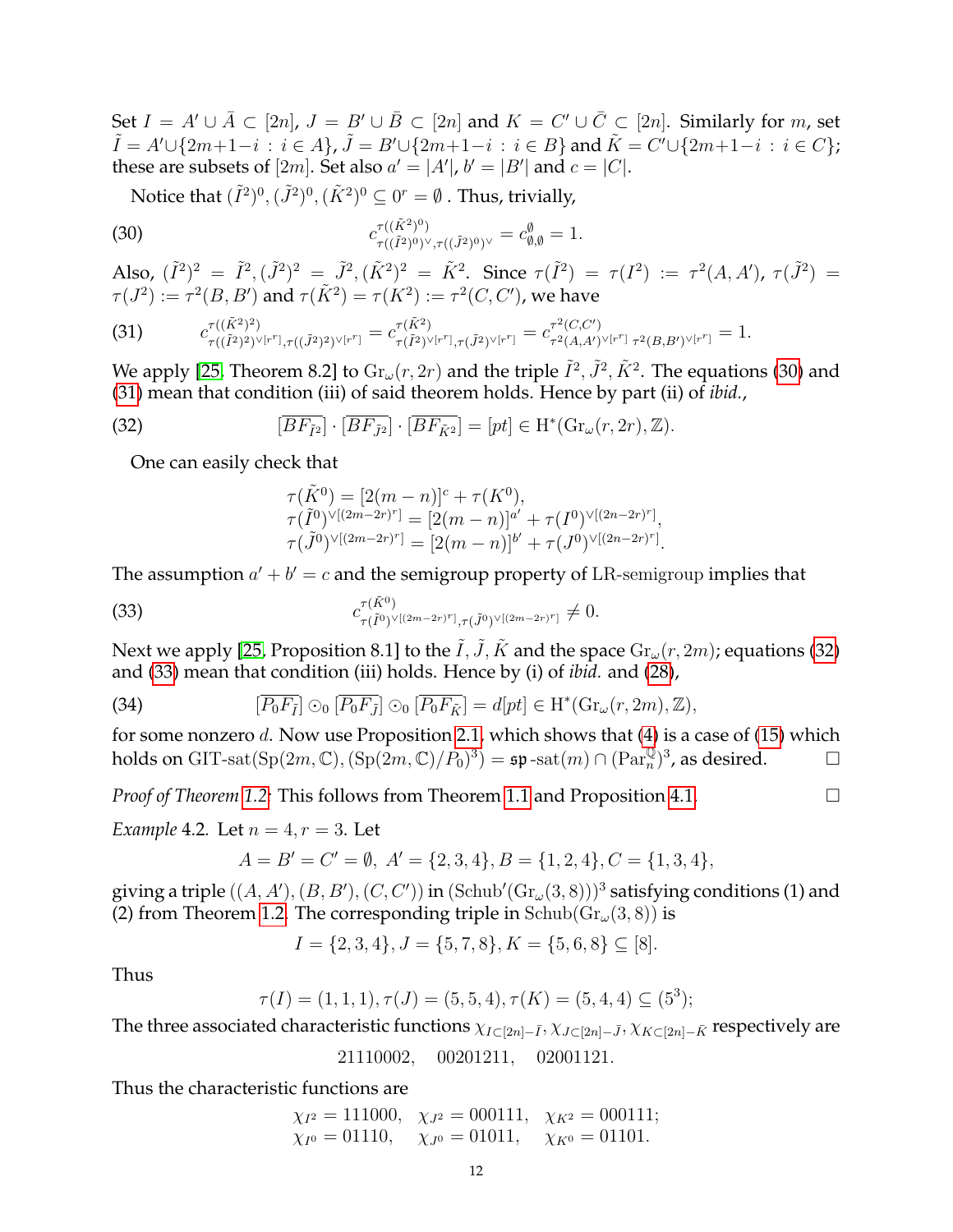Now,

$$
I2 = \{1, 2, 3\} \quad \tau(I2) = 000 \quad J2 = K2 = \{4, 5, 6\} \quad \tau(J2) = \tau(K2) = 333
$$
  
\n
$$
I0 = \{2, 3, 4\} \quad \tau(I0) = 111
$$
  
\n
$$
J0 = \{2, 4, 5\} \quad \tau(J0) = 221 \quad K0 = \{2, 3, 5\} \quad \tau(K0) = 211
$$

The reader can check that

$$
c_{\tau^0(A,A')^\vee[(2n-2r)^r],\tau^0(B,B')^\vee[(2n-2r)^r]}^{\tau^0(C,C')} = c_{\tau(I_0)^\vee[(2n-2r)^r],\tau(J_0)^\vee[(2n-2r)^r]}^{\tau(K_0)} = c_{(1,1,1),(1)}^{(2,1,1)} = 1,
$$
  

$$
c_{\tau^2(C,C')}^{(2,2,1')} = c_{\tau^2(A,A')^\vee[r^r],\tau^2(B,B')^\vee[r^r]}^{\tau(K_2)} = c_{(3,3,3),(0,0,0)}^{(3,3,3)} = 1.
$$

Hence, by Theorem [1.2,](#page-1-4)  $-\lambda_2 - \lambda_3 - \lambda_4 + \mu_1 + \mu_2 + \mu_4 + \nu_1 + \nu_3 + \nu_4 \ge 0$  is one of the inequalities defining  $\mathfrak{sp}\text{-sat}(4)$ .

### 5. THE TRUNCATED TENSOR CONE

<span id="page-12-0"></span>In this section, we characterize the *truncated tensor cone* of  $\mathfrak{sp}$  -sat $(m)$ , that is,  $\mathfrak{sp}$  -sat $(m) \cap$  $(\text{Par}_n^{\mathbb{Q}})^3$  where  $m > n$ . By [\(3\)](#page-1-6), this implies another set of inequalities for NL-sat $(n)$ .

We first need the following result, a generalization of Theorem [2.3:](#page-5-0)

<span id="page-12-1"></span>**Theorem 5.1.** *Here*  $X = G/P \times G/Q \times G/R$ *. Let*  $(\lambda, \mu, \nu) \in X(P) \times X(Q) \times X(R)$  *be dominant. Then*  $\mathcal{L}_{(\lambda,\mu,\nu)} \in \text{GIT-sat}(G,X)$  *if and only if for any simple root*  $\alpha$ *, for any* 

<span id="page-12-3"></span>
$$
(u, v, w) \in W_P \backslash W / W_{P^{\alpha}} \times W_Q \backslash W / W_{P^{\alpha}} \times W_R \backslash W / W_{P^{\alpha}}
$$

*such that*

(35) 
$$
\left[\overline{PuP^{\alpha}/P^{\alpha}}\right] \odot_0 \left[\overline{QvP^{\alpha}/P^{\alpha}}\right] \odot_0 \left[\overline{RwP^{\alpha}/P^{\alpha}}\right] = \left[pt\right] \in \mathrm{H}^*(G/P^{\alpha}, \mathbb{Z}),
$$

(36) 
$$
\langle u\varpi_{\alpha^{\vee}}, \lambda \rangle + \langle v\varpi_{\alpha^{\vee}}, \mu \rangle + \langle w\varpi_{\alpha^{\vee}}, \nu \rangle \leq 0.
$$

*Proof.* GIT-sat $(G, X)$  is characterized by Proposition [2.2;](#page-5-4) let  $(C, \tau)$  and a choice of

<span id="page-12-2"></span>
$$
u', v', w') \in W_P \backslash W / W_{P(\tau)} \times W_Q \backslash W / W_{P(\tau)} \times W_R \backslash W / W_{P(\tau)}
$$

be as in that proposition. Since every inequality [\(36\)](#page-12-2) appears in Proposition [2.2](#page-5-4) with  $\tau = \varpi_{\alpha}$ , it suffices to show that [\(16\)](#page-5-8) is implied by the inequalities in Theorem [5.1.](#page-12-1)

Write

 $\left(\cdot\right)$ 

$$
\tau = \sum_{\alpha \in \Delta} n_\alpha \varpi_{\alpha^\vee},
$$

where  $\Delta$  is the set of simple roots. Since  $\tau$  is dominant the  $n_{\alpha}$ 's are nonnegative. Set

$$
Supp(\tau) := \{ \alpha \in \Delta : n_{\alpha} \neq 0 \}.
$$

Fix any  $\alpha \in \text{Supp}(\tau)$ ,  $P^{\alpha} := P(\varpi_{\alpha^{\vee}})$  contains  $P(\tau)$ . Let

$$
\pi : G/P(\tau) \longrightarrow G/P^{\alpha}
$$

denote the associated projection. By [\[27,](#page-35-13) Theorem 1.1 and Section 1.1] (see also [\[24\]](#page-35-14)), condition [\(13\)](#page-5-9) implies there are

$$
(u, v, w) \in W_P \backslash W / W_{P^{\alpha}} \times W_Q \backslash W / W_{P^{\alpha}} \times W_R \backslash W / W_{P^{\alpha}},
$$

such that condition [\(35\)](#page-12-3) holds and such that  $(u, v, w)$  and  $(u', v', w')$  define the same cosets in  $W_P \backslash W/W_{P^{\alpha}} \times W_Q \backslash W/W_{P^{\alpha}} \times W_R \backslash W/W_{P^{\alpha}}$ . Therefore, inequality [\(36\)](#page-12-2) is the same as

$$
\langle u'\varpi_{\alpha^{\vee}}, \lambda \rangle + \langle v'\varpi_{\alpha^{\vee}}, \mu \rangle + \langle w'\varpi_{\alpha^{\vee}}, \nu \rangle \leq 0.
$$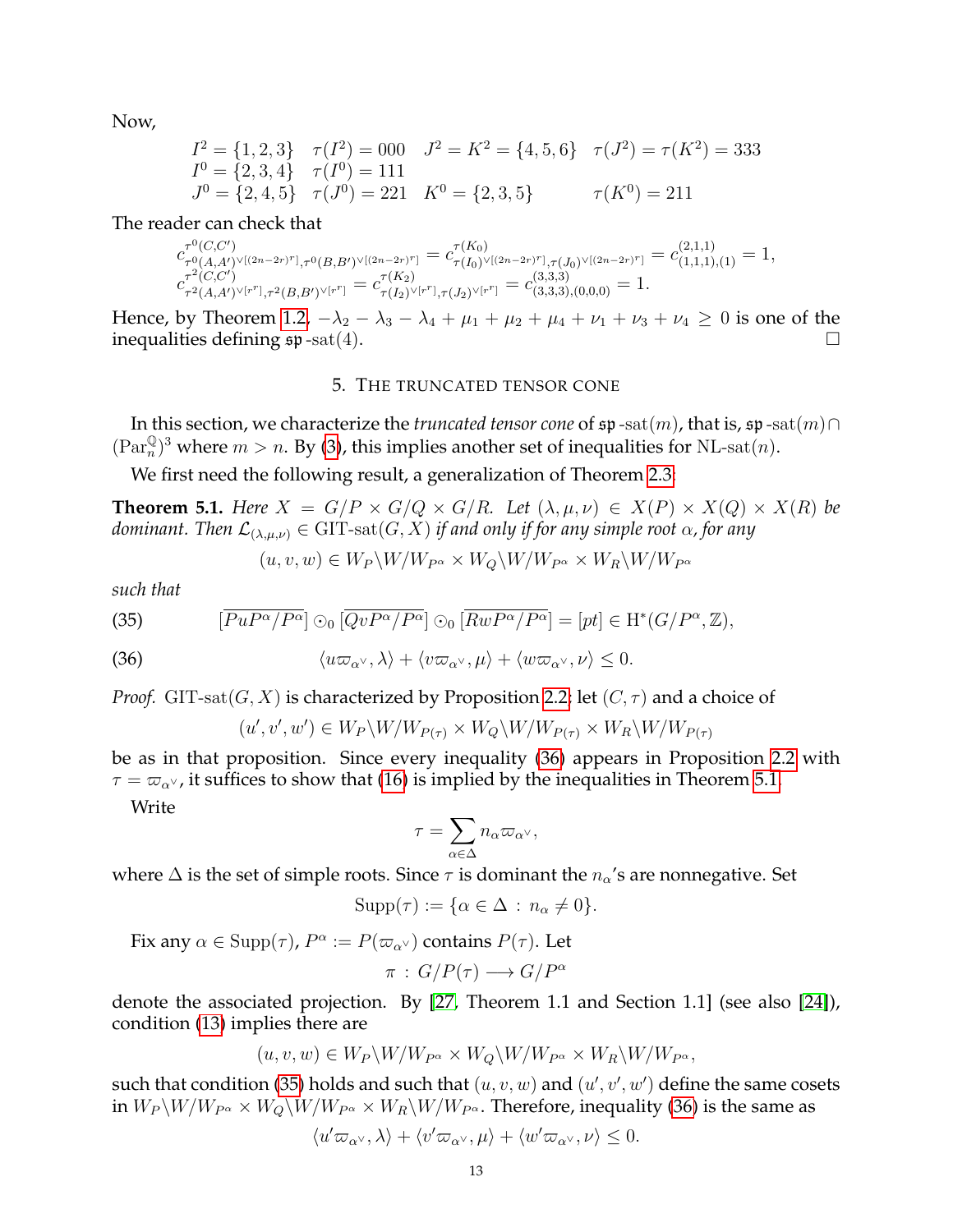Therefore each of the inequalities [\(16\)](#page-5-8) can be written as a linear combination of [\(36\)](#page-12-2). Hence the inequalities of the theorem imply and are implied by the inequalities of Propo-sition [2.2,](#page-5-4) so the result follows.

<span id="page-13-1"></span>We now deduce from Theorem [5.1](#page-12-1) the following statement.

<span id="page-13-0"></span>**Proposition 5.2.** *Let*  $(\lambda, \mu, \nu)$  *in*  $\text{Par}_n$  *and*  $m \geq n$ *. Then*  $(\lambda, \mu, \nu) \in \text{sp-sat}(m)$  *if and only if* 

$$
(37) \qquad |\lambda_{I \cap [n]}| - |\lambda_{\bar{I} \cap [n]}| + |\mu_{J \cap [n]}| - |\mu_{\bar{J} \cap [n]}| + |\nu_{K \cap [n]}| - |\nu_{\bar{K} \cap [n]}| \leq 0,
$$

for any  $1 \leq r \leq m$  and  $(I,J,K) \in \mathrm{Schub}^{P_0}(\mathrm{Gr}_{\omega}(r,2m))^3$  such that

- <span id="page-13-2"></span>*(1)*  $|I ∩ [m]| + |J ∩ [m]| + |K ∩ [m]| = r$ , and
- (2)  $c_{\tau(L_0)}^{\tau(K_0)}$  $\frac{\tau(K_0)}{\tau(I_0)^{\vee[(2m-2r)^r]},\tau(J_0)^{\vee[(2m-2r)^r]}=c^{\tau(K_2)}_{\tau(I_2)^{\vee}}$  $\tau$ (K2) $\tau(I_2)^{\vee [r^r]}, \tau(J_2)^{\vee [r^r]} = 1.$

*Proof.* We already observed [\(29\)](#page-10-0) that inequality [\(37\)](#page-13-1) is inequality [\(16\)](#page-5-8) in our context. Re-garding Theorem [5.1,](#page-12-1) the only thing to prove is that condition [\(13\)](#page-5-9) associated to  $(I, J, K)$ is equivalent to the two conditions of the proposition. This is [\[25,](#page-35-6) Theorem 8.2].

*A priori*, Proposition [5.2](#page-13-0) could contain redundant inequalities. In view of Theorem [1.2,](#page-1-4) an affirmative answer to this question would imply irredundancy:

**Question 1.** *Does any*  $(I, J, K) \in$  Schub<sup>Po</sup>( $\text{Gr}_{\omega}(r, 2m)$ )<sup>3</sup> *occurring in Proposition* [5.2](#page-13-0) *satisfy* 

*(1)*  $I \cap [n+1, 2m-n] = J \cap [n+1, 2m-n] = K \cap [n+1, 2m-n] = ∅;$ (2)  $c_{\tau(\hat{I}_{c})}^{\tau(\hat{K}_{0})}$  $_{(\tau(\hat{I}_0)^{\vee[(2n-2r)^r]},\tau(\hat{J}_0)^{\vee[(2n-2r)^r]}}=1,$ 

*where*  $\hat{I} = I \cap [n] \cup \{i - 2(m - n) : i \in \bar{I} \cap [m + 1, 2m]\}$ , and,  $\hat{J}$  and  $\hat{K}$  are defined similarly.

*Proof of Theorem* [1.3.](#page-2-0) Fix an inequality  $(A, A', B, B', C, C')$  from [\(4\)](#page-1-5). It is minimal for the full-dimensional cone NL-sat $(n) = \mathfrak{sp}\text{-sat}(2n) \cap (\operatorname{Par}_n)^3 \subset \mathbb{R}^{3n}$ . Thus, it has to appear in Proposition [5.2](#page-13-0) for  $m = 2n$ . Let  $(\tilde{I}, \tilde{J}, \tilde{K}) \in$  Schub $P_0(\text{Gr}_{\omega}(\tilde{r}, 4n))^3$  be the associated Schubert triple. Set  $\tilde{A}' = \tilde{I} \cap [2n]$ ,  $\tilde{A} = \tilde{I} \cap [2n]$ , etc. Since  $(\tilde{I}, \tilde{J}, \tilde{K}) \in \text{Schub}^{P_0}(\text{Gr}_{\omega}(\tilde{r}, 4n))^3$ ,  $\tilde{A}',\tilde{B}',\tilde{C}'\subset [n]$  (by [\(28\)](#page-9-2)). Thus, comparing [\(4\)](#page-1-5) and [\(37\)](#page-13-1), we have

$$
A = \tilde{A} \cap [n] \qquad B = \tilde{B} \cap [n] \qquad C = \tilde{C} \cap [n]
$$
  

$$
A' = \tilde{A}' \cap [n] = \tilde{A}' \quad B' = \tilde{B}' \cap [n] = \tilde{B}' \quad C' = \tilde{C}' \cap [n] = \tilde{C}'.
$$

Now, Proposition [5.2\(](#page-13-0)[1\)](#page-13-2) and Theorem [1.2\(](#page-1-4)[2\)](#page-1-7) imply that  $r = \tilde{r}$ . In particular,  $|\tilde{A}| + |\tilde{A}'| = 0$  $|A| + |A'| = r$  and  $A = \tilde{A}$ . Similarly,  $B = \tilde{B}$  and  $C = \tilde{C}$ .

Let  $\alpha$  be the simple root of Sp(4n, C) associated to r. Observe that the Levi subgroup of  $P^{\alpha}$  has type  $A_{r-1} \times C_{2n-r}$ . Let  $u, v, w \in W^{P^{\alpha}}$  corresponding to  $(\tilde{A}', \tilde{A}), (\tilde{B}', \tilde{B})$  and  $(\tilde{C}', \tilde{C})$ , respectively. Proposition [5.2](#page-13-0) and its proof show that [\(35\)](#page-12-3) holds with  $P = Q =$  $R = P_0$ . In particular, one can apply the reduction rule proved in [\[28,](#page-35-15) Theorem 3.1] or [\[26,](#page-35-16) Theorem 1]:  $\text{mult}_{\lambda,\mu,\nu}^2$  is a tensor multiplicity for the Levi subgroup of  $P^\alpha$  of type  $A_{r-1}\times$  $C_{2n-r}$ . The factor  $c_{\lambda_A}^{\nu^*_{{\cal C}, {\cal C}'}}$  $\hat{A}_{A,A',\mu_{B,B'}}^{[C,C']}$  in the theorem corresponds to the factor of type  $A_{r-1}$ . Adding zeros, consider  $\lambda$  as an element of Par<sub>2n</sub>. Then the dominant weights to consider for the factor  $C_{2n-r}$  are  $\lambda_{[2n]-(\tilde{A}\cup \tilde{A}')},\mu_{[2n]-(\tilde{B}\cup \tilde{B}')},\nu_{[2n]-(\tilde{C}\cup \tilde{C}')}$ . Since these partitions have length at most  $n-r$ , the tensor multiplicity for the factor of  $C_{2n-r}$  is a Newell-Littlewood coefficient. The theorem follows.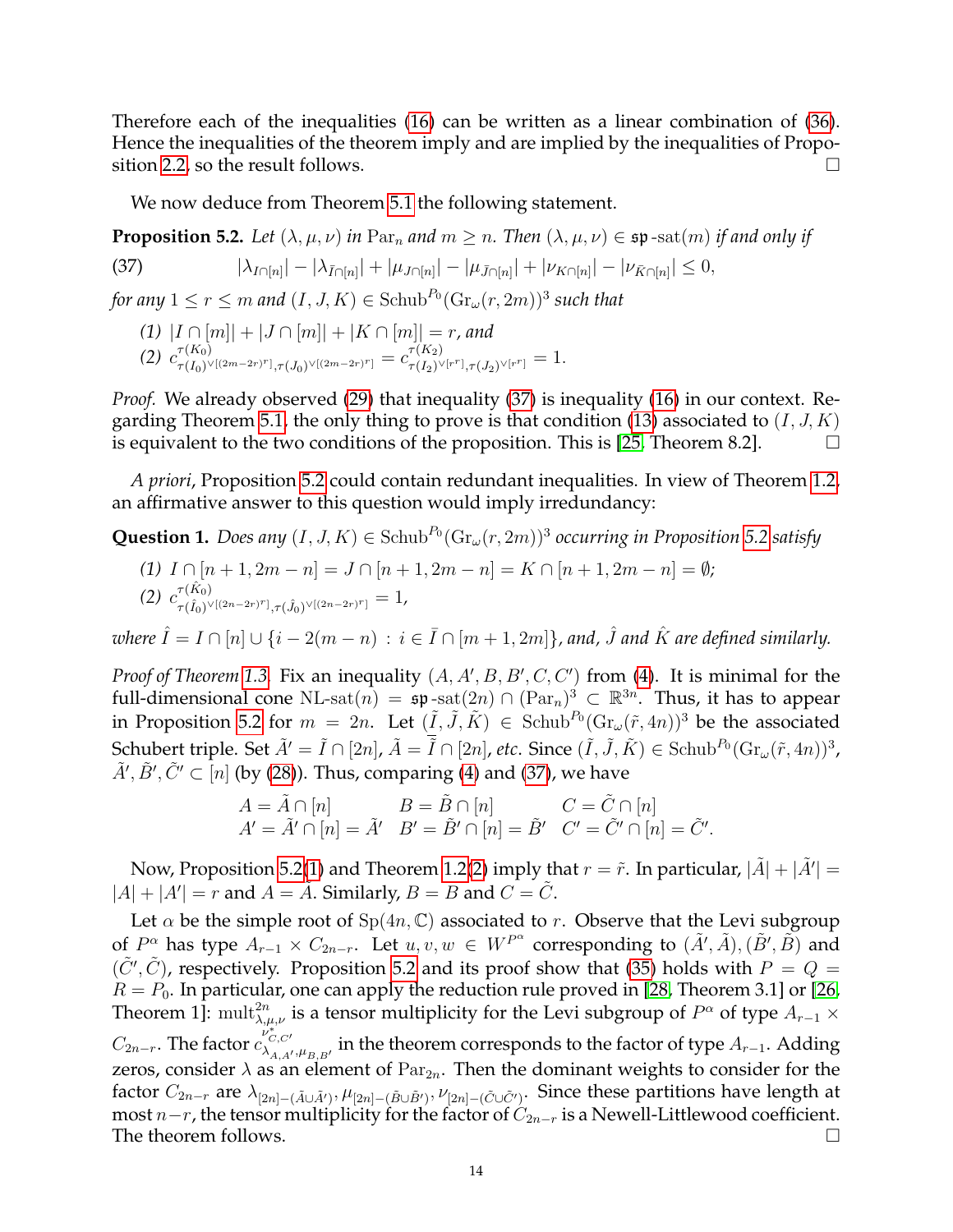# 6. APPLICATION TO CONJECTURE [1.4](#page-2-1)

<span id="page-14-2"></span><span id="page-14-0"></span>**Corollary 6.1** (of Theorem [1.2\)](#page-1-4). *Conjecture* [1.4](#page-2-1) *holds for*  $n \leq 5$ *.* 

The proof is computational and uses the software Normaliz [\[4\]](#page-34-5).

Fix  $n \geq 2$  and consider the cone  $\mathfrak{sp}$  -sat $(n)$ . Consider the two lattices  $\Lambda = \mathbb{Z}^{3n}$  and

$$
\Lambda_2 = \{ (\lambda, \mu, \nu) \in (\mathbb{Z}^n)^3 : |\lambda| + |\mu| + |\nu| \text{ is even} \}.
$$

Then NL-semigroup $(n) \subset \Lambda_2 \cap \mathfrak{sp}$ -sat $(n)$ . Conjecture [1.4](#page-2-1) asserts that the converse inclusion holds. The set  $\Lambda_2 \cap \mathfrak{sp}\text{-sat}(n)$  is a semigroup of  $\Lambda_2$  defined by a family of linear inequal-ities (explicitly given by Theorem [1.2\)](#page-1-4). Using Normaliz [\[4\]](#page-34-5) one can compute (for small  $n$ ) the minimal set of generators, *i.e.*, the *Hilbert basis*, for this semigroup. Hence, to prove Corollary [6.1](#page-14-2) one can proceed as follows:

- (1) Compute the list of inequalities given by Theorem [1.2.](#page-1-4)
- (2) Compute the Hilbert basis of  $\Lambda_2 \cap \mathfrak{sp}$ -sat $(n)$  using Normaliz.
- (3) Check  $N_{\lambda,\mu,\nu} > 0$  for any  $(\lambda,\mu,\nu)$  in the Hilbert basis.

The table below summarizes our computations; see [\[8\]](#page-34-6).

| $\boldsymbol{n}$ |             |      |         | # facets   # EHI   # rays   # Hilb $\Lambda_2 \cap \mathfrak{sp}$ -sat   # Hilb $\Lambda \cap \mathfrak{sp}$ -sat |         |
|------------------|-------------|------|---------|-------------------------------------------------------------------------------------------------------------------|---------|
|                  | $6 + 18$    | 18   |         | 13                                                                                                                | 20      |
| 3                | $9 + 93$    | 100  | 51      | 58                                                                                                                | 93      |
|                  | $12+474$    | 662  | 237     | 302                                                                                                               | 451     |
| 5                | $15 + 2421$ | 5731 | 1 1 2 2 | 1598                                                                                                              | 2 1 7 1 |

In the column "# facets" there are the number of partition inequalities (like  $\lambda_1 \geq \lambda_2$ ) plus the number of inequalities [\(4\)](#page-1-5) given by Theorem [1.2.](#page-1-4) The next column counts the inequalities [\(9\)](#page-3-3) given by applying Theorem [1.5.](#page-3-0) The number of extremal rays of the cone  $\mathfrak{sp}\text{-sat}(n)$  is also given. The two last column are the cardinalities of the Hilbert bases of the two semigroups  $\Lambda_2 \cap \mathfrak{sp}$  -sat $(n)$  and  $\Lambda \cap \mathfrak{sp}$  -sat $(n)$ .

# 7. PRELIMINARIES ON LITTLEWOOD-RICHARDSON COEFFICIENTS

<span id="page-14-1"></span>We recall standard material [\[6\]](#page-34-7) on Littlewood-Richardson coefficients.

7.1. **Representations of**  $GL(n, \mathbb{C})$ . The irreducible representations  $V(\lambda)$  of  $GL(n, \mathbb{C})$  are indexed by their highest weight

$$
\lambda \in \Lambda_n^+ = \{ (\lambda_1 \ge \cdots \ge \lambda_n) \, : \, \lambda_i \in \mathbb{Z} \} \supset \operatorname{Par}_n.
$$

In this setting, the Littlewood-Richardson coefficients appear because

$$
V(\lambda) \otimes V(\nu) = \bigoplus_{\nu} V(\nu)^{\oplus c_{\lambda,\mu}^{\nu}}.
$$

The dual representation  $V(\lambda)^*$  has highest weight  $\lambda^* = (-\lambda_n \geq \cdots \geq -\lambda_1) \in \Lambda_n^+$ . Moreover, for any  $a \in \mathbb{Z}$ ,

<span id="page-14-3"></span>
$$
V(\lambda + a^n) = (\det)^a \otimes V(\lambda).
$$

Consequently, for any  $\lambda, \mu, \nu \in \Lambda_n^+$ ,

(38) 
$$
c_{\lambda,\mu}^{\nu} = c_{\lambda+a^{n},\mu+b^{n}}^{\nu+(a+b)^{n}} = c_{\lambda+a^{n},\mu+b^{n}}^{\nu^*+(a+b)^{n}};
$$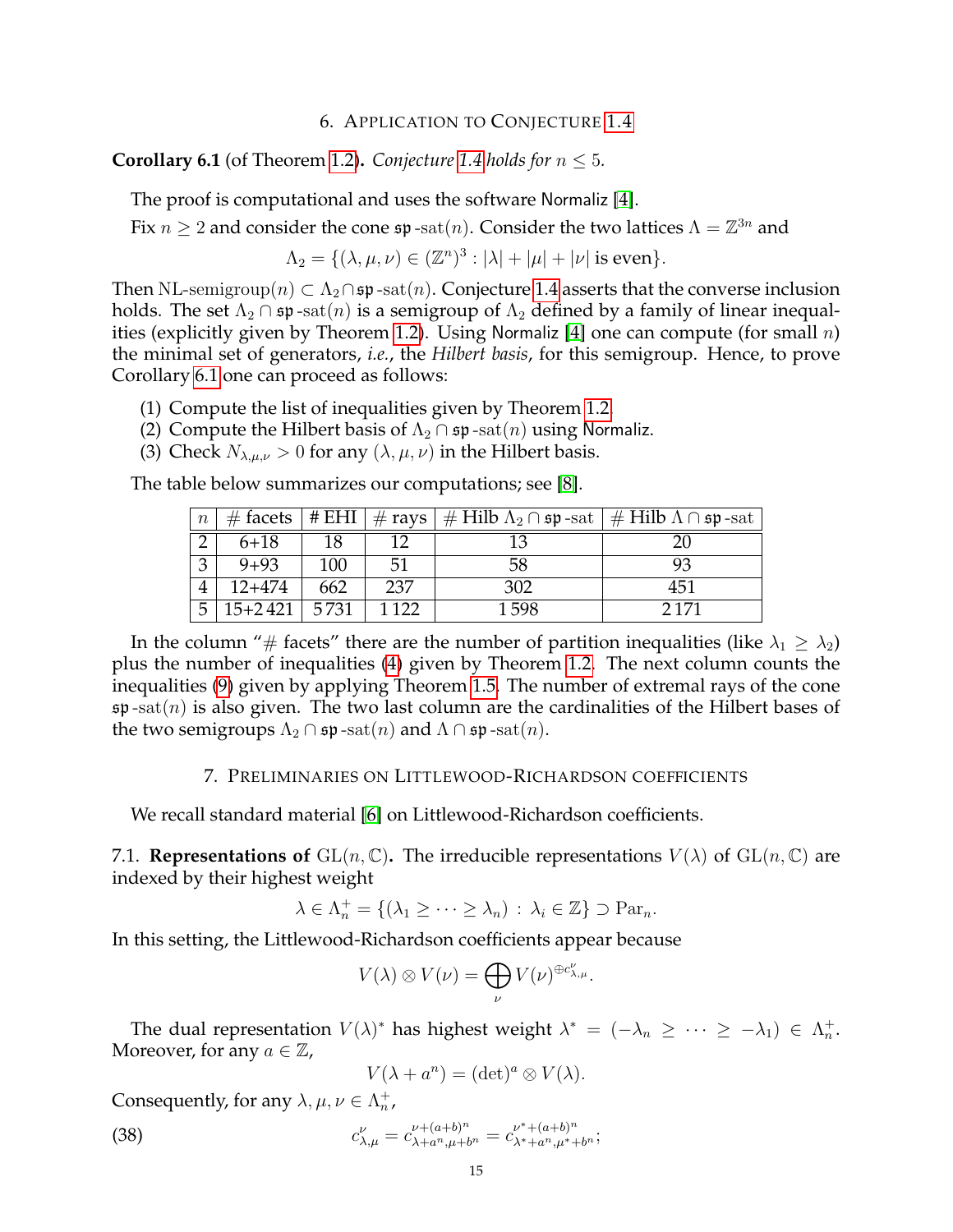this is [\[3,](#page-34-8) Theorem 4]. Let  $\nu'$  be the transpose of  $\nu$ . Since  $c^{\nu}_{\lambda,\mu} = c^{\nu'}_{\lambda'}$  $_{\lambda',\mu'}^{\nu'}$ , by [\(38\)](#page-14-3),

<span id="page-15-0"></span>
$$
(39) \t c_{\lambda,\mu}^{\nu} = c_{\lambda',\mu'}^{\nu'} = c_{(\lambda')^{\vee[n^{a+b}]}(\mu')^{\vee[m^{a+b}]}(\mu')^{\vee[m^{a+b}]}(a+b)^{n+m})'} = c_{(\lambda^{\vee[(a+b)^{n}]})'(\mu^{\vee[(a+b)^{m}]}')'}^{\nu} = c_{\lambda^{\vee[(a+b)^{n}]}(\mu^{\vee[(a+b)^{m}]}),}
$$

for any  $m \geq \ell(\mu)$ .

7.2. **Littlewood-Richardson tableaux.** A tableau filling T of shape ν/λ by N is *semistandard* if it is weakly increasing along rows and strictly increasing along columns; T is furthermore *standard* if the filling bijects the boxes of  $\nu/\lambda$  with  $\{1, 2, \ldots, |\nu/\lambda|\}$ . The *content* of T is cont $(T) = (i_1, i_2, \ldots)$  where  $i_k$  is the number of k's that appear in T. Let SSYT $(\nu/\lambda)$  be the set of semistandard tableaux of shape  $\nu/\lambda$ . Let SSYT( $\nu/\lambda$ ,  $\mu$ ) be the subset consisting of those tableaux of content  $\mu$ . Finally, SYT( $\nu/\lambda$ ) is the subset of standard fillings.

Define rowword(T) =  $(w_1, w_2, \ldots, w_{|\nu/\lambda|})$  to be the reading word obtained by reading right to left along rows and from top to bottom. Define revrowword $(T)$  to be the reverse of rowword(T). Either rowword(T) or revrowword(T) are *ballot* if, for every  $i \geq 2, k \geq 1$ , the number of  $i - 1$  that appear among the initial subword  $w_1, w_2, \ldots, w_k$  is weakly greater than the number of *i* that appear in that subword. We say T is *ballot* if rowword(T) is ballot.

We will make use of a number of (re)formulations of the Littlewood-Richardson rule:

<span id="page-15-1"></span>**Theorem 7.1** (Littlewood-Richardson rule, version 1)**.**

$$
c^{\nu}_{\lambda,\mu} = \#\{T \in \mathsf{SSYT}(\nu/\lambda,\mu) : T \text{ is } \mathit{ballot}\}.
$$

If  $\lambda$  and  $\mu$  are straight-shape, let  $\lambda \star \mu$  be the skew shape obtained by placing  $\lambda$  and  $\mu$ corner to corner with the former southwest relative to the latter.

<span id="page-15-2"></span>**Theorem 7.2** (Littlewood-Richardson rule, version 2)**.**

$$
c_{\lambda,\mu}^{\nu} = \#\{T \in \mathsf{SSYT}(\lambda \star \mu, \nu) : T \text{ is } \mathit{ballot}\}.
$$

We review basics of the theory of *jeu de taquin*. An *inner corner* x of  $\nu/\lambda$  is a maximally southeast box of  $\lambda$ . For  $T \in \mathsf{SSYT}(\nu/\lambda)$ , a *jeu de taquin slide* jdt<sub>x</sub> $(T)$  is obtained as follows. Place • in x, and apply one of the following *slides*, depending on how T looks near x:

 $\overline{(J1)}$   $\overline{•a}$  $\overline{b}$  $\mapsto$   $\boxed{b\,a}$  $\frac{b|a|}{\bullet}$  (if  $b \le a$ , or a does not exist)  $(J2)$   $\boxed{\bullet a}$  $\overline{b}$  $\mapsto$   $\boxed{a} \bullet$  $\overline{b}$ (if  $a < b$ , or  $b$  does not exist)

Repeat use of (J1) or (J2) on the new box  $x'$  where  $\bullet$  lands. Terminate when  $\bullet$  arrives at a box y of  $\lambda$  that has no labels south or east of it. Then jdt $_\mathrm{\mathsf{x}}(T)$  is the result after erasing  $\bullet.$ 

A *rectification* of  $T \in \text{SSYT}(\nu/\lambda)$  is defined iteratively. Pick an inner corner  $x_0$  of  $\nu/\lambda$ and determine  $T_1 := \mathsf{jdt}_{\mathsf{x}_0}(T) \in \mathsf{SSYT}(\nu^{(1)}/\lambda^{(1)})$ . Let  $\mathsf{x}_1$  be an inner corner of  $\nu^{(1)}/\lambda^{(1)}$  and compute  $T_2 := \mathsf{jdt}_{\mathsf{x}_1}(T_1) \in \mathsf{SSYT}(\nu^{(2)}/\lambda^{(2)})$ . Repeat  $|\lambda|$  times, arriving at  $\mathsf{Rect}_{\{\mathsf{x}_i\}}(T)$ .

**Theorem 7.3** (First fundamental theorem of *jeu de taquin*). *For*  $T \in \text{SSYT}(\nu/\lambda)$ , Rect<sub>{x<sub>i</sub>}</sub>(T) *is independent on the choice of inner corners*  $\{x_i\}$ *.* 

Thus we can unambiguously refer to *the* rectification Rect(T).

*Knuth equivalence* on words is the equivalence relation  $\equiv_K$  generated by the relations:

$$
(\ldots, b, c, a, \ldots) \equiv_K (\ldots, b, a, c, \ldots) \text{ if } a < b \le c,
$$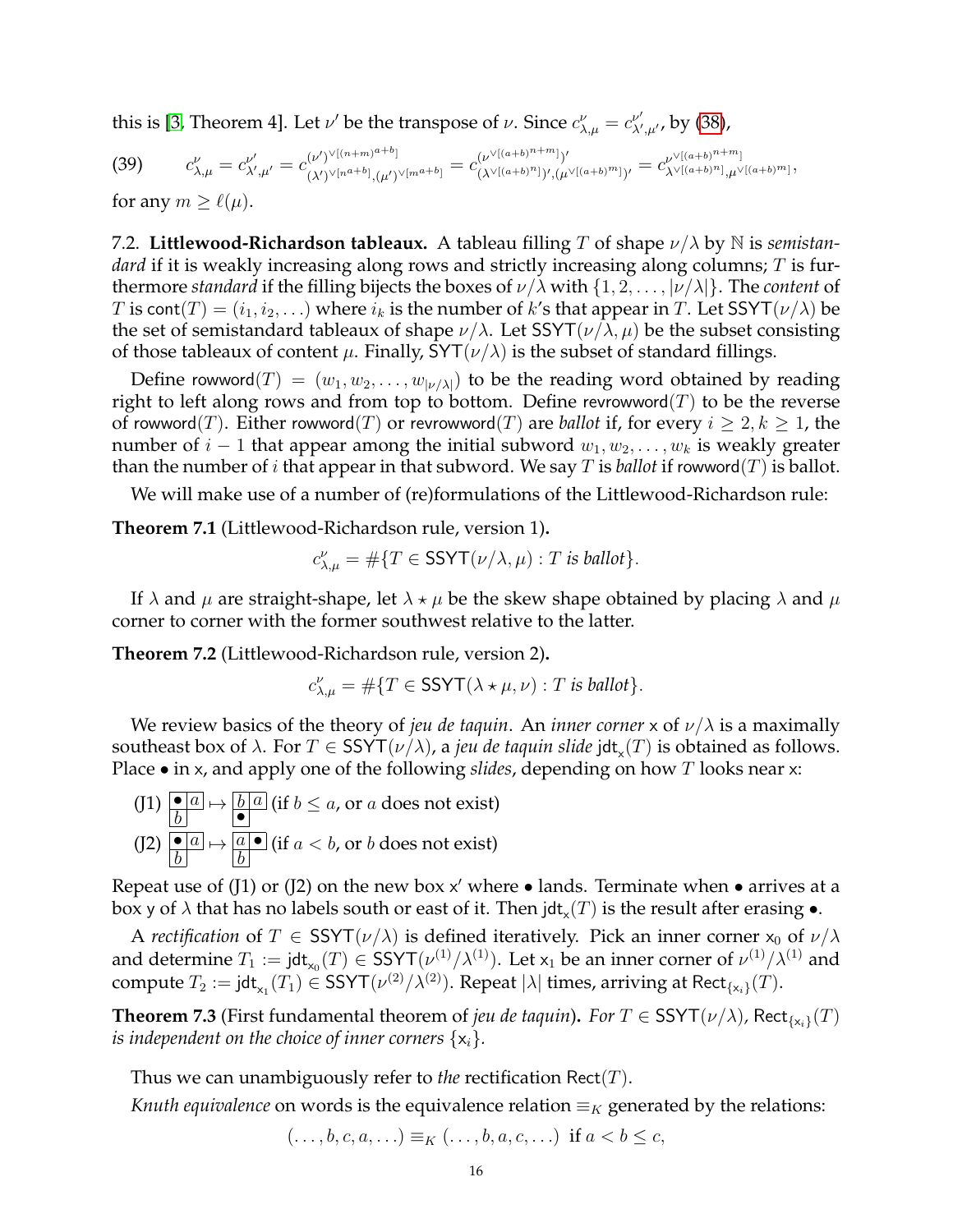$(..., a, c, b, ...) \equiv_K (..., c, a, b, ...)$  if  $a \leq b < c$ .

The following fact is well-known, and in any case, easy to see from the local relations:

<span id="page-16-3"></span>**Theorem 7.4.** *Suppose* w, u are two words such that  $w \equiv_K u$ . Then w is reverse-ballot if and *only if* u *is reverse-ballot.*

*Jeu de taquin* preserves Knuth word and reverse-ballotness:

<span id="page-16-1"></span>**Theorem 7.5.** *Let*  $T \in \text{SSYT}(\nu/\lambda)$  *and*  $T' = \text{jdt}_x(T)$ *.* 

 $(I)$  revrowword $(T) \equiv_K$  revrowword $(T')$ 

(II)  $T$  *is ballot if and only if*  $T'$  *is ballot.* 

Let  $Y_\mu$  be the *super-semistandard tableau* of shape  $\mu$ , the tableau using only *i*'s in row *i*.

<span id="page-16-2"></span>**Theorem 7.6** (Littlewood-Richardson rule, version 3). *Fix*  $U \in \text{SSYT}(\mu)$ *. Then* 

 $(40)$  $\psi_{\lambda,\mu}^{\nu} = \{T \in \mathsf{SSYT}(\nu/\lambda) : \mathsf{Rect}(T) = U\}.$ 

*Moreover, if*  $U = Y_\mu$ , then T is in the set given in [\(40\)](#page-16-0) if and only if T is ballot.

The final claim follows from Theorem [7.5\(](#page-16-1)II) and the fact that  $Y_\mu$  is ballot.

# <span id="page-16-4"></span>7.3. **RSK correspondence.** A *biword* of length m is

<span id="page-16-0"></span>
$$
\mathbf{a} = \begin{pmatrix} q \\ p \end{pmatrix} = \begin{pmatrix} q_1 & q_2 & \dots & q_m \\ p_1 & p_2 & \dots & p_m \end{pmatrix},
$$

such that  $q_1 \leq q_2 \leq \cdots \leq q_m$  and if  $q_i = q_j$  with  $i \leq j$  then  $p_i \leq p_j$ .

The *Robinson-Schensted-Knuth (RSK) correspondence* bijectively maps biwords a to pairs of semistandard tableaux  $(P(a), Q(a))$  of the same shape. We refer to *ibid*. for details of this correspondence. Here, we just state that we use *row insertion*, so that the contents of the insertion tableau  $P(\mathbf{a})$  is  $p_1, \ldots, p_m$ , and the contents of the recording tableau  $Q(\mathbf{a})$ is  $q_1, \ldots, q_m$ . Whereas RSK :  $\mathbf{a} \mapsto (P(\mathbf{a}), Q(\mathbf{a}))$ , RSK<sup>-1</sup> :  $(P(\mathbf{a}), Q(\mathbf{a})) \mapsto \mathbf{a}$  is defined by *reverse row insertion*.

If  $p = (p_1, \ldots, p_m)$  is a word,  $\text{RSK}_2(p) = Q(\textbf{a})$  where a is the biword whose bottom row is p and top row is 1 through m.  $RSK_1(p) = P(a)$ .

#### <span id="page-16-5"></span>**Proposition 7.7.**

- *(I)* revrowword $(P(\mathbf{a})) \equiv_K p$ .
- *(II) if*  $\mathbf{a} \equiv_K \mathbf{a}'$  *then*  $P(\mathbf{a}) = P(\mathbf{a}')$ *.*
- *(III) In each Knuth equivalence class* C*, there is a unique straight-shape semistandard tableau* T such that revrowword $(T) \in \mathcal{C}$ .
- *(IV) Suppose*  $\mathbf{a} = \begin{pmatrix} q \\ n \end{pmatrix}$  $\binom{q}{p}$  and  $\mathbf{a}' = \binom{q'}{p'}$  $\binom{q'}{p'}$  are two biwords. Assume  $\min(q')$   $>$   $\max(q)$ . Then  $Q(\bf{aa'})^{>max(q)}$  is a skew semistandard tableaux such that  $\mathsf{Rect}(Q(\bf{aa'})^{>max(q)}) = Q(q').$

*Proof.* (I), (II) and (III) are well-known. For (IV), see [\[6,](#page-34-7) Section 5.1, Proposition 1].  $\Box$ 

We recall a construction in [\[6,](#page-34-7) Chapter 5]. Fix  $V_0 \in \text{SSYT}(\nu)$  and  $U_0 \in \text{SSYT}(\mu)$ . Define

$$
\mathcal{T}(\lambda, \mu, V_0) = \{ T \star U \in \text{SSYT}(\lambda * \mu) : \text{Rect}(T * U) = V_0 \}
$$

and

$$
\mathcal{S}(\nu/\lambda, U_0) = \{ S \in \text{SSYT}(\nu/\lambda) : \text{Rect}(S) = U_0 \}.
$$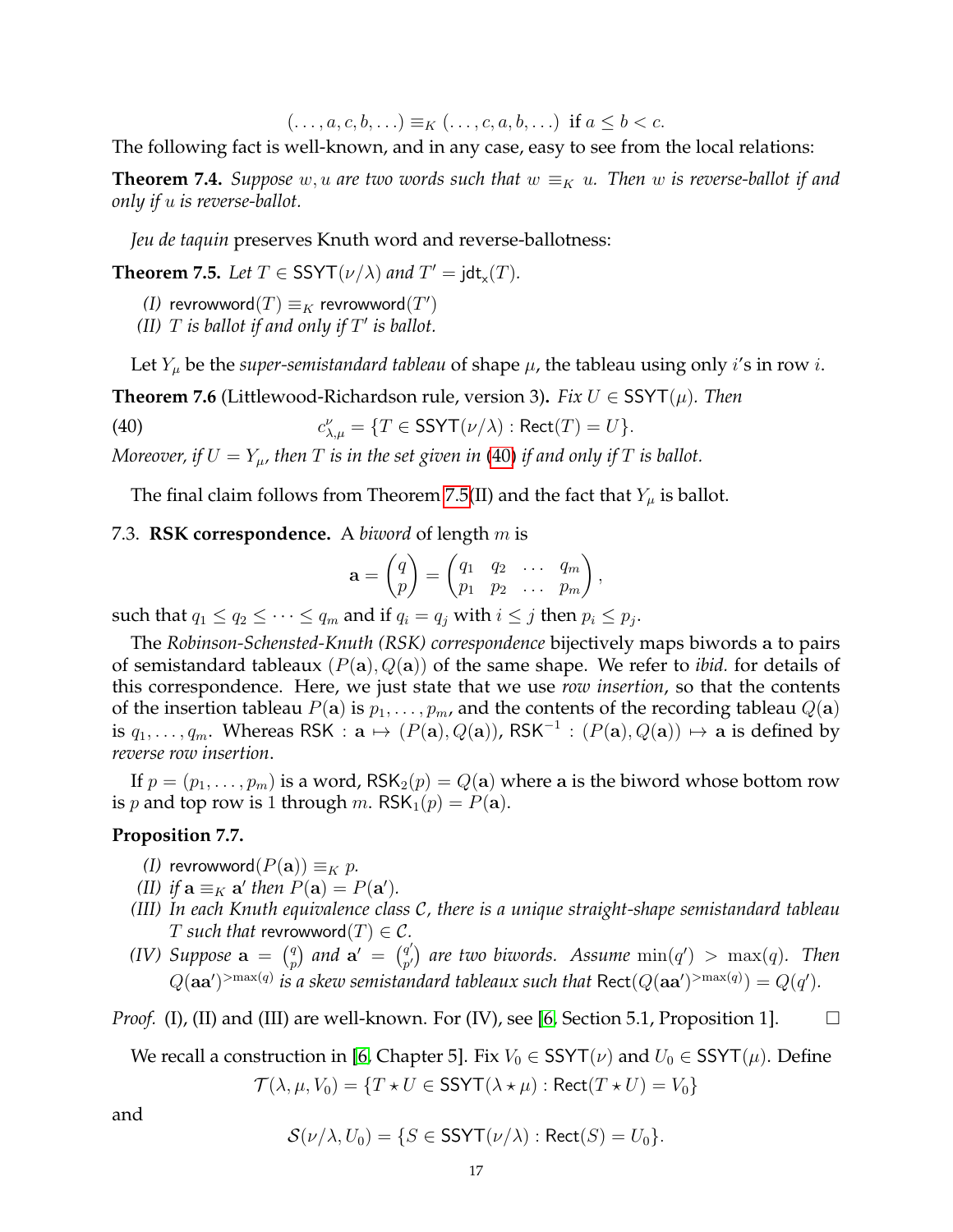Fix  $T_0 \in \text{SSYT}(\lambda)$  where we use entries in  $\mathbb{Z}_{\leq 0}$ . Define

<span id="page-17-1"></span>
$$
\xi: \mathcal{S}(\nu/\lambda, U_0) \to \mathcal{T}(\lambda, \mu, V_0)
$$

as follows. For any  $S \in \mathcal{S}(\nu/\lambda, U_0)$ , define  $T_0 \cup S$  to be the tableau of shape  $\nu$  obtained by placing  $T_0$  in  $\lambda$  and S in  $\nu/\lambda$ . Consider the biword

(41) 
$$
\mathsf{RSK}^{-1}(V_0,T_0\cup S)=\begin{pmatrix}t_1 & \dots & t_n & v_1 & \dots & v_m\\x_1 & \dots & x_n & w_1 & \dots & w_m\end{pmatrix},
$$

where  $n = |\lambda|, m = |\mu|$ . There exist  $T \in \text{SSYT}(\lambda)$  and  $U \in \text{SSYT}(\mu)$  such that

<span id="page-17-3"></span>(42) 
$$
(T,T_0) = \text{RSK}\left(\begin{pmatrix} t_1 & \dots & t_n \\ x_1 & \dots & x_n \end{pmatrix}\right), (U,U_0) = \text{RSK}\left(\begin{pmatrix} v_1 & \dots & v_m \\ w_1 & \dots & w_m \end{pmatrix}\right).
$$

Let  $\xi(S) := T \star U$ .

<span id="page-17-2"></span>**Proposition 7.8** ([\[6,](#page-34-7) Chapter 5]). *The map*  $\xi$  :  $S(\nu/\lambda, U_0) \to T(\lambda, \mu, V_0)$  *is a bijection for any*  $U_0 \in \text{SSYT}(\mu)$  and  $V_0 \in \text{SSYT}(\nu)$ . The cardinality of either set is  $c^{\nu}_{\lambda,\mu}$ .

7.4. **Some consequences.** Given  $\nu \in \mathrm{Par}_n$ ,  $a \geq \nu_1$  and  $\ell \in \mathbb{Z}_{>0}$ , we set

$$
a^{\ell} \cup \nu = (\underbrace{a, \ldots, a}_{\ell}, \nu_1, \ldots, \nu_n).
$$

<span id="page-17-5"></span>**Lemma 7.9.** Let  $\lambda, \mu, \nu \in \text{Par}_n$ . Let  $a, b, k \in \mathbb{Z}_{\geq 0}$  such that  $a + b \geq \nu_1 - k$ ,  $a \geq \mu_1 - k$  and  $b \geq \lambda_1 - k$ . Then

$$
c^{(a+b+k)^n \cup \nu}_{\lambda+a^n,\mu+b^n}=c^{\nu+k^n}_{\lambda,\mu}
$$

*Proof.* By [\(38\)](#page-14-3),

(43) 
$$
c_{\lambda,\mu}^{\nu+k^{n}} = c_{\lambda^{*}+(b+k)^{n},\mu^{*}+(a+b+2k)^{n}}^{(\nu+k^{n})^{*}+(a+b+2k)^{n}} = c_{\lambda^{\vee}[(b+k)^{n}],\mu^{\vee}[(a+b+2k)^{n}]}^{(\nu+k^{n})^{*}[(a+b+k)^{n}]} = c_{\lambda^{\vee}[(b+k)^{n}],\mu^{\vee}[(a+k)^{n}]}^{(\nu+k^{n})^{*}[(a+k)^{n}]}}.
$$

Combining with [\(39\)](#page-15-0), we obtain

$$
c_{\lambda,\mu}^{\nu+k^{n}} = c_{\lambda^{\vee}[(b+k)^{n}]_{,\mu^{\vee}[(a+k)^{n}]}}^{\nu^{\vee}[(a+b+k)^{n}]} = c_{(\lambda^{\vee}[(b+k)^{n}])^{\vee}[(a+b+k)^{n}]}^{\nu^{\vee}[(a+b+k)^{n}]_{})^{\vee}[(a+b+k)^{n}]} \cdot (\mu^{\vee}[(a+b+k)^{n}]^{\vee} = c_{\lambda+a^{n},\mu+b^{n}}^{(a+b+k)^{n} \cup \nu}.
$$

<span id="page-17-0"></span>**Lemma 7.10.** *If*  $T \in \text{SSYT}(\nu/\lambda)$  *and*  $\text{Rect}_{\{x_i\}}(T) = S \in \text{SSYT}(\mu)$  *(for some choice of inner corners*  $\{x_i\}$ *)* then  $c^{\nu}_{\lambda,\mu} > 0$ .

*Proof.* Immediate from Theorem [7.6.](#page-16-2) □

For  $\lambda = (\lambda_1, \lambda_2, \ldots, \lambda_m) \in \mathrm{Par}_m$  and any  $k \in [m]$ , write  $\lambda_{\leq k} = (\lambda_1, \lambda_2, \ldots, \lambda_k)$ , and  $\lambda_{>k} = (\lambda_{k+1}, \lambda_{k+2}, \ldots, \lambda_m)$ . If T is a tableau of shape  $\lambda$ , let  $T_{\leq k}$  (respectively,  $T_{> k}$ ) be the subtableau of T of shape  $\lambda_{\leq k}$  (respectively,  $\lambda_{> k}$ ).

<span id="page-17-4"></span>**Proposition 7.11.** Let  $\lambda, \mu, \nu \in \text{Par}_n$  such that  $c_{\lambda,\mu}^{\nu} > 0$ . For any  $k \in [n-1]$ , there exist *partitions* α, β *such that*

$$
c_{\lambda_{\leq k},\alpha}^{\nu_{\leq k}} > 0, \ c_{\lambda_{>k},\beta}^{\nu_{>k}} > 0 \text{ and } c_{\alpha,\beta}^{\mu} > 0.
$$

*Proof.* If  $\nu_{\leq k}/\lambda_{\leq k} = \nu/\lambda$ , we are done by using  $\alpha = \mu$  and  $\beta = \emptyset$ . We can then assume that the skew partition  $\nu/\lambda$  is non-empty below row k. By Theorem [7.1,](#page-15-1) there exists a ballot tableau  $T \in \text{SSYT}(\nu/\lambda, \mu)$ . Since T is ballot and semistandard, clearly  $T_{\leq k}$  is ballot and semistandard. As a result, the content  $\alpha$  of  $T_{\leq k}$  is a partition. Therefore,  $\overline{c_{\lambda\leq k,\alpha}^{\nu\leq k}}>0$ .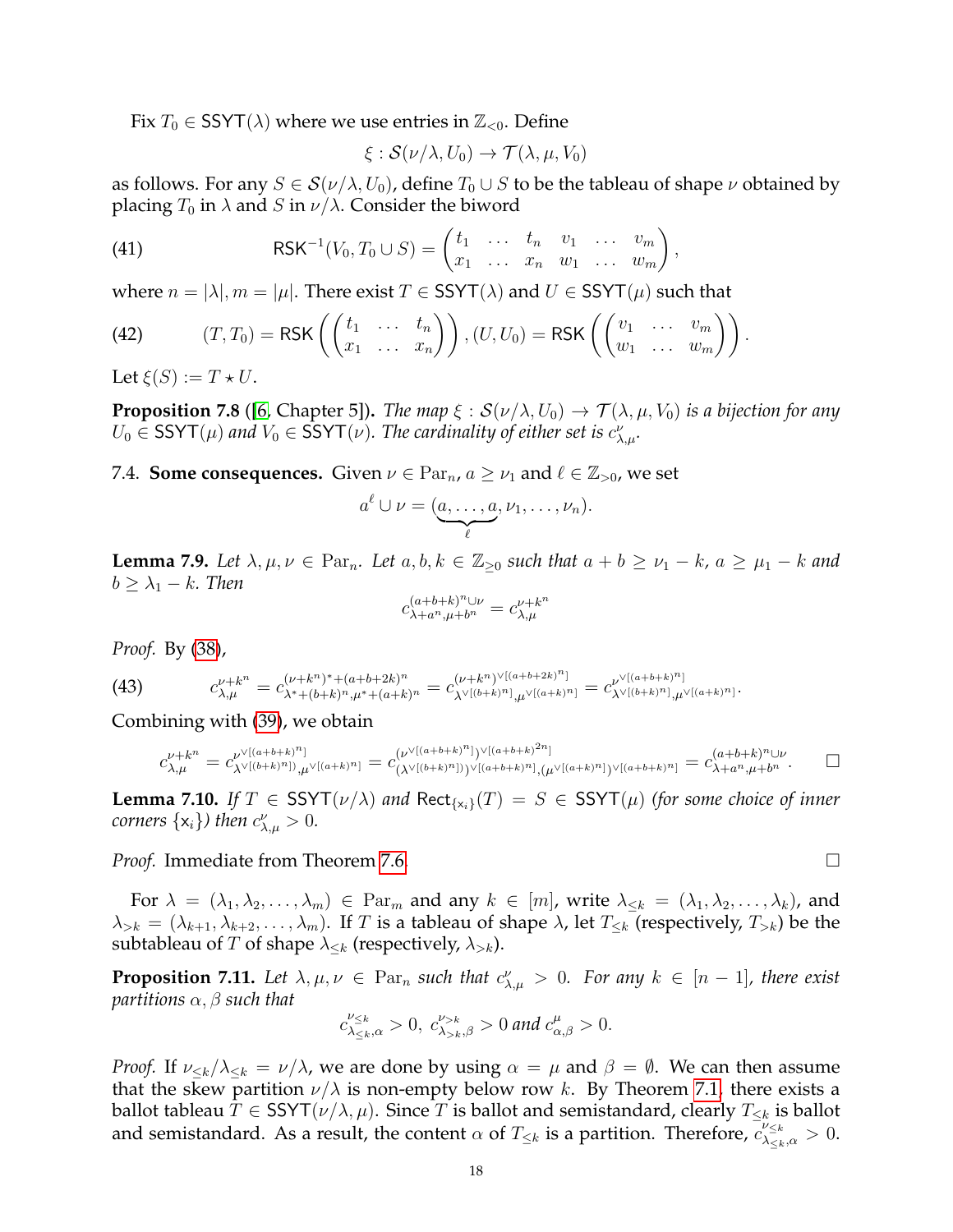Since T is semistandard,  $T_{>k}$  is also semistandard. Set  $T' \in \text{SSYT}(\beta)$  to be the *jeu de taquin* rectification of  $T_{>k} \in \text{SSYT}(\nu_{>k} / \lambda_{>k})$ . Hence, by Lemma [7.10,](#page-17-0)  $c^{\nu_{>k}}_{\lambda_{>k},\beta} > 0$ .

Let T be the filling of the skew shape  $\beta \star \alpha$  where we use a super-semistandard filling  $Y_\alpha$  in the  $\alpha$  part and place  $T'\in\mathsf{SSYT}(\beta)$  in the  $\beta$  part; clearly  $\tilde{T}\in\mathsf{SSYT}(\beta\star\alpha).$ 

By Theorem [7.5\(](#page-16-1)I),

$$
\begin{aligned} \text{revrowword}(Y_{\alpha}) &\equiv_K \text{revrowword}(T_{\leq k})\\ \text{revrowword}(T') &\equiv_K \text{revrowword}(T_{>k}). \end{aligned}
$$

Hence

$$
\begin{aligned} \text{revrowword}(\tilde{T}) &= \text{revrowword}(T') \cdot \text{revrowword}(Y_\alpha) \\ &\equiv_K \text{revrowword}(T_{>k}) \cdot \text{revrowword}(T_{\leq k}) \\ &= \text{revrowword}(T). \end{aligned}
$$

Since revrowword(T) is reverse-ballot, by Theorem [7.4,](#page-16-3) revrowword( $\tilde{T}$ ) is reverse-ballot. Thus  $\tilde{T}$  is ballot. Hence by Theorem [7.2,](#page-15-2)  $\tilde{T} \in \text{SSYT}(\beta \star \alpha, \mu)$  witnesses  $c^{\mu}_{\beta,\alpha} = c^{\mu}_{\alpha,\beta} > 0$ .

<span id="page-18-1"></span>**Lemma 7.12.** [\[11,](#page-35-17) Theorem 3.1] *Let*  $\lambda, \mu, \nu$  *be partitions with*  $m, n, k \in \mathbb{Z}_{\geq 0}$  *and*  $m \geq n$ *. Then* 

$$
c_{\lambda,\mu}^{\nu}\leq c_{\lambda+(k^{n}),\mu+(k^{m-n})}^{\nu+(k^{m})}.
$$

# 8. DEMOTION

8.1. **Definition.** We relate the *demotion algorithm* [\[9,](#page-34-0) Claim 3.5] to the *Robinson-Schensted-Knuth (RSK) correspondence*. This is used to prove Theorem [8.15](#page-25-0) (needed in Theorem [9.1\)](#page-28-0).

Fix a ballot tableau  $S \in \text{SSYT}(\nu/\lambda, \mu)$  and a corner box  $c_0$  of  $\lambda$ . Let  $\lambda^{\downarrow} \subseteq \lambda$  be obtained by removing  $c_0$ . *Demotion* is defined as follows. Place a 1 in  $c_0$ . Find the first 1 after  $c_0$  (if it exists) in the column reading order. If it does not exist, terminate the process. Otherwise let  $c_1$  be the box containing this 1 and turn that into a 2. Similarly, find the first 2 (if it exists, say in  $c_2$ ) in the column reading word order after  $c_1$  and change that to a 3. Terminate and output  $S^{\uparrow}$  when, after replacing the  $k-1$  in  $c_{k-1}$  with  $k$ , there is no later  $k$ in the column reading order.

**Proposition 8.1** ([\[9,](#page-34-0) Claim 3.5]).  $S^{\uparrow} \in \text{SSYT}(\nu/\lambda^{\downarrow}, \mu^{\uparrow})$  for some  $\mu \subset \mu^{\uparrow}$ .  $S^{\uparrow}$  is ballot.

For a corner c of  $\lambda$ , let demote $(c) \in \mathbb{N}$  be the row index of  $\mu^{\uparrow}/\mu$  resulting from using demotion starting with  $c = \lambda/\lambda^{\downarrow}$ .

8.2. **Relationship between demotion and RSK.** We fixed a ballot  $S \in \text{SSYT}(\nu/\lambda, \mu)$ . Also fix  $T_0 \in \text{SSYT}(\lambda)$  where we use entries in  $\mathbb{Z}_{\leq 0}$  as in Section [7.3.](#page-16-4)

<span id="page-18-0"></span>**Theorem 8.2** (Demotion-RSK relationship). Let  $c_0$  be the box in  $\lambda$  that is occupied by the largest *entry in*  $T_0$  *(or the rightmost of such entries, if there are repeats), then* demote $(c_0) = x_n$  *where demotion is applied to (a ballot tableau) S, and*  $x_n$  *is defined in* [\(41\)](#page-17-1) *where*  $V_0 = Y_\nu$ .

If  $U \in \text{SSYT}(\gamma/\delta)$ , let shape $(U) = \gamma/\delta$ . Let  $\alpha \subseteq \gamma$  be two partitions and let  $S_1, S_2 \in$ SSYT( $\gamma/\alpha$ ). Define  $S_1$  and  $S_2$  to *L-R correspond by*  $V_0$  if

$$
\textsf{shape}(\textsf{Rect}(S_1)) = \textsf{shape}(\textsf{Rect}(S_2)) = \beta
$$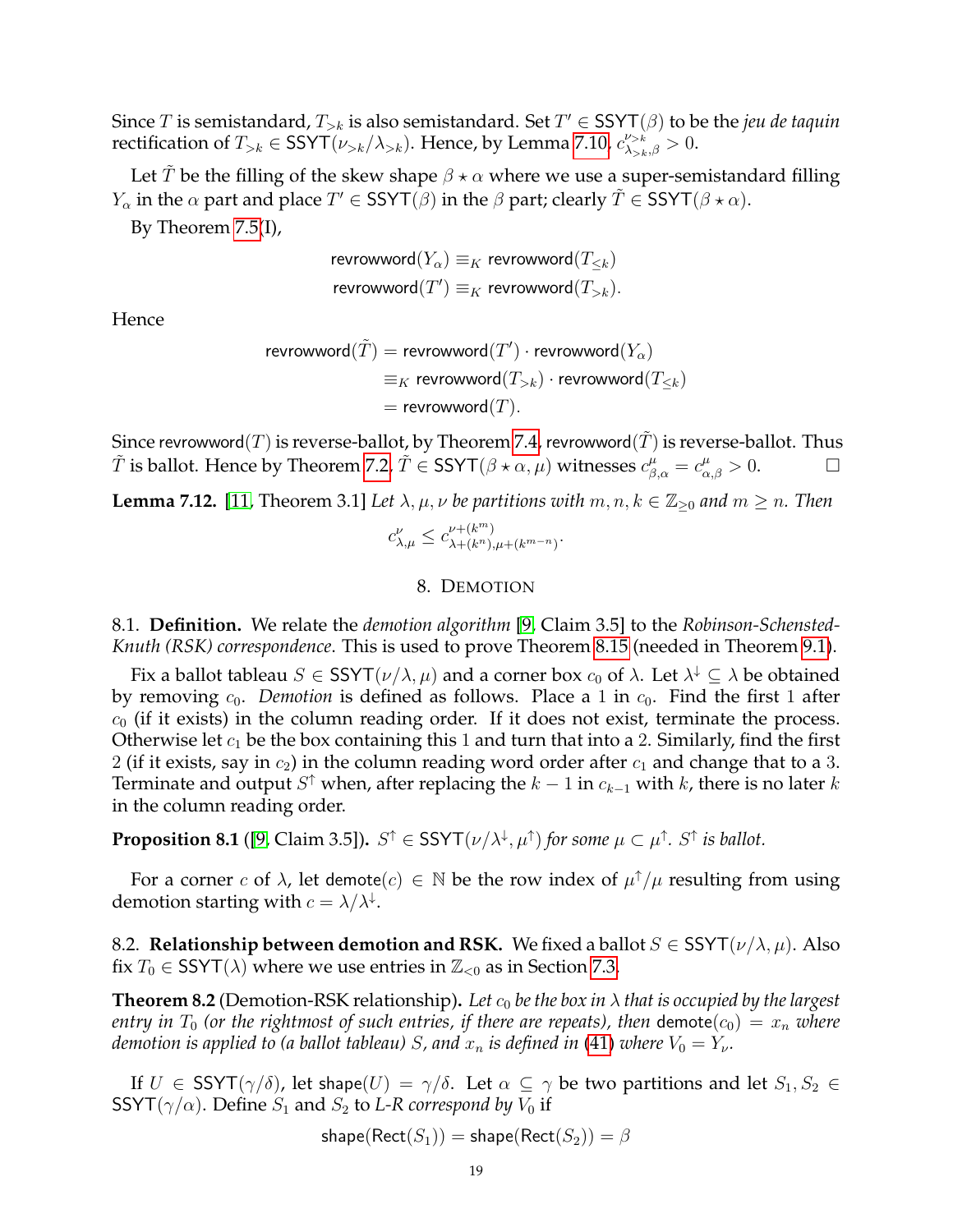for some partition  $\beta$  and

$$
\xi_1(S_1) = \xi_2(S_2)
$$

where  $\xi_1$  and  $\xi_2$  are  $\xi$  defined by  $U_0 = \text{Rect}(S_1)$  and  $U_0 = \text{Rect}(S_2)$  respectively:

<span id="page-19-3"></span>
$$
\mathcal{S}(\gamma/\alpha, \text{Rect}(S_1)) \stackrel{\xi_1}{\longrightarrow} \mathcal{T}(\alpha, \beta, V_0) \stackrel{\xi_2}{\longleftarrow} \mathcal{S}(\gamma/\alpha, \text{Rect}(S_2)).
$$

(There is another " $T_0$ " used in the definition of  $\xi_1$  and  $\xi_2$  that we fix, but will play no role in our argument.)

Define  $S_1$  and  $S_2$  to be *Q-equivalent* if

(44) 
$$
RSK_2(revrowword(S_1)) = RSK_2(revrowword(S_2)).
$$

<span id="page-19-2"></span>**Proposition 8.3** ([\[6,](#page-34-7) Chapter A.3]).  $S_1$  and  $S_2$  *L-R correspond by some*  $V_0 \in \text{SSYT}(\beta)$  *if and only if*  $S_1$  *and*  $S_2$  *are* Q-equivalent.

<span id="page-19-1"></span>**Lemma 8.4** (Pieri property of RSK). Let  $W = (w_1, \ldots, w_n)$  be a word, and  $x, y \in \mathbb{N}$ . Let  $col(x)$ , col(y) *be the column indices of the added boxes when inserting*  $x, y$  *during computation of* RSK<sub>1</sub>(*Wxy*)*.* Then col(*x*) < col(*y*) *if and only if*  $x \leq y$ *.* 

*Proof.* ( $\Rightarrow$ ) We prove the contrapositive. Suppose  $x > y$ . Let

$$
\kappa = \begin{pmatrix} -n & -n+1 & \dots & -1 & 1 & 2 \\ w_1 & w_2 & \dots & w_n & x & y \end{pmatrix}.
$$

Let  $S = Q(\kappa)^{>0}$ . By Proposition [7.7\(](#page-16-5)IV),

$$
Rect(S) = Q\left(\begin{pmatrix} 1 & 2\\ x & y \end{pmatrix}\right) = \boxed{\frac{1}{2}}.
$$

Therefore, by Theorem [7.5,](#page-16-1) *S* is a ballot; this means  $col(x) \geq col(y)$ .

(  $\Leftarrow$  ) If  $x \leq y$ , then by the same reasoning as in the "  $\Rightarrow$ " argument:

$$
Rect(S) = Q\left(\begin{pmatrix} 1 & 2 \\ x & y \end{pmatrix}\right) = \boxed{1\,2},
$$

which means S is not a ballot, and thus  $\text{col}(x) < \text{col}(y)$ .

<span id="page-19-4"></span>Define

(45) 
$$
\omega := \text{RSK}^{-1}(Y_{\nu}, T_0 \cup S) = \begin{pmatrix} t_1 & \dots & t_n & v_1 & \dots & v_m \\ x_1 & \dots & x_n & w_1 & \dots & w_m \end{pmatrix}.
$$

<span id="page-19-5"></span>**Lemma 8.5.** *The* P*-tableau of any final segment of* ω *is super-semistandard.*

*Proof.* By Proposition [7.7](#page-16-5) (I),

<span id="page-19-0"></span> $x_1 \ldots x_n w_1 \ldots w_m \equiv_K \text{revrowword}(Y_\nu).$ 

Hence, by Theorem [7.4,](#page-16-3)  $x_1 \ldots x_n w_1 \ldots w_m$  is a reverse-ballot (that is  $w_m w_{m-1} \ldots x_1$  is bal-lot). As a result, any final segment f of it is also reverse-ballot. By Proposition [7.7](#page-16-5) (I), revrowword( $\mathsf{RSK}_1(f)$ )  $\equiv_K f$ ; moreover by Theorem [7.4,](#page-16-3) revrowword( $\mathsf{RSK}_1(f)$ ) is reverseballot. This immediately implies that  $\text{RSK}_1(f)$  super-semistandard, as desired.

<span id="page-19-6"></span>**Lemma 8.6.** *Let*  $Y = (y_1, \ldots, y_p)$  *and*  $x, y, z \in \mathbb{Z}$  *such that*  $x < y \leq z$ *, then* 

(46) RSK<sub>1</sub> $(Y y x z) = RSK_1(Y y z x)$ .

*Also,* x *is inserted into the same box in both the computation of*  $RSK_1(Y y x z)$  *and*  $RSK_1(Y y zx)$ *.*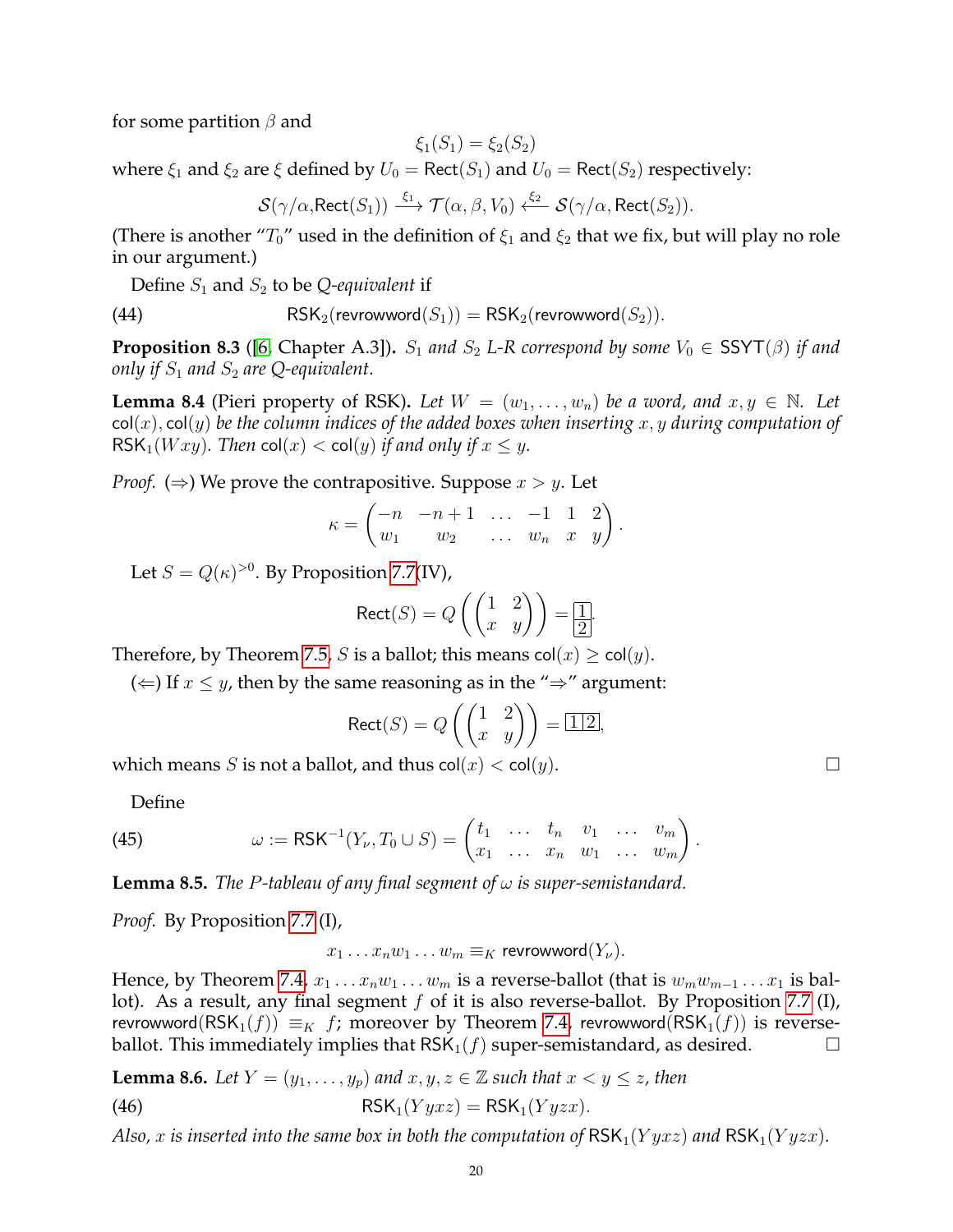*Proof.* Since  $x < y < z$ ,  $Y y x z \equiv_K Y y z x$ . Therefore by Proposition [7.7\(](#page-16-5)II), [\(46\)](#page-19-0) holds.

For the remaining assertion, let

$$
\pi_1 = \begin{pmatrix} -p & -(p-1) & \dots & -1 & 1 & 2 & 2 \\ y_1 & y_2 & \dots & y_p & y & x & z \end{pmatrix} \text{ and } \pi_2 = \begin{pmatrix} -p & -(p-1) & \dots & -1 & 1 & 1 & 2 \\ y_1 & y_2 & \dots & y_p & y & z & x \end{pmatrix}.
$$

By Lemma [8.4,](#page-19-1)  $col(x) < col(z)$  in  $RSK_1(Y y x z) = P(\pi_1) = P(\pi_2) = RSK_1(Y y z x)$ . Thus, it is enough to show that  $col(x) < col(z)$  in RSK $(\pi_2)$ . Notice that

$$
\text{RSK}\begin{pmatrix} 1 & 1 & 2 \\ y & z & x \end{pmatrix} = \left(\underbrace{\boxed{x|z}}_{y}, \underbrace{\boxed{1|1}}_{2}\right).
$$

Thus, by Proposition [7.7\(](#page-16-5)IV) and Theorem [7.5\(](#page-16-1)II),  $Q(\pi_2)_{>0}$  is a ballot tableau with content (2, 1). By Lemma [8.4,](#page-19-1)  $col(z) > col(y)$  in  $P(\pi_2)$ . We then conclude, by ballotness, that  $col(x) \leq col(z)$  in  $P(\pi_2)$ . Since x and z are inserted to the same set of two boxes in  $\pi_1$  and  $\pi_2$ , col(x) < col(z) in  $P(\pi_2)$ .

<span id="page-20-0"></span>**Lemma 8.7.** Let  $Y = y_1 \ldots y_p$  and suppose  $x \leq y < z \in \mathbb{Z}$ . Let  $col(x)$ ,  $col(y)$ ,  $col(z)$ , respec*tively, be the column indices of the added box when inserting* x, y, z *during the computation of*  $\mathsf{RSK}_1(Yzxy)$ . Similarly, let  $\mathsf{col}'(x)$ ,  $\mathsf{col}'(y)$ ,  $\mathsf{col}'(z)$  be the indices when computing  $\mathsf{RSK}_1(Yxzy)$ .

- *(1) If*  $\text{col}(x) < \text{col}(z) < \text{col}(y)$  *then*  $\text{col}'(y) < \text{col}'(x) < \text{col}'(z)$ *.*
- *(2)*  $\text{If } \text{col}(x) < \text{col}(y) < \text{col}(z)$  *then*  $\text{col}'(x) < \text{col}'(y) < \text{col}'(z)$ *.*

*Proof.* Consider the biwords

$$
\eta_1 = \begin{pmatrix} -p & -(p-1) & \dots & -1 & 1 & 2 & 3 \\ y_1 & y_2 & \dots & y_p & z & x & y \end{pmatrix} \text{ and } \eta_2 = \begin{pmatrix} -p & -(p-1) & \dots & -1 & 1 & 2 & 3 \\ y_1 & y_2 & \dots & y_p & x & z & y \end{pmatrix}.
$$

Let

 $\alpha = \textsf{shape}(\textsf{RSK}_1(Y)), \beta = \textsf{shape}(\textsf{RSK}_1(zxy)), \gamma = \textsf{shape}(\textsf{RSK}_1(Yzxy)).$ 

Also, set

$$
S_1 = Q(\eta_1)_{>0}, S_2 = Q(\eta_2)_{>0} \in \text{SSYT}(\gamma/\alpha).
$$

Since  $Yxzy\equiv_K Yzxy$ ,  $P(\eta_1) = P(\eta_2)$  (by Proposition [7.7\(](#page-16-5)II)); let  $V_\gamma$  be this tableau. Set  $T_0 = Q(\eta_1)_{\leq 0} = Q(\eta_2)_{\leq 0} \in \text{SSYT}(\alpha)$  and let

$$
\xi_1 : \mathcal{S}(\gamma/\alpha, \text{Rect}(S_1)) \longrightarrow \mathcal{T}(\alpha, \beta, V_\gamma)
$$

and

$$
\xi_2 : \mathcal{S}(\gamma/\alpha, \text{Rect}(S_2)) \longrightarrow \mathcal{T}(\alpha, \beta, V_{\gamma})
$$

be the maps as defined in Proposition [7.8.](#page-17-2) Since

$$
\mathsf{RSK}^{-1}(V_{\gamma}, Q(\eta_1)_{<0} \cup S_1) = \eta_1 \text{ and } \mathsf{RSK}^{-1}(V_{\gamma}, Q(\eta_2)_{<0} \cup S_2) = \eta_2,
$$

we obtain

$$
\xi_1(S_1) = \text{RSK}_1(Y) \star \text{RSK}_1(zxy) \text{ and } \xi_2(S_2) = \text{RSK}_1(Y) \star \text{RSK}_1(xzy).
$$

Since  $xzy\equiv_K zxy$ , we have  $RSK_1(xzy) = RSK_1(zxy)$  and thus  $\xi_1(S_1) = \xi_2(S_2)$ . Notice further that we have shape(Rect( $S_1$ )) =  $\beta$  = shape(Rect( $S_2$ )). Therefore  $S_1$  and  $S_2$  L-R correspond by  $V_{\gamma}$ . By Proposition [8.3,](#page-19-2)  $S_1$  and  $S_2$  are also Q-equivalent.

In (1), since  $col(x) < col(z) < col(y)$ , we know that revrowword( $S_1$ ) = 213, and thus

$$
RSK_2(\text{revrowword}(S_1)) = \boxed{\frac{1}{2}}.
$$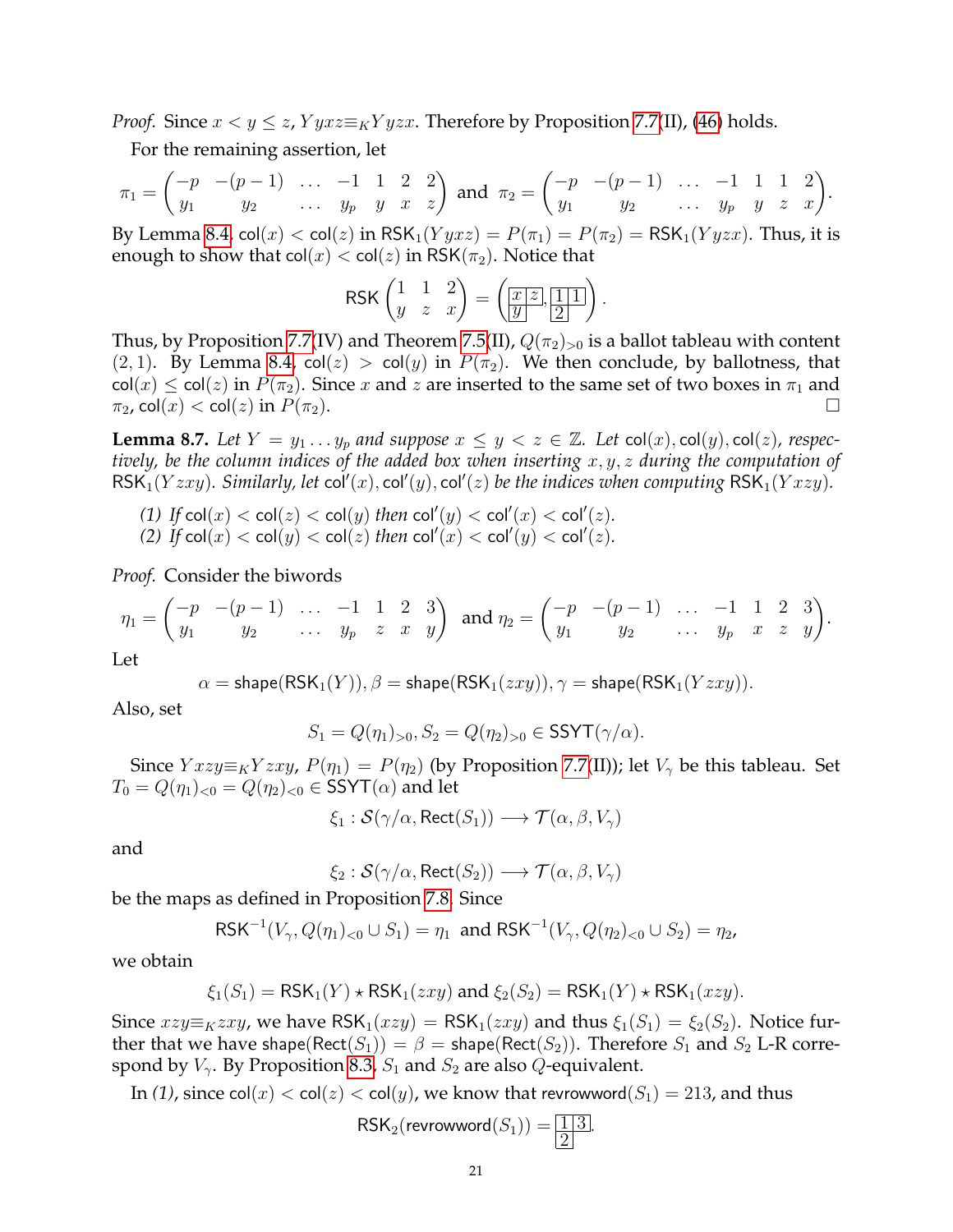Since  $x, y < z$ , by Lemma [8.4,](#page-19-1) we have col' $(x)$ , col' $(y) <$  col' $(z)$ . Hence, revrowword $(S_2) =$ 132 if col<sup>'</sup> $(x) <$  col' $(y)$  and revrowword $(S_2) = 312$  if col' $(y) <$  col' $(x)$ . Now,

$$
\mathsf{RSK}_2(132) = \boxed{\frac{1}{3}} \text{ and } \mathsf{RSK}_2(312) = \boxed{\frac{1}{2}}
$$

.

.

Since  $S_1$  and  $S_2$  are Q-equivalent, [\(44\)](#page-19-3) holds; this implies we are in case col' $(y) <$  col' $(x)$ . Thus  $\mathsf{col}'(y) < \mathsf{col}'(x) < \mathsf{col}'(z)$ , as desired.

In (2), since  $col(x) < col(y) < col(z)$ , revrowword $(S_1) = 231$ . Hence

 $\mathsf{RSK}_2(\mathsf{revrowword}(S_1)) = \boxed{\frac{1}{2}}$ 3

3

Since  $x, y < z$ , by Lemma [8.4,](#page-19-1) col'(x), col'(y)  $<$  col'(z). By the same reasoning as in (1)  $RSK_2(132) = 12$ ,

we see that  $\mathsf{col}'(x) < \mathsf{col}'(y) < \mathsf{col}'$  $(z).$ 

<span id="page-21-0"></span>For  $1 \le j \le \ell(\mu)$ , let  $i_j$  be the largest index such that  $v_{i_j} = j$  and declare  $i_0 = 0$ . **Lemma 8.8.** *Each*  $i_j$  *(for*  $1 \leq j \leq \ell(\mu)$ *) is finite, and* 

$$
w_{i_{j-1}+1}\ldots w_{i_j}=\underbrace{1,\ldots,1}_{\mu_j-\mu_{j+1}},\underbrace{2,\ldots,2}_{\mu_{j+1}-\mu_{j+2}},\ldots,\underbrace{\ell(\mu)-j+1,\ldots,\ell(\mu)-j+1}_{\mu_{\ell(\mu)}}.
$$

*Proof.* Let  $U_0$  = Rect(S). Since S is assumed to be ballot, it follows from Theorem [7.5\(](#page-16-1)II) that  $U_0 = Y_\mu$  for some  $\mu$ . Comparing [\(45\)](#page-19-4) and [\(41\)](#page-17-1) we conclude from [\(42\)](#page-17-3) that

$$
(U,Y_{\mu}) = \text{RSK}\left(\begin{pmatrix}v_1 & \dots & v_m\\w_1 & \dots & w_m\end{pmatrix}\right).
$$

The first claim follows, since the multiset of labels of v is the same as than in  $Y_\mu$ . Also, by Lemma [8.5,](#page-19-5) we also have  $U = Y_\mu$ , which implies the second claim, for the same reason.  $\Box$ 

**Lemma 8.9.** For any  $1 \leq j \leq x_n - 1$ , there exists a largest  $k_j$  such that  $\binom{v_{k_j}}{w_k}$  $\binom{v_{k_j}}{w_{k_j}} = \binom{j}{x_n}$  $_{x_n-j}^j$ ).

*Proof.* By Lemma [8.5,](#page-19-5)

$$
P\left(\begin{pmatrix}t_n & v_1 & \dots & v_m\\x_n & w_1 & \dots & w_m\end{pmatrix}\right) \text{ and } P\left(\begin{pmatrix}v_1 & \dots & v_m\\w_1 & \dots & w_m\end{pmatrix}\right)
$$

are super-semistandard. Thus, it follows that  $\mu_{x_n-1} > \mu_{x_n}$ . By Lemma [8.8,](#page-21-0) in  $w_{i_{j-1}+1} \dots w_{i_j}$ , there are  $\mu_{x_n-1} - \mu_{x_n} > 0$  many  $x_n - j$ 's. Let  $i_{j-1} + 1 \le k_j \le i_j$  be the index of any such occurrence. Since  $v_{i_{j-1}+1}, v_{i_{j-1}+2}, \ldots, v_{i_j} = j$ , we are done.

Let  $S^{\uparrow} \in \mathsf{SSYT}(\nu/\lambda^{\downarrow}, \mu^{\uparrow})$  be the ballot tableau from demoting  $S$  at  $c_0$ . Define

$$
\omega_j=\begin{pmatrix}t_1&\ldots&t_n&v_1&\ldots&v_{i_j}\\x_1&\ldots&x_n&w_1&\ldots&w_{i_j}\end{pmatrix},\text{ for }j\in[x_n-1].
$$

Define

 $\omega'_j =$  $\begin{pmatrix} t_1 & \ldots & t_{n-1} & v_1 & \ldots & v_{k_1-1} & 1 & v_{k_1+1} & \ldots & v_{k_2-1} & 2 & v_{k_2+1} & \ldots & v_{i_j} & j+1 \end{pmatrix}$  $x_1 \ldots x_{n-1}$   $w_1 \ldots w_{k_1-1}$   $x_n$   $w_{k_1+1}$  ...  $w_{k_2-1}$   $w_{k_1}$   $w_{k_2+1}$  ...  $w_{i_j}$   $w_{k_j}$  $\setminus$ this is the biword obtained from  $\omega_j$  by replacing  $\binom{v_{k_i}}{w_k}$  $\binom{v_{k_i}}{w_{k_i}}$  with  $\binom{i}{w_{k_i}}$  $\binom{i}{w_{k_{i-1}}}$  for  $0 < i \leq j$  (where  $w_{k_0} = x_n$ ), removing  $\binom{t_n}{x_n}$  $\binom{t_n}{x_n}$  and appending  $\binom{j+1}{w_{k_j}}$  $\binom{j+1}{w_{k_j}}$  to the right-end.

,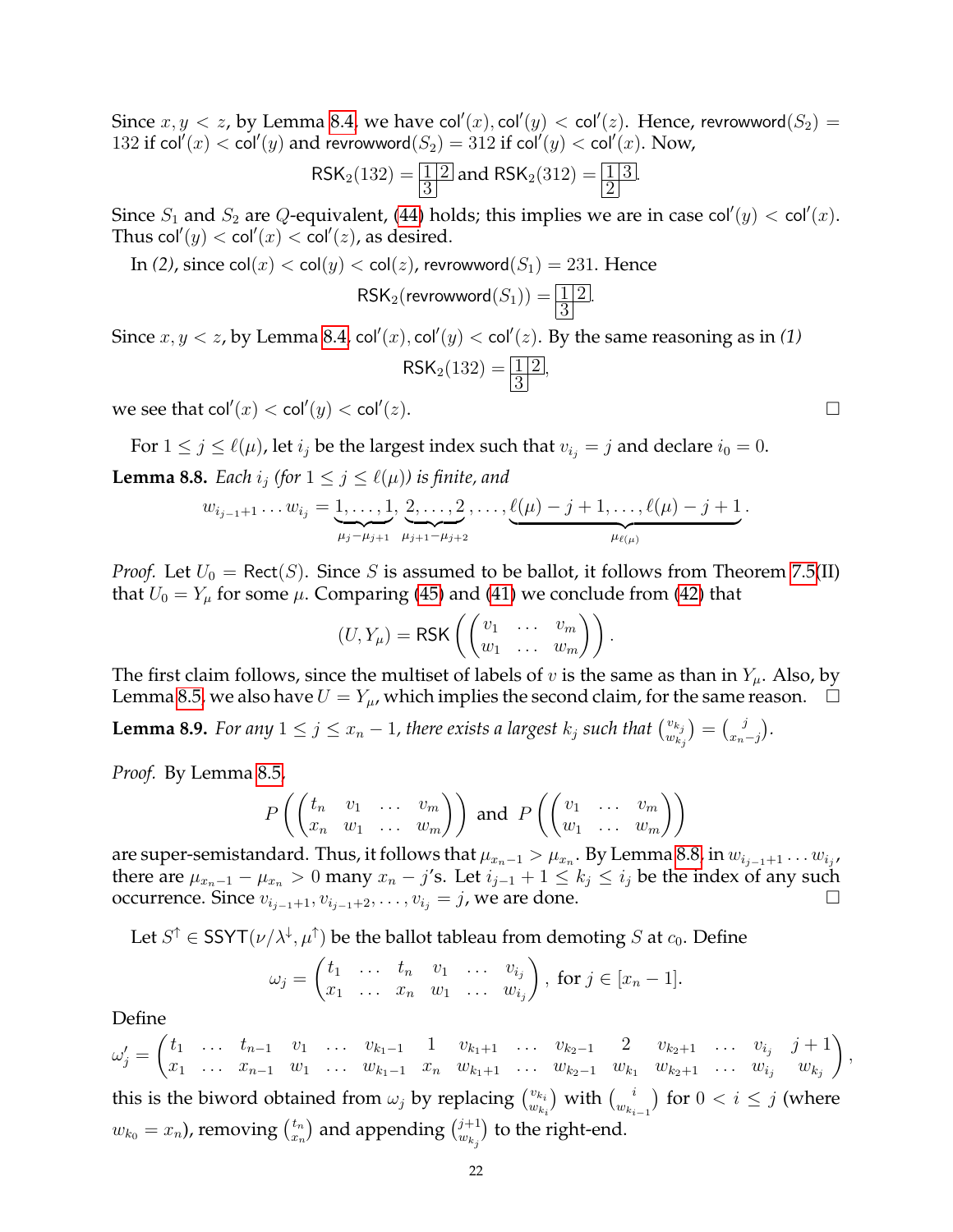# **Lemma 8.10.**  $\omega'_j$  is a biword.

*Proof.* Since  $v_{k_i+1} > i \ge v_{k_i-1}$  for  $0 < i \le j$  and  $v_{i_j} = j < j+1$ , the first row of  $\omega'_j$  is weakly increasing. For the second row, first recall that by definition  $i = v_{k_i} \geq v_{k_i-1}$ . If the inequality is strict there is nothing to show, so we may assume  $i = v_{k_i} = v_{k_i-1}$ . Since  $\omega$  is a biword,  $w_{k_i} \geq w_{k_i-1}.$  Since  $x_n = w_{k_0} > w_{k_1} > w_{k_2} > \cdots > w_{k_j}$ , we have

$$
w_{k_{i-1}} > w_{k_i} \ge w_{k_i-1}
$$
 for all  $0 < i \le j$ .

Therefore  $\omega'_j$  is a biword.

By definition,

$$
RSK(\omega_j) = (P(\omega_j), T_0 \cup S^{\leq j}).
$$

For each such j, define  $(S^{\leq j})^{\uparrow} \in \text{SSYT}(\nu/\lambda^{\downarrow}, \mu_{<}^{\uparrow})$  $\mathbb{F}_{\le j}$ ) to be the ballot tableau obtained by applying demotion to  $S^{\leq j}$  at the  $t_n$  entry in  $T_0$ , and  $T_0^{\downarrow} \in \text{SYT}(\lambda^{\downarrow})$  the tableau obtained from  $T_0$  by removing the  $t_n$  entry.

<span id="page-22-0"></span>**Proposition 8.11.** *For each*  $j \in [x_n - 1]$ *,* 

$$
\mathsf{RSK}(\omega_j') = (P(\omega_j), T_0^{\downarrow} \cup (S^{\leq j})^{\uparrow}).
$$

*Proof of Proposition* [8.11:](#page-22-0) We proceed by induction on j. For the base case  $j = 1$ , set

$$
\omega_1 = \begin{pmatrix} t_1 & t_2 & \dots & t_{n-1} & t_n & 1 & 1 & \dots & 1 \\ x_1 & x_2 & \dots & x_{n-1} & x_n & w_1 & w_2 & \dots & w_{i_1} \end{pmatrix}.
$$

Since  $\omega$  is a biword, by definition,  $w_1 \leq w_2 \leq \ldots \leq w_{i_1}.$  Now,

$$
\omega_1' = \begin{pmatrix} t_1 & t_2 & \dots & t_{n-1} & 1 & \dots & 1 & 1 & 1 & \dots & 1 & 2 \\ x_1 & x_2 & \dots & x_{n-1} & w_1 & \dots & w_{k_1-1} & x_n & w_{k_1+1} & \dots & w_{i_1} & w_{k_1} \end{pmatrix}.
$$

<span id="page-22-3"></span>**Claim 8.12.** *Suppose*  $t_n$  appears in box  $c_0$  of  $T_0 \cup S^{\leq 1}$  and all 1's of  $T_0 \cup S^{\leq 1}$  occur weakly west *of*  $c_0$ *. Then*  $x_n > w_{i_1}$ *.* 

*Proof.* Let  $d_1, d_2, \ldots, d_{i_1}$  be boxes of the 1's in  $S^{\leq 1}$ , as listed from right to left (they form a horizontal strip). Let  $P^{(1)}$  be the tableau obtained by reverse insertion of  $P^{(0)} := P(\omega_1)$  at  $d_1$ .  $P^{(2)}$  is obtained by reverse inserting  $P^{(1)}$  at  $d_2$ . Likewise define  $P^{(3)}, P^{(4)}, \ldots, P^{(i_1)}.$  By definition of RSK, the output of the reverse inserting  $P^{(k)}$  at  $d_{k+1}$  is  $w_{i_1-k}$ , for  $0\leq k\leq i_1-1.$ 

The box  $c_0$  in  $\lambda\subset\nu=$  shape $(T_0\cup S^{\leq 1})=$  shape $(P(\omega_1))$  also appears in each of shape $(P^{(k)})$ for  $0\leq k\leq i_1.$  Thus, define  $r_k$  to be the result of reverse inserting  $P^{(k)}$  at  $c_0$ , for  $1\leq k\leq i_1$  $(r_0$  does not make sense if  $d_1$  is directly below  $c_0$ ).

<span id="page-22-2"></span><span id="page-22-1"></span>.

Now, by Lemma [8.4,](#page-19-1)

$$
r_1 > w_{i_1}
$$

We claim:

(48) 
$$
r_{i_1} \geq r_{i_1-1} \geq r_{i_1-2} \geq \cdots \geq r_1
$$

Combining this with [\(47\)](#page-22-1) gives us  $x_n = r_{i_1} \ge r_1 > w_{i_1}$ , as desired.

Hence it remains to prove [\(48\)](#page-22-2). Let  $1 = y_1 = P^{(1)}(d_2)$  (*i.e.*, the entry of  $P^{(1)}$  at box  $d_2$ ). When reverse inserting  $y_1$  into the previous row, suppose  $y_2$  is reverse bumped *etc*. Suppose that  $y_u$  is reverse inserted into the row of  $c_0$  and  $y_{u+1}$  is reverse bumped. By the Lemma's hypothesis,  $c_0$  is the rightmost box in its row. Hence there are two cases: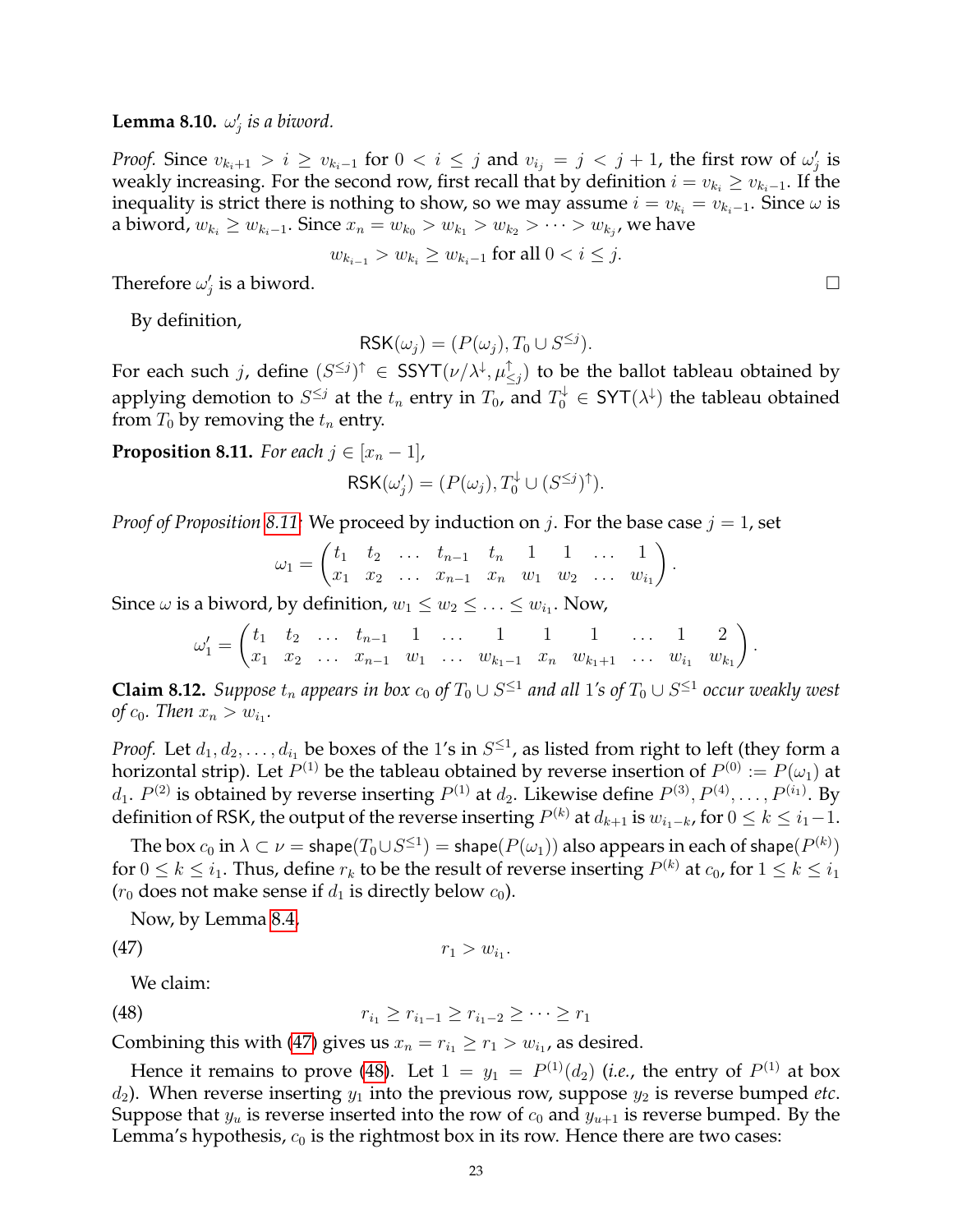Case 1:  $(y_{u+1} < P^{(1)}(c_0))$  By definition of RSK reverse row insertion,  $y_{u+i} < P^{(1)}(c_0)$  for  $i \geq 2$ . If  $b$  is any box of  $P^{(2)}$  in a row strictly above that of  $c_0$  then

<span id="page-23-0"></span> $(49)$   $P$  $(1)(b) \leq P^{(2)}(b)$ 

and

<span id="page-23-1"></span>(50) 
$$
P^{(1)}(b) \neq P^{(2)}(b) \implies P^{(2)}(b) < P^{(1)}(c_0).
$$

By [\(49\)](#page-23-0) and [\(50\)](#page-23-1) combined, the boxes used in reverse inserting  $P^{(1)}$  starting at  $c_0$  are the same when reverse inserting  $P^{(2)}$  at  $c_0$ . Therefore  $r_2 \ge r_1$ .

Case 2:  $(y_{u+1} = P(c_0))$  Consider the RSK *reverse insertion path* P starting at  $d_2$  that outputs  $w_{i_1-1}$ ; these are the boxes of  $P^{(1)}$  that have been changed. Our assumption implies  $\mathcal P$ includes  $c_0.$  Notice that when computing  $r_2$  (by reverse inserting  $P^{(2)}$  at  $c_0$ ) we use a path  $\mathcal{P}'$  that is weakly right (in each row) of the subpath of  $\mathcal P$  starting at  $c_0$ . Since each of the boxes in  ${\cal P}$  boxes contain a larger label in  $P^{(2)}$  than in  $P^{(1)}$ , and  $P^{(2)}$  is semistandard, it again follows that  $r_2 \geq r_1$ .

<span id="page-23-2"></span>Having established  $r_2 \geq r_1$ , we consider the reverse insertion of  $P^{(2)}$  at  $d_3$ . The analysis above applies, *mutatis mutandis*, to show  $r_3 \geq r_2$ . Repeating this, we obtain the claim.  $\Box$ **Claim 8.13.** *The base case*  $j = 1$  *follows from the special case where*  $k_1 = i_1$ *.* 

*Proof.* For  $i \in [k_1, i_1]$ , set

$$
\theta'_{i} := \begin{pmatrix} t_1 & \dots & t_{n-1} & 1 & \dots & 1 & 1 & 1 & \dots & 1 & 2 \\ x_1 & \dots & x_{n-1} & w_1 & \dots & w_{k_1-1} & x_n & w_{k_1+1} & \dots & w_i & w_{k_1} \end{pmatrix},
$$

and let

$$
S^{\circ} := Q\left(\begin{pmatrix}t_1 & \ldots & t_n & 1 & \ldots & 1 \\ x_1 & \ldots & x_n & w_1 & \ldots & w_{k_1}\end{pmatrix}\right)^{>0}.
$$

Suppose the base case is correct when  $k_1 = i_1$ . This implies that the unique 2 in  $Q(\theta'_{k_1})$ is in the same box as the rightmost 1 of  $S^{\circ}$  that is weakly west of  $c_0$ . By the contrapositive statement of Claim [8.12,](#page-22-3) shape $(Q(\theta'_{k_1}))$  contains all the boxes occupied by 1 in S that are weakly west of  $c_0$ . Hence the unique 2 in  $Q(\theta'_{k_1})$  will be in the same box as the rightmost 1 weakly left of the  $t_n$  in  $T_0 \cup S^{\leq 1}$ . Consider

$$
\tilde{\theta}'_i := \begin{pmatrix} t_1 & \dots & t_{n-1} & 1 & \dots & 1 & 1 & 1 & \dots & 1 & 2 & 3 \\ x_1 & \dots & x_{n-1} & w_1 & \dots & w_{k_1-1} & x_n & w_{k_1+1} & \dots & w_i & w_{k_1} & w_{i+1} \end{pmatrix}.
$$

It is clear that the unique 2 in  $Q(\theta'_i)$  is in the same box as the unique 2 in  $Q(\tilde{\theta}'_i)$  for any  $i \in [k_1, i_1-1]$ . Since  $w_{k_1} < w_i \leq w_{i+1}$ , by Lemma [8.6](#page-19-6) we know that the unique 2 in  $Q(\tilde{\theta}'_i)$  is also in the same box as the unique 2 in  $Q(\theta_{i+1}')$ . As a result, the 2 in  $Q(\theta_{k_1}')$  is in the same box as the 2 in  $Q(\theta'_{i_1}) = T_0^{\downarrow} \cup (S^{\leq 1})^{\uparrow} = Q(\omega'_1)$  which proves the base case.

Now by Claim [8.13,](#page-23-2) it is enough to prove the base case with the assumption that  $k_1 = i_1$ . Since the second rows of  $\omega_1$  and  $\omega'_1$  are Knuth equivalent, we get  $P(\omega'_1) = P(\omega_1)$ .

Now we show  $Q(\omega_1') = T_0^{\downarrow} \cup (S^{\leq 1})^{\uparrow}$ . If some 1 appears immediately below the  $t_n$  in  $T_0\cup S^{\leq 1}$ , then we are done since  $T_0^{\downarrow}\cup(S^{\leq 1})^{\uparrow}$  is semistandard. We can thus assume there is at most one box in each column of  $T_0^{\downarrow}\cup (S^{\leq 1})^{\uparrow}$  that is filled by 1 or 2. For  $i\in [k_1]$ , consider

$$
\theta_i = \begin{pmatrix} t_1 & \dots & t_{n-1} & 1 & \dots & 1 & 1 & 2 & \dots & 2 \\ x_1 & \dots & x_{n-1} & w_1 & \dots & w_{i-1} & x_n & w_i & \dots & w_{k_1} \end{pmatrix}.
$$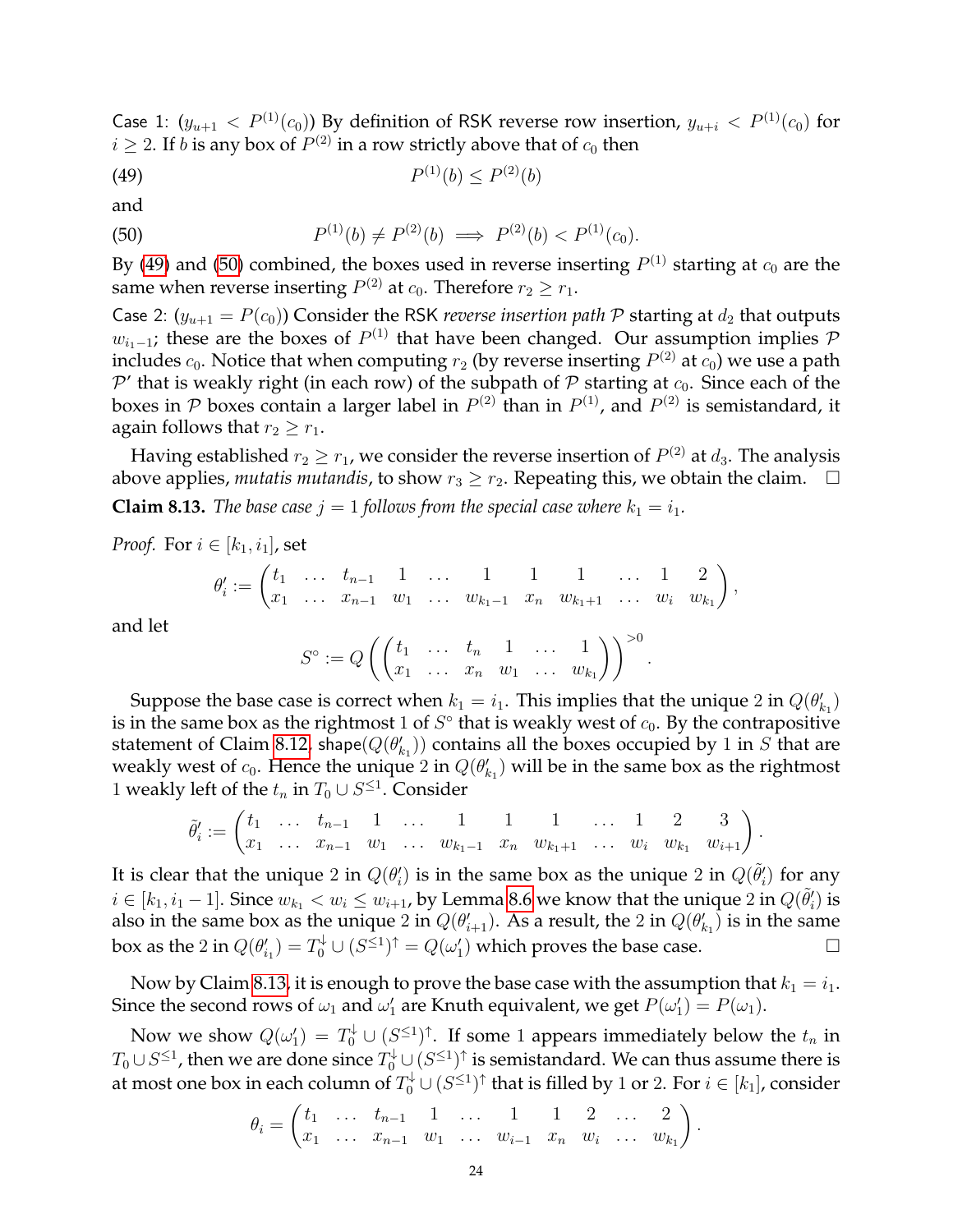Let col<sub>i</sub> $(w_k)$  and col<sub>i</sub> $(x_n)$  be the column index where  $w_k$  and  $x_n$  is inserted in the computation of  $Q(\theta_i)$  respectively. Notice that  $\mathsf{col}_{k_1}(w_k) = \mathsf{col}_i(w_k)$  for all  $i > k$ . Also since  $x_1 \cdots x_n w_1 \cdots w_{k-1} \equiv_K x_1 \cdots x_{n-1} w_1 \cdots w_{i-1} x_n w_i \cdots w_{k-1}$  it follows that

(51) 
$$
\operatorname{col}_1(w_k) = \operatorname{col}_i(w_k) \text{ for all } i < k.
$$

By Lemma [8.7](#page-20-0)(2), if  $col_i(w_i) < col_i(w_{i+1}) < col_i(x_n)$ , then

<span id="page-24-0"></span>(52) 
$$
\operatorname{col}_i(w_i) = \operatorname{col}_{i+1}(w_i) < \operatorname{col}_i(w_{i+1}) = \operatorname{col}_{i+1}(w_{i+1}) < \operatorname{col}_i(x_n) = \operatorname{col}_{i+1}(x_n).
$$

Let  $\ell$  be the index such that  $w_\ell$  is inserted to the rightmost 1 that is weakly west of  $c_0$  in the computation of  $Q(\omega_1)=T_0\cup S^{\leq 1}.$  By [\(52\)](#page-24-0) and a simple induction argument,

<span id="page-24-2"></span><span id="page-24-1"></span> $\text{col}_1(w_\ell) = \text{col}_\ell(w_\ell) < \text{col}_1(x_n) = \text{col}_\ell(x_n) < \text{col}_\ell(w_{\ell+1}).$ 

Hence, by Lemma [8.7](#page-20-0)(1), we have

(53) 
$$
\operatorname{col}_1(w_\ell) = \operatorname{col}_{\ell+1}(w_{\ell+1}) < \operatorname{col}_{\ell+1}(w_\ell) < \operatorname{col}_{\ell+1}(x_n) = \operatorname{col}_\ell(w_{\ell+1}).
$$

By [\(51\)](#page-24-1) and Lemma [8.4,](#page-19-1)

(54) 
$$
\operatorname{col}_{\ell+1}(w_{\ell+2}) = \operatorname{col}_1(w_{\ell+2}) > \operatorname{col}_1(w_{\ell+1}) = \operatorname{col}_{\ell}(w_{\ell+1}).
$$

Thus by [\(53\)](#page-24-2) and [\(54\)](#page-24-3),

<span id="page-24-3"></span>
$$
\mathsf{col}_{\ell+1}(w_{\ell+1}) < \mathsf{col}_{\ell+1}(x_n) < \mathsf{col}_{\ell+1}(w_{\ell+2}).
$$

Hence, by Lemma [8.7](#page-20-0)(1) and induction, for any  $k \in [\ell, k_1 - 1]$ , we have

$$
\mathsf{col}_k(w_k)=\mathsf{col}_\ell(w_\ell)<\mathsf{col}_k(x_n)<\mathsf{col}_k(w_{k+1}).
$$

Thus by Lemma [8.7](#page-20-0)(1), we get

$$
\mathsf{col}_1(w_\ell) = \mathsf{col}_{k+1}(w_{k+1}) < \mathsf{col}_{k+1}(w_k) < \mathsf{col}_{k+1}(x_n).
$$

As a result,  $\mathsf{col}_1(w_\ell)=\mathsf{col}_{k_1}(w_{k_1})$  and the unique  $2$  in  $Q(\theta_{k_1})=T_0^\downarrow\cup(S^{\leq 1})^\uparrow$  is in the same box as the rightmost  $1$  in the columns weakly left of the  $t_n$  in  $T_0\cup S^{\leq 1}$  as we desired. This completes the proof of the base case  $j = 1$  of Proposition [8.11.](#page-22-0)

We assumed nothing about the inner semistandard tableau  $T_0$  in the proof of the base case. In addition, notice that the largest entry in  $T^\downarrow_0\cup (S^{< j})^\uparrow$  is the final  $j$  entry that results from demotion of  $T_0 \cup S^{ at  $c_0$ . Therefore the same argument we used in the base case$ holds for any  $j\in[x_n-1]$  by replacing  $T_0$  with  $T_0^{\downarrow}\cup(S^{< j})^{\uparrow}.$  As a result we have RSK $(\omega'_j)=$  $(P(\omega_j), T_0^{\downarrow} \cup (S^{\leq j})^{\uparrow})$  as we wanted. This completes the proof of Proposition [8.11.](#page-22-0) *Conclusion of the proof of Theorem [8.2:](#page-18-0)* By Proposition [8.11,](#page-22-0)  $\mathsf{RSK}(\omega'_{x_n-1}) = (P(\omega_j), T_0^{\downarrow} \cup T_0^{\downarrow})$  $(S^{< x_n})^{\uparrow})$  and so demote $(c_0) \geq x_n$ . The  $x_n$ -entries in S occupy shape $(P(\omega_{x_n})/P(\omega_{x_{n-1}}))$ . In addition, the leftmost entry in  $P(\omega_{x_n})/P(\omega_{x_{n-1}})$  is added by inserting  $\begin{pmatrix} x_n \ w_{i_{x_n-1}+1} \end{pmatrix}$ to  $P(\omega_{x_n-1})$  by RSK. Since  $w_{k_{x_n-1}} = 1 \le w_{i_{x_n-1}+1}$  and  $P(\omega'_{x_n-1}) = P(\omega_{x_n-1})$ , by Lemma [8.4,](#page-19-1) the unique  $x_n$  entry in  $T_0^{\downarrow} \cup (S^{< x_n})^{\uparrow}$  is strictly left of all  $x_n$  entries in S. By definition, demotion terminates and we have demote $(c_0) = x_n$ .

Let  $\omega'$  be the biword obtained from  $\omega'_{x_n-1}$  by appending

$$
\begin{pmatrix} v_{i_{x_n-1}+1} & v_{i_{x_n-1}+2} & \dots & v_m \\ w_{i_{x_n-1}+1} & w_{i_{x_n-1}+2} & \dots & w_m \end{pmatrix}
$$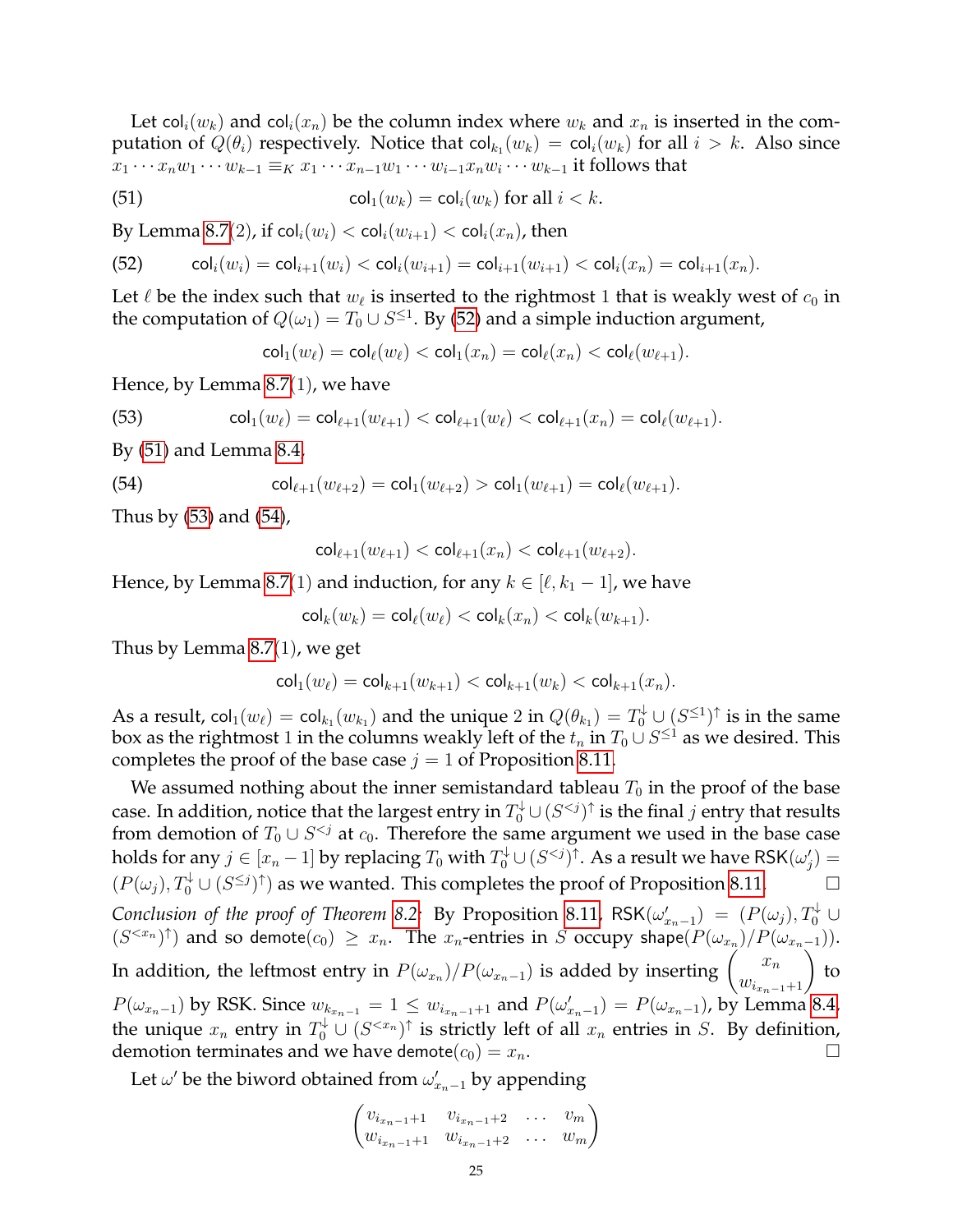at the end. Since  $v_{i_{x_n-1}+1} = x_n$ , the first row of  $\omega'$  is weakly increasing. Since  $w_{k_{x_n-1}} =$ 1,  $w_{k_{x_{n-1}}}$  ≤  $w_{i_{x_{n-1}+1}}$  and thus  $\omega'$  is a biword. Let  $S^{\uparrow}$  be the ballot tableau obtained by applying demotion to *S* at the  $t_n$  entry in  $T_0$ .

<span id="page-25-1"></span>**Corollary 8.14.**  $\mathsf{RSK}(\omega') = (Y_{\nu}, T_0^{\downarrow} \cup S^{\uparrow})$ 

*Proof.* By Proposition [8.11,](#page-22-0)  $\omega'_{x_n-1} \equiv_K \omega_{x_n-1}$  and thus  $\omega' \equiv_K \omega$ . Therefore  $P(\omega') = Y_{\nu}$ . By Theorem [8.2,](#page-18-0) demote $(c_0)=x_n$  and thus  $S^\uparrow=(S^{\leq x_n-1})^\uparrow\cup S^{\geq x_n}.$  Since  $P(\omega'_{x_n-1})=P(\omega_{x_n-1})$ ,

$$
Q(\omega') = Q(\omega'_{x_n-1}) \cup S^{\geq x_n} = T_0^{\downarrow} \cup (S^{\leq x_n-1})^{\uparrow} \cup S^{\geq x_n} = T_0^{\downarrow} \cup S^{\uparrow}.
$$

The important consequence of Corollary [8.14](#page-25-1) for Section [9](#page-27-0) is:

<span id="page-25-0"></span>**Theorem 8.15.** Let  $\lambda, \mu, \nu$  be three partitions, a' and  $\ell$  two positive integers. Assume that  $\ell(\lambda) \leq$  $\ell$  and there exists a ballot tableau  $T \in \text{SSYT}(\nu/\mu, \lambda)$  with all entries in rows below  $\ell$  at most  $a'.$ 

*Then, there exists a partition* ρ *such that*

$$
c^{\nu}_{\rho,\lambda_{\leq a'}} > 0, \quad c^{\rho}_{\mu,\lambda_{>a'}} > 0, \quad \mu_{>\ell-a'} = \rho_{>\ell-a'}.
$$

8.3. **Proof of Theorem [8.15.](#page-25-0)** We first recall *tableau infusion* (also known as *tableau switching*) following [\[2\]](#page-34-9). For  $T \in \text{SSYT}(\nu/\lambda)$  and  $S \in \text{SSYT}(\lambda)$ , let  $x_0$  to be the corner of the  $\lambda$ occupied by the largest entry in  $\mathrm{std}_{\mathrm{cont}(S)}(S)$ . Define  $T^{(1)} \in \mathsf{SSYT}(\nu^{(1)}/\lambda^{(1)}) = \mathsf{jdt}_{x_0}(T)$  and  $S_1 \in \text{SSYT}(\lambda^{(1)})$  the subtableau of S obtained by removing the entry in  $x_0$ . Fill in the box  $\nu/\nu^{(1)}$  by  $S(x_0)$ , the entry of  $x_0$  in  $S$ , and denote this filling  $S^{(1)}.$ 

For the triple  $T^{(i)} \in \mathsf{SSYT}(\nu^{(i)}/\lambda^{(i)}), \emptyset \neq S_i \in \mathsf{SSYT}(\lambda^{(i)})$  and  $S^{(i)}$ , let  $x_i$  be the corner of  $\lambda^{(i)}$  occupied by the largest entry in std $_{\mathsf{cont}(S_i)}(S_i)$ . Set  $T^{(i+1)} = \mathsf{jdt}_{x_i}(T^{(i)}) \in \mathsf{SSYT}(\nu^{(i+1)}/\lambda^{(i+1)})$ and  $S_{i+1} \in \text{SSYT}(\lambda^{(1)})$  the subtableau of  $S_i$  obtained by removing the entry in  $x_i$ . Let us obtain  $S^{(i+1)}$  from  $S^{(i)}$  by attaching the cell  $\nu^{(i)}/\nu^{(i+1)}$  and fill in  $S_i(x_i)$ .

For  $T$  and  $S$  as above, define

$$
\mathsf{Infusion}(S,T)=(\mathsf{Infusion}_1(S,T),\mathsf{Infusion}_2(S,T)):=(T^{(n)},S^{(n)})
$$

where  $n=|\lambda|.$  Observe that  $T^{(n)}=\mathsf{Rect}_{\{x_i\}}(T).$ 

<span id="page-25-2"></span>**Theorem 8.16** ([\[2,](#page-34-9) Theorem 2.2 and Theorem 3.1]).  $S^{(n)} \in \text{SSYT}(\nu/\nu^{(n)})$  and

$$
\mathsf{Infusion}(T^{(n)}, S^{(n)}) = (S, T).
$$

For the ballot  $T \in \text{SSYT}(\nu/\mu, \lambda)$  as in the statement of Theorem [8.15,](#page-25-0) define

<span id="page-25-4"></span><span id="page-25-3"></span>
$$
\mathsf{Inf}(T) := \mathsf{Infusion}_2(Y_\mu, T).
$$

<span id="page-25-5"></span>**Claim 8.17.** *The number of entries in the first column of*  $\text{Inf}(T)_{\leq \ell - a'}$  *is at most*  $\ell - \ell(\lambda)$ *.* 

*Proof.* Our proof is by contradiction. Suppose there are more than  $\ell - \ell(\lambda)$  entries in the first column of  $\textsf{Inf}(T)_{\leq \ell-a'}$ . Let k be the label in matrix coordinate  $(\ell + 1, 1)$  of  $\textsf{Inf}(T) \in$ SSYT $(\nu/\lambda)$ . Then

$$
\ell - \ell(\lambda) < k \le \ell - a',
$$

where the strict inequality is the by column strictness  $\text{Inf}(T)$ .

By Theorem [8.16,](#page-25-2) since  $Infusion_1(Y_\mu, T) = Y_\lambda$ ,

(56) 
$$
\mathsf{Infusion}(Y_{\lambda}, \mathsf{Inf}(T)) = (Y_{\mu}, T).
$$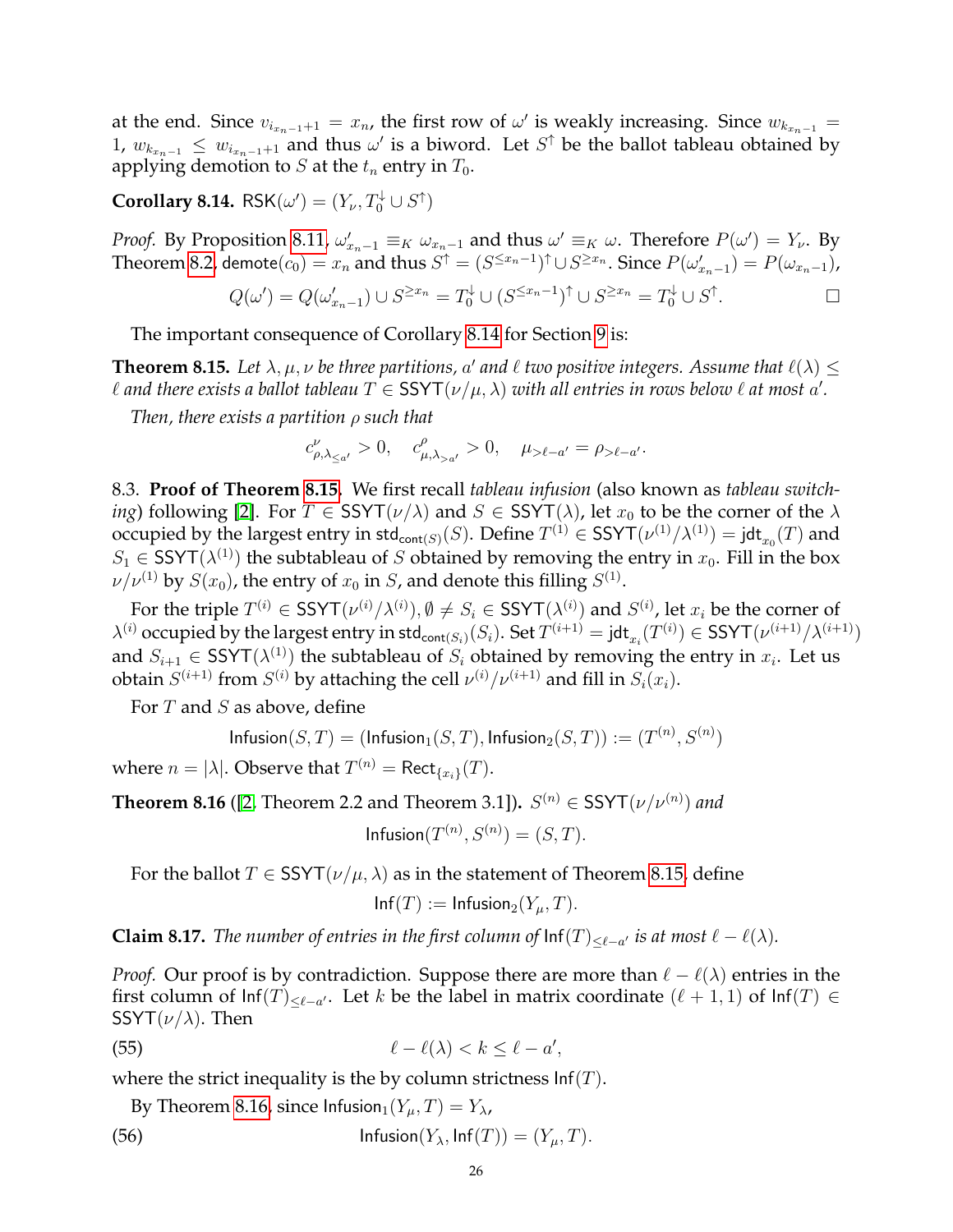<span id="page-26-0"></span>Let  $x_i$  be the box in  $\lambda$  occupied by the *i*-th largest entry in std<sub> $\lambda$ </sub>(Y<sub> $\lambda$ </sub>) and set

(57) 
$$
\mathsf{Inf}(T)^{(i)} = \mathsf{jdt}_{x_i} \mathsf{jdt}_{x_{i-1}} \cdots \mathsf{jdt}_{x_1}(\mathsf{Inf}(T)) \in \mathsf{SSYT}(\nu^{(i)}/\lambda^{(i)}).
$$

Let  $i_k$  be the index such that  $x_{i_k}$  is the leftmost box in row  $\ell + 1 - k$  of  $\lambda$ . By the upper bound in [\(55\)](#page-25-3),  $\ell + 1 - k > a'$ . Since, by hypothesis, all entries strictly south of the  $\ell$ -th row of T are  $\leq a'$ , by [\(56\)](#page-25-4),  $\mathsf{Inf}(T)$  and  $\mathsf{Inf}(T)^{(1)}$ ,  $\mathsf{Inf}(T)^{(2)}, \ldots, \mathsf{Inf}(T)^{(i_k-1)}$  coincide below row  $\ell$ . In particular,

<span id="page-26-1"></span>
$$
\ln f(T)^{(i_k-1)}(\ell+1,1) = k.
$$

By our choice of (partial) rectification order [\(57\)](#page-26-0), in column 1 of  $\nu$ , the rows  $\ell + 2 - k$ through  $\ell + 1$  are all in  $\mathsf{Inf}(T)^{(i_k-1)}$ . Thus, since  $\mathsf{Inf}(T)^{(i_k-1)}$  is semistandard,

(58) 
$$
\ln f(T)^{(i_k-1)}(\ell+1-j,1) = k-j, \text{ for } 0 \le j < k.
$$

Thus, in the computation  $\mathsf{Inf}(T)^{(i_k)} = \mathsf{jdt}_{x_{i_k}}(\mathsf{Inf}(T)^{(i_k-1)})$ , [\(58\)](#page-26-1) implies *jeu de taquin* uses only (J1) as its first k slides. This combined with [\(55\)](#page-25-3) says that  $\ell + 1 - k > a'$  appears in a row  $> \ell$  in T. This is a contradiction of our hypothesis about T.

<span id="page-26-2"></span>**Claim 8.18.** Let  $c_0$  be the southmost corner of  $\lambda$ . If demotion is applied to  $S \in \text{SSYT}(\nu/\lambda, \mu)$  with *respect to the corner box*  $c_0$ , then demote $(c_0) = m$  *where*  $m \in \mathbb{Z}_{>0}$  *is the smallest number that is not in the first column of* S*.*

*Proof.* Since  $c_0$  is a corner of the bottom row of  $\lambda$ , the first 1 after  $c_0$  in the column reading word, if exists, must be the rightmost 1 in row  $\ell(\lambda) + 1$  of S. Therefore we have

$$
S(\ell(\lambda)+1,1)=1
$$
 and  $c_1$  is in row  $\ell(\lambda_1)+1$ .

Similarly, using that S is semistandard, and an easy induction, if  $c_k$  exists, it is in row  $\ell(\lambda)+k$  and  $S(\ell(\lambda)+k, 1) = k$ . So demote $(c_0) \leq m$ . On the other hand, since  $m-1$  appears in that first column, it follows  $c_{m-1}$  exists and so demote( $c_0$ ) ≥ m, and we are done.  $\Box$ 

Label the boxes of the southmost row of  $\lambda$  by  $d_1$  through  $d_i$ , from right to left. Fix  $U_1=U$ to be a ballot semistandard tableau. Let demote( $d_i$ ) be computed by applying demotion to  $U_j$  with respect to to  $d_j$ , where  $U_j$  is the result of  $U_{j-1}$  bumped at  $d_{j-1}$  (if  $j > 1$ ).

<span id="page-26-4"></span>**Claim 8.19.** demote $(d_1) \geq$  demote $(d_2) \geq \cdots \geq$  demote $(d_i)$ .

*Proof.* Let  $m_i \in \mathbb{Z}_{>0}$  be the smallest label not appearing in the first column of  $U_i$ . By definition of demotion,  $m_1 \ge m_2 \ge \cdots \ge m_i$ . Now apply Claim [8.18.](#page-26-2)

Let  $R := \ell(\lambda) - a \geq 0$ . If  $R = 0$  then  $\ell - a' = 0$  and Theorem [8.15](#page-25-0) is trivial since we can take  $\rho = \mu$ . Therefore we may assume  $R > 0$ . Now, iteratively apply demotion, beginning with lnf(T), using the boxes  $\{q_i\}_{i=1}^L$  in  $\lambda$  taken from right to left, bottom to top. Call the result  $\text{Inf}(T)' \in \text{SSYT}(\nu/\lambda_{\leq \alpha'}, \rho)$ . This completes the proof of Theorem [8.15:](#page-25-0)

<span id="page-26-3"></span>**Claim 8.20.** *The partition* ρ *satisfies:*

(i) 
$$
c_{\lambda_{\leq a'},\rho}^{\nu} > 0;
$$
  
\n(ii)  $c_{\lambda_{>a'},\mu}^{\rho} > 0;$  and  
\n(iii)  $\rho_{\geq \ell-a'} = \mu_{\geq \ell-a'}.$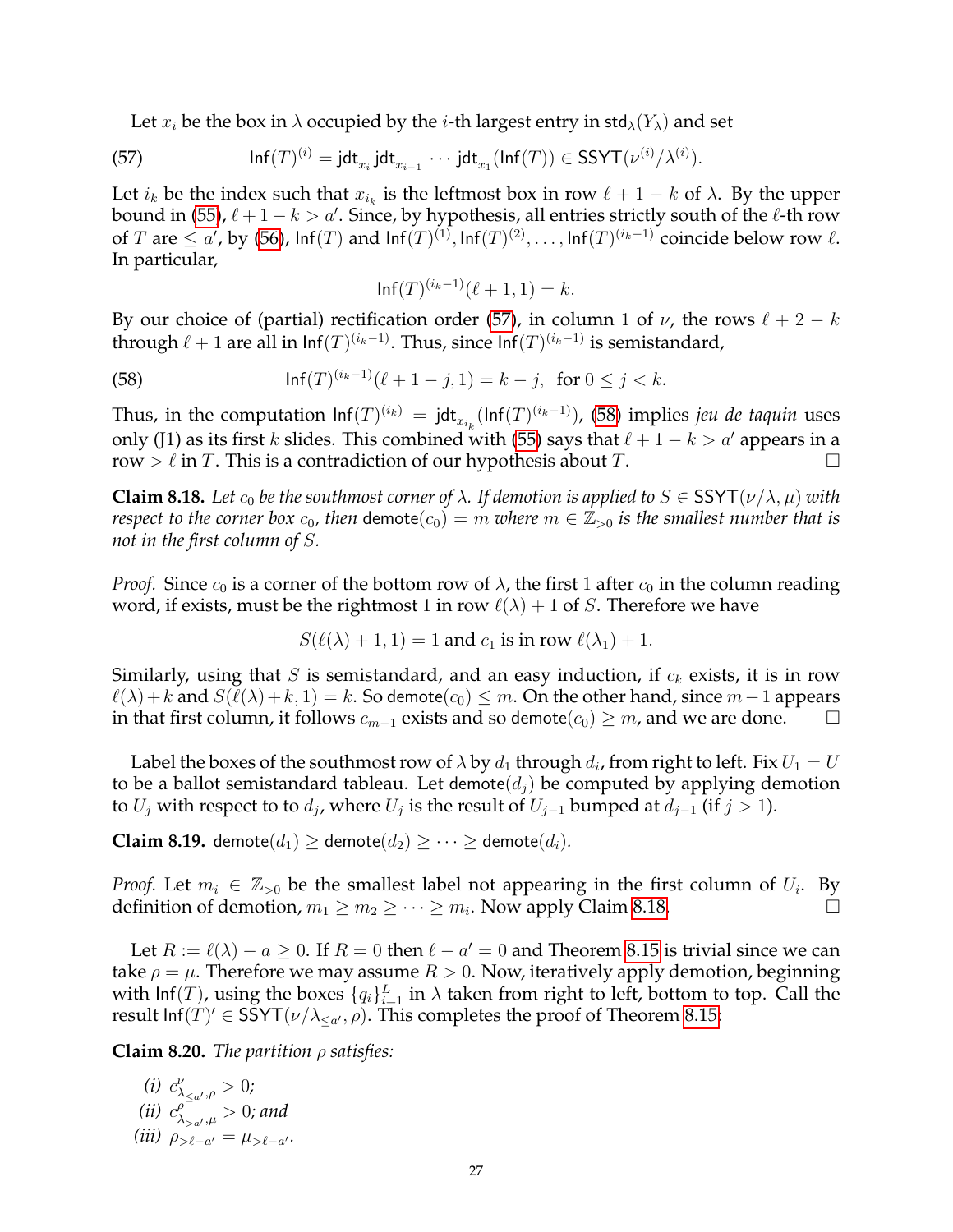*Proof of Claim [8.20:](#page-26-3) (i):* Since demotion converts one ballot tableau into another,  $\text{Inf}(T)' \in$ SSYT $(\nu/\lambda^{\langle c\rangle},\rho)$  is ballot. Hence  $c_{\lambda_{\leq a'},\rho}^{\nu}=c_{\rho,\lambda_{\leq a'}}^{\nu}>0.$ 

*(ii)*: Let  $T_0 \in SYT(\lambda)$  be the superstandard tableau using negative entries. Let  $S =$  $Inf(T) \in \text{SSYT}(\nu/\lambda, \mu)$ . Let

(59) 
$$
\omega := \text{RSK}^{-1}(Y_{\nu}, T_0 \cup S) = \begin{pmatrix} t_1 & \dots & t_n & v_1 & \dots & v_m \\ x_1 & \dots & x_n & w_1 & \dots & w_m \end{pmatrix}.
$$

Let  $\ell \in [n]$  be the index such that

(60) 
$$
(T', (T_0)_{\leq a'}) = \text{RSK}\left(\begin{pmatrix} t_1 & \dots & t_\ell \\ x_1 & \dots & x_\ell \end{pmatrix}\right)
$$

for some  $T'$ . By Corollary [8.14,](#page-25-1) we can find  $v'_1,\ldots,v'_{m+n-\ell}$  and  $w'_1,\ldots,w'_{m+n-\ell}$  such that

$$
(Y_{\nu}, (T_0)_{\leq a'} \cup \text{Inf}(T)') = \text{RSK}\left(\begin{pmatrix} t_1 & \dots & t_{\ell} & v'_1 & \dots & v'_{m+n-\ell} \\ x_1 & \dots & x_{\ell} & w'_1 & \dots & w'_{m+n-\ell} \end{pmatrix}\right),
$$

where

$$
(Y_{\rho}, Y_{\rho}) = \text{RSK}\left(\begin{pmatrix} v'_1 & \dots & v'_{m+n-\ell} \\ w'_1 & \dots & w'_{m+n-\ell} \end{pmatrix}\right).
$$

Write

$$
(\tilde{T}, \tilde{T}_0) = \text{RSK}\left(\begin{pmatrix} t_{\ell+1} & \dots & t_n \\ x_{\ell+1} & \dots & x_n \end{pmatrix}\right),
$$

and let  $\pi$  be the shape of  $\tilde{T}$ . Let  $\breve{T} := \, \mathsf{RSK}_1(x_1 x_2 \cdots x_n) \, \in \, \mathsf{SSYT}(\lambda)$ . Observe that  $T' \star$  $\tilde{T}\in \mathcal{T}(\lambda_{\leq a'},\pi,\breve{T})$ , by Proposition [7.7\(](#page-16-5)III) and Theorem [7.5\(](#page-16-1)I), since revrowword $(T'\star \tilde{T})=$  $x_1x_2\cdots x_n$ . Since  $c^\lambda_{\lambda_{\leq a'},\pi}=|\mathcal{T}(\lambda_{\leq a},\pi,T)|>0$ , we get  $\pi=\lambda_{>a'}$ .

Notice by Lemma [8.5](#page-19-5) and Corollary [8.14,](#page-25-1) we have  $x_{\ell+1} \ldots x_n w_1 \ldots w_m \equiv_K \text{revrowword}(Y_\rho)$ . Therefore  $\tilde{T} \star Y_\mu \in \mathcal{T}(\lambda_{>a'},\mu,Y_\rho)$ , again by Proposition [7.7\(](#page-16-5)III) and Theorem [7.5\(](#page-16-1)I). Hence,  $c^{\rho}_{\lambda_{>a'},\mu} = |{\cal T}(\lambda_{>a'},\mu,Y_{\rho})| > 0.$ 

*(iii)*: For  $1 \le t \le L+1$ , let  $\text{Inf}(T)^{[t]}$  be the (ballot) tableau obtained by iteratively applying demotion at  $q_1,\ldots,q_{t-1}.$  Suppose  $\rho^{[t]}=$  cont(lnf $(T)^{[t]})$ ; hence

$$
\mu = \rho^{[1]} \subsetneq \rho^{[2]} \subsetneq \rho^{[3]} \subsetneq \cdots \subsetneq \rho^{[L+1]} = \rho.
$$

Call  $\rho^{[t]}$  *good* if  $(\rho^{[t]})_i = \mu_i$  for  $i > b$ ; we will show all  $\rho^{[t]}$  are good.

Let  $r_1,\ldots,r_R$  be the indices such that  $q_{r_j}$  is the rightmost box of the  $j$ -th southmost row of  $\lambda$ ; thus  $q_{r_1} = q_1$ . Suppose  $1 \le u \le R$ . By Claim [8.17](#page-25-5) and the construction of demotion,  $(\text{Inf}(T)^{[r_u]})^{\leq \ell-a'}$  has at most  $\ell - \ell(\lambda) + (u-1) = \ell - a' - R + (u-1) < \ell - a'$  elements in the first column. Hence  $\rho^{[r_u+1]}$  is good by Claim [8.18.](#page-26-2) Claim [8.19](#page-26-4) either says that  $\rho^{[L+1]}=\rho$  is good if  $u = R$  (and we are done), or  $\rho^{[r_{u+1}]}$  is good if  $u < R$ .

#### <span id="page-27-0"></span>9. A NONVANISHING RESULT ABOUT MULTIPLE NEWELL-LITTLEWOOD NUMBERS

To prove Theorem [1.5,](#page-3-0) we need: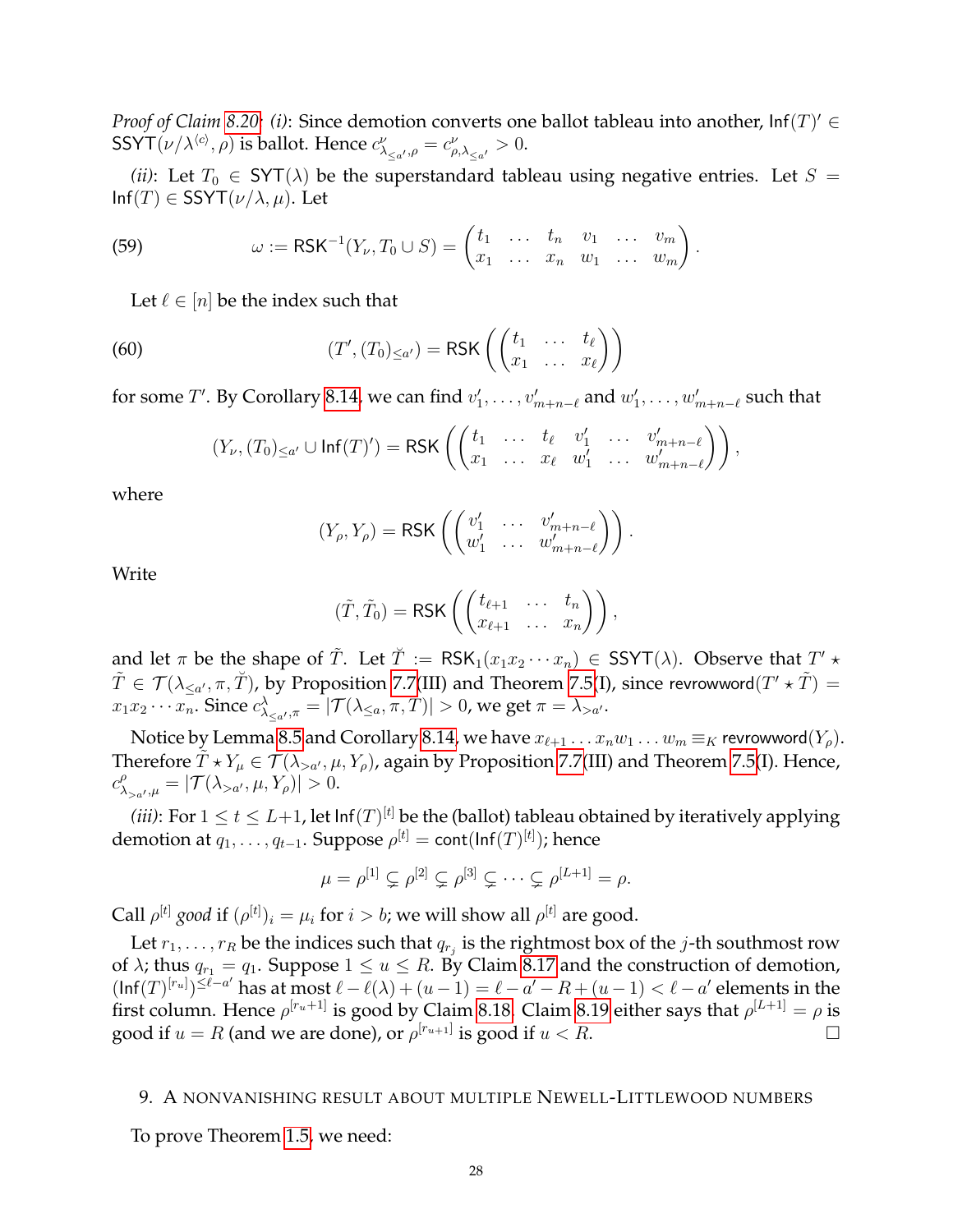<span id="page-28-1"></span>

FIGURE 2

<span id="page-28-2"></span>

FIGURE 3.  $\lambda^+ = \emptyset$ 

<span id="page-28-0"></span>**Theorem 9.1.** Let  $1 \leq r < n$  and  $\lambda, \mu, \nu \subset (n-r)^r$  be such that  $c^{\nu^{\vee}}_{\lambda,\mu} > 0$ . For  $a', b', c' \in \mathbb{Z}_{\geq 0}$ such that  $a' + b' + c' = r$ , set

$$
\lambda^{-} = (\lambda_{\leq a'})^{\vee[(n-r)^{a'}]} \quad \lambda^{+} = \lambda_{>a'}
$$
  
\n
$$
\mu^{-} = (\mu_{\leq b'})^{\vee[(n-r)^{b'}]} \quad \mu^{+} = \mu_{>b'}
$$
  
\n
$$
\nu^{-} = (\nu_{\leq c'})^{\vee[(n-r)^{c'}]} \quad \nu^{+} = \nu_{>c'}
$$

*Then*  $N_{\lambda-\mu^+,\nu^-\lambda^+,\mu^-\nu^+} > 0$ .

9.1. **Proof of Theorem [9.1.](#page-28-0)** We must show that there exist  $\alpha_1, \ldots, \alpha_6 \in \text{Par}_r$  such that the Littlewood-Richardson coefficients corresponding to each of the six triangles in Figure [2](#page-28-1) are positive. Set  $a = b' + c'$ ,  $b = a' + c'$ ,  $c = a' + b'$ . We begin with a special case:

<span id="page-28-4"></span>9.1.1. *The case when*  $\lambda^+$  *is empty.* Since  $\lambda^+ = \emptyset$ , we need  $\alpha_2 = \alpha_3 := \emptyset$  to get  $c_{\alpha_2,\alpha_3}^{\lambda^+} > 0$ . Also,  $\alpha_1 := \mu^-$  and  $\alpha_4 := \nu^-$  for  $c_{\alpha_1,\alpha_2}^{\mu^-}, c_{\alpha_3,\alpha_4}^{\nu^-} > 0$ . It remains to find  $\alpha_5,\alpha_6$  such that

<span id="page-28-3"></span>(61) 
$$
c_{\mu^-,\alpha_6}^{\nu^+}, c_{\nu^-,\alpha_5}^{\mu^+}, c_{\alpha_5,\alpha_6}^{\lambda^-} > 0.
$$

Consider Figure [3.](#page-28-2) We numbered the regions by  $\textcircled{1}$  through  $\textcircled{9}$  (some regions could be empty). We declare that  $\mu$  is region  $\mathcal{D} \oplus \mathcal{D}$ . Also  $\nu$  is region  $\mathcal{D} \oplus \mathcal{D}$  rotated 180 degrees, denoted as  $rotate(③⑤⑤)$ . Thus  $\nu^{\vee}/\mu$  is region  $\mathcal{2}⑤\mathcal{3}$ .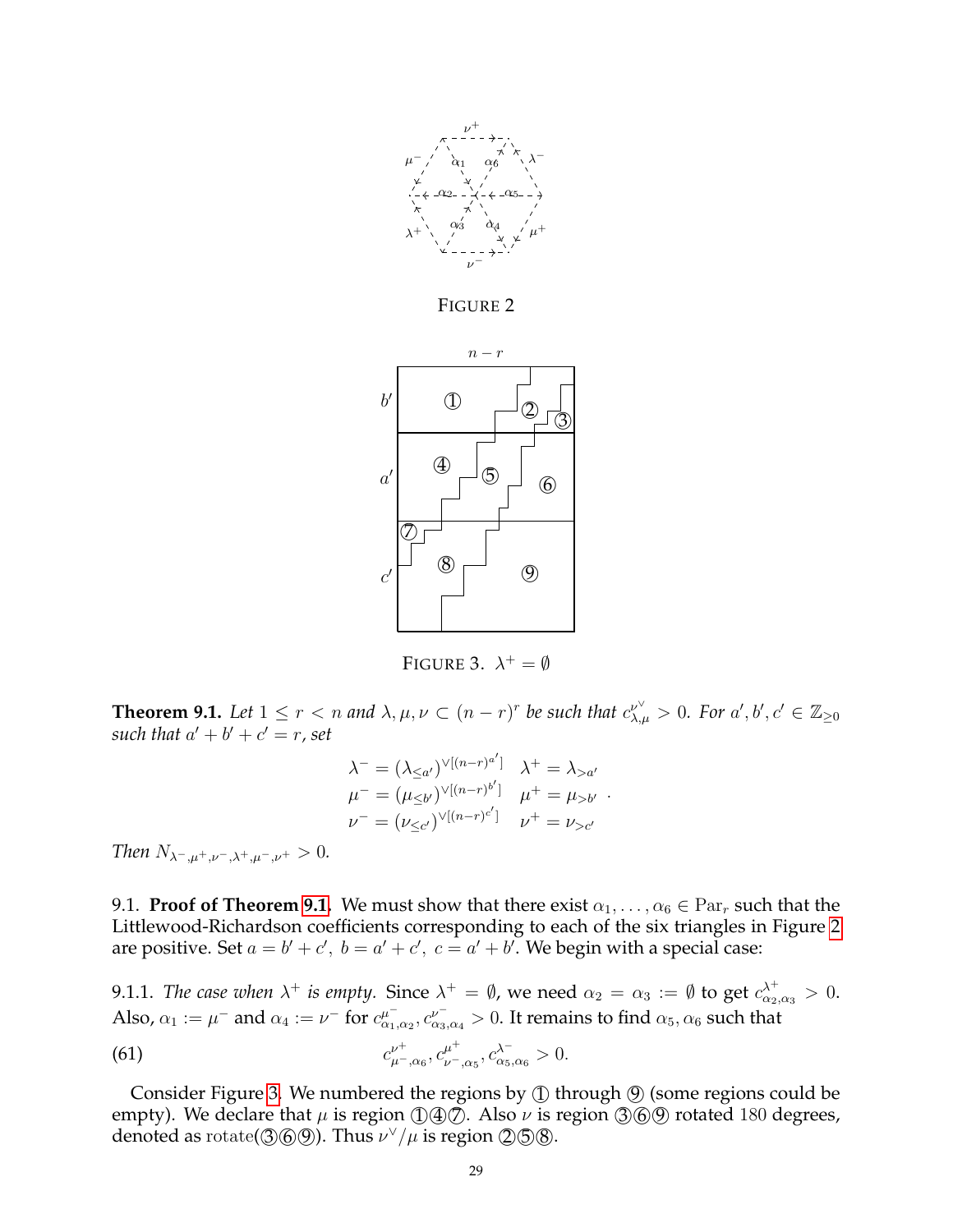For any partitions  $\alpha_5, \alpha_6 \subseteq (n-r)^{a'}$ , by [\(39\)](#page-15-0), we have

<span id="page-29-1"></span>(62) 
$$
c_{\mu^-,\alpha_6}^{\nu^+} = c_{(\mu^-)^{\vee[(n-r)^c]}}^{(\nu^+)^{\vee[(n-r)^c]}} a_{\alpha}^{\vee[(n-r)^{a'}]}
$$

<span id="page-29-2"></span>(63)  

$$
c_{\nu^{-},\alpha_{5}}^{\mu^{+}} = c_{(\nu^{-})^{\vee[(n-r)^{d}]}}^{(\mu^{+})^{\vee[(n-r)^{d}]}} a_{5}^{\vee[(n-r)^{a}]}
$$

$$
c_{\alpha_{5},\alpha_{6}}^{\lambda^{-}} = c_{\alpha_{5}^{\vee[(n-r)^{a}]}_{\alpha_{5}}^{\vee[(n-r)^{a}]}_{\alpha_{6}}^{\vee[(n-r)^{a}]} a_{6}^{\vee[(n-r)^{a}]}}
$$

<span id="page-29-0"></span>(64) 
$$
=c_{\alpha_5^{\vee[(n-r)a']},\alpha_6^{\vee[(n-r)a']}}^{(n-r)a' \cup (\lambda^-)^{\vee[(n-r)a']}}.
$$

Since  $\lambda^+ = \emptyset$ ,

<span id="page-29-3"></span>
$$
(\lambda^-)^{\vee[(n-r)^{a'}]} = \lambda.
$$

Combining this with [\(64\)](#page-29-0) gives

(65) 
$$
c_{\alpha_5,\alpha_6}^{\lambda^-} = c_{\alpha_5^{(n-r)^{a'}!},\alpha_6^{\vee[(n-r)^{a'}]},\alpha_6^{\vee[(n-r)^{a'}]}}^{(n-r)^{a'}\cup\lambda}.
$$

Observe that

$$
\mu^+ \text{ is } \textcircled{4}\mathcal{D}
$$
\n
$$
\nu^+ \text{ is rotate}(\textcircled{3}\textcircled{6})
$$
\n
$$
\mu^- \text{ is rotate}(\textcircled{2}\textcircled{3})
$$
\n
$$
\nu^- \text{ is } \textcircled{7}\textcircled{8}.
$$

Thus  $(\nu^{+})^{\vee[(n-r)^{c}]} / (\mu^{-})^{\vee[(n-r)^{b}']}$  is  $\mathcal{Q}(\mathfrak{D})$ , and  $(\mu^{+})^{\vee[(n-r)^{b}]} / (\nu^{-})^{\vee[(n-r)^{c}']}$  is  $\mathrm{rotate}(\mathfrak{D}(\mathfrak{D}))$ . By [\(62\)](#page-29-1), [\(63\)](#page-29-2) and [\(65\)](#page-29-3), if there exists

- (i) a ballot  $U \in \mathsf{SSYT}(\mathcal{Q} \mathcal{Q} \mathcal{G}, \alpha)$  with  $\alpha \in \operatorname{Par}_{a'};$
- (ii) a ballot  $V \in \mathsf{SSYT}(\textcircled{568}, \beta)$  with  $\beta \in \operatorname{Par}_{a'}$  such that
- (iii)  $c_{\alpha,\beta}^{(n-r)^{a'}\cup\lambda} > 0$ ,

then  $\alpha_6 = \alpha^{\vee[(n-r)^{a'}}]$  and  $\alpha_5 = \beta^{\vee[(n-r)^{a'}}]$  will satisfy [\(61\)](#page-28-3). (In (ii) we have used the LRsymmetry  $c^{\pi}_{\theta,\kappa}=c^{\theta^{\vee}}_{\pi^{\vee},\kappa}.$ 

Two cases occur:

*Case 1 (region*  $\circledS$  *contains a column of length a')*: Since  $\lambda^+ = \emptyset$ , therefore the longest column of  $(2)$   $(5)$  is also of length  $a'$ . Now, choose any such column; say its index is col<sub>1</sub>. Notice that such a column divides region  $\circled{5}$  into two parts: namely,  $\circled{5}'$  = the part of region  $\circled{5}$ weakly left of  $col_1$  and  $\circled{S}$ " = the remainder. Now by Proposition [7.11](#page-17-4) (and its proof), there exist partitions  $\rho$ ,  $\pi$  where  $\rho$  is the content of a ballot tableau U' whose shape is region  $\mathcal{Q}(\mathcal{D})''$  and  $\pi$  is the content of a ballot tableau  $V'$  whose shape is region  $\mathcal{D}'\mathcal{B}$  such that

$$
c_{\rho,\pi}^{\lambda} > 0.
$$

In particular,  $\rho, \pi \in \operatorname{Par}_{a'}$ .

Since  $(\nu^+)^{\vee[(n-r)^c]}/(\mu^-)^{\vee[(n-r)^{b']}}$  (region ②④⑤) is obtained by adding a rectangle  $(\mathsf{col}_1)^{a'}$ to the left end of region  $(2)$  (5)", we can obtain a ballot tableau

<span id="page-29-4"></span>
$$
U\in \mathsf{SSYT}(\mathbb{Q}(\mathbb{Q}\mathbb{G}),\rho+(\mathsf{col}_1)^{a'})
$$

from U' by filling in each column of the rectangle  $(\text{col}_1)^{a'}$  with  $[a']$ . This is (i).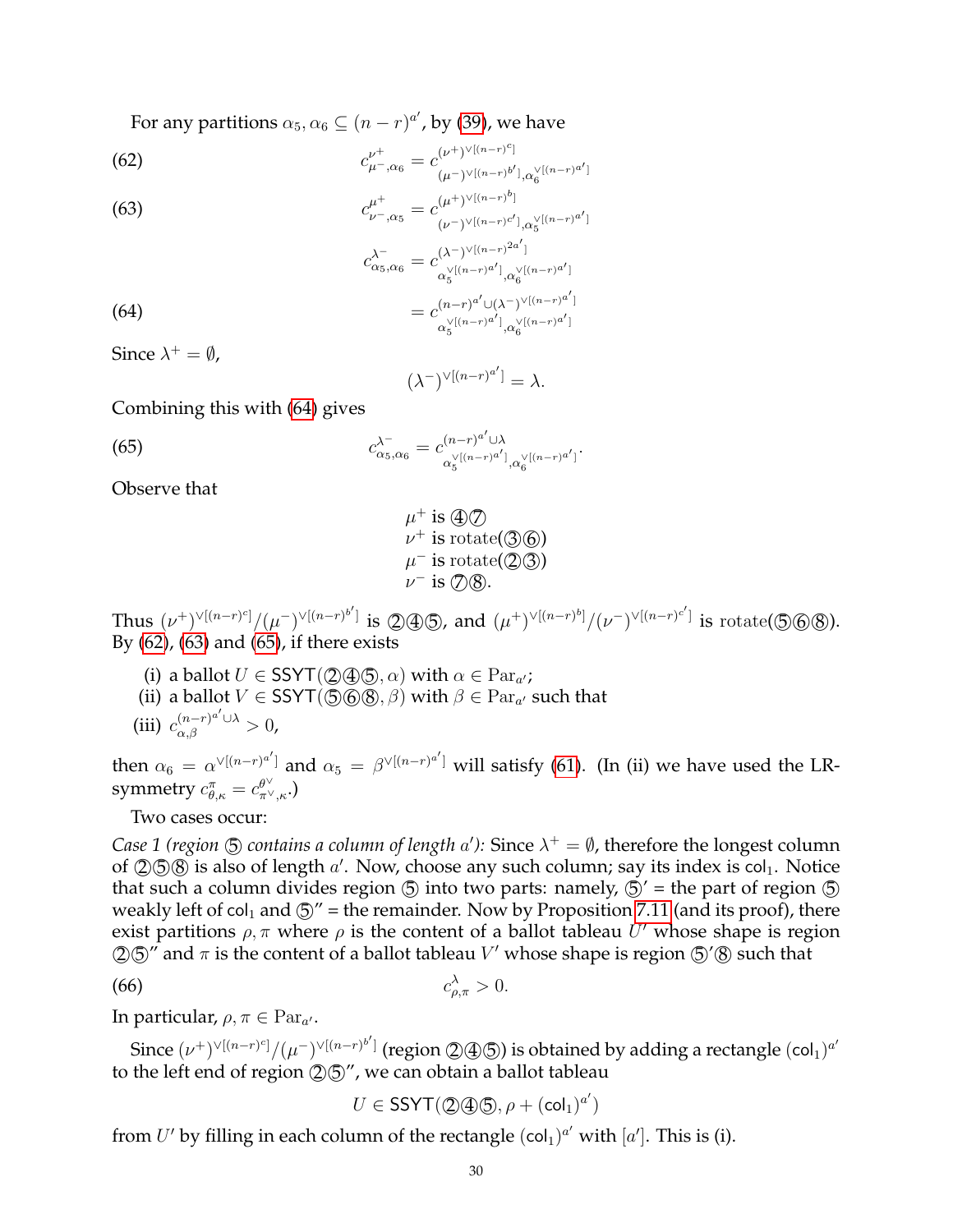Similarly, since region  $\circledS\circledS$  is obtained by adding a rectangle  $(n - r - \mathsf{col}_1)^{a'}$  to the right end of region  $\mathcal{D}'(\mathcal{B})$ , we can construct a ballot tableau

$$
V\in \mathsf{SSYT}(\textcircled{\textcircled{\raisebox{-0.6ex}{\scriptsize 0}}} \textcircled{\textcircled{\raisebox{-0.5ex}{\scriptsize 0}}}, \pi+(n-r-\mathsf{col}_1)^{a'})
$$

from  $V'$  by filling in each column of  $(n - r - \text{col}_1)^{a'}$  by  $[a']$ . This is (ii).

By [\(66\)](#page-29-4) and Lemma [7.9](#page-17-5) where we set  $k = 0$ ,

$$
c_{\rho+(\pi_1^{a'}),\pi+(\rho_1^{a'})}^{(\rho_1+\pi_1)^c\cup\lambda} > 0.
$$

Now since  $\pi_1 \leq$  col<sub>1</sub> and  $\rho_1 \leq n-r-\text{col}_1$ , it follows that by setting  $\alpha = \rho + (\text{col}_1^{a'})$  $_1^{a'}$ ) and  $\beta = \pi + (n - r - \mathsf{col}_1)^{a'}$ ,

<span id="page-30-0"></span>
$$
c_{\alpha,\beta}^{(n-r)^{a'}\cup\lambda}>0,
$$

as required by (iii).

*Case 2 (no column in region*  $\circled{5}$  *has length a'*): Let col<sub>1</sub> =  $(\nu^{\vee})_{b'+a'}$  and col<sub>2</sub> =  $\mu_{b'+1}$ . In Figure  $4(A)$ , col<sub>1</sub> is the index of the right-most column that does not intersect region  $(6)$ . If no such column exists, then  $col_1 = 0$ . Similarly,  $col_2$  is the index of the right-most column that intersect region (4). If no such column exists, then  $col_2 = 0$ .

Set 
$$
k = \text{col}_2 - \text{col}_1
$$
. Since  $c_{\lambda,\mu}^{\nu^{\vee}} > 0$ , by Lemma 7.12,

(67) 
$$
c_{\mu+(k^{b'}),\lambda+(k^{a'}+b')}^{\nu^{\vee}+(k^{(a'+b')})} > 0.
$$

The skew shape  $(\nu^{\vee} + (k^{(a'+b')}))/(\mu + (k^{b'}))$  is depicted in Figure [4\(B\).](#page-31-0) Set  $\mathfrak{S}'$  to be the region in the new region  $\circled{5}$  whose column is weakly less than  $col_2' (= col_2 = col_1' = col_2'$  $col<sub>1</sub> + k$ ) and  $\circled{5}$ " to be the remaining of the new region  $\circled{5}$ . By [\(67\)](#page-30-0) there is a ballot  $V \in \text{SSYT}(\text{200}'\text{50}'\text{8}, \lambda + (k^{a'}))$ . As in Case 1, by Proposition [7.11,](#page-17-4) we can find two partitions  $\rho,\pi$  where  $\rho$  is the content of a ballot tableau  $\bar{U}'$  whose shape is region  $\mathcal{Q}(\mathbb{S})''$ and  $\pi$  is the content of a ballot tableau  $V'$  whose shape is region  $\mathfrak{S}'\circledS$  such that

(68) 
$$
c_{\rho,\pi}^{\lambda+(k^{a'})} > 0.
$$

Since  $(\nu^+)^{\vee[(n-r)^c]}/(\mu^-)^{\vee[(n-r)^{b']}}$  (region ②④⑤) is obtained by attaching a rectangle  $(\mathsf{col}_1^{a'}$  $\begin{pmatrix} a' \\ 1 \end{pmatrix}$ to the left end of region  $\mathcal{Q}(\mathcal{D})''$ , we can construct a ballot tableau

<span id="page-30-1"></span>
$$
U\in \mathsf{SSYT}(\mathbb{Q}(\mathbb{Q}\mathbb{G}),\rho+(\mathsf{col}_1)^{a'})
$$

from U' by filling in each column of the rectangle  $(\text{col}_1^{a'})$  $\binom{a'}{1}$  by  $[a']$ . This is (i).

Similarly, since region  $\circledS\circledS$  is obtained by adding a rectangle  $(n - r - \mathsf{col}_2)^{a'}$  to the right end of region  $\mathcal{F}/\mathcal{B}$ , we obtain a ballot tableau

$$
V\in \mathsf{SSYT}(\textcircled{\textsf{S}}\textcircled{\textsf{R}},\pi+(n-r-\mathsf{col}_2)^{a'})
$$

from V' by filling in each column of  $(n - r - \text{col}_2)^{a'}$  by  $[a']$ . This is (ii).

Notice that since  $\rho_1 \leq n-r - \text{col}_1$  and  $\pi_1 \leq \text{col}_2$ , we have

$$
\rho_1 - k = \rho_1 - \text{col}_2 + \text{col}_1 \le n - r - \text{col}_2
$$
 and  $\pi_1 - k = \pi_1 - \text{col}_2 + \text{col}_1 \le \text{col}_1$ .

Furthermore, since

$$
\lambda_1 \le n - r = (n - r - \mathsf{col}_2) + \mathsf{col}_1 + k,
$$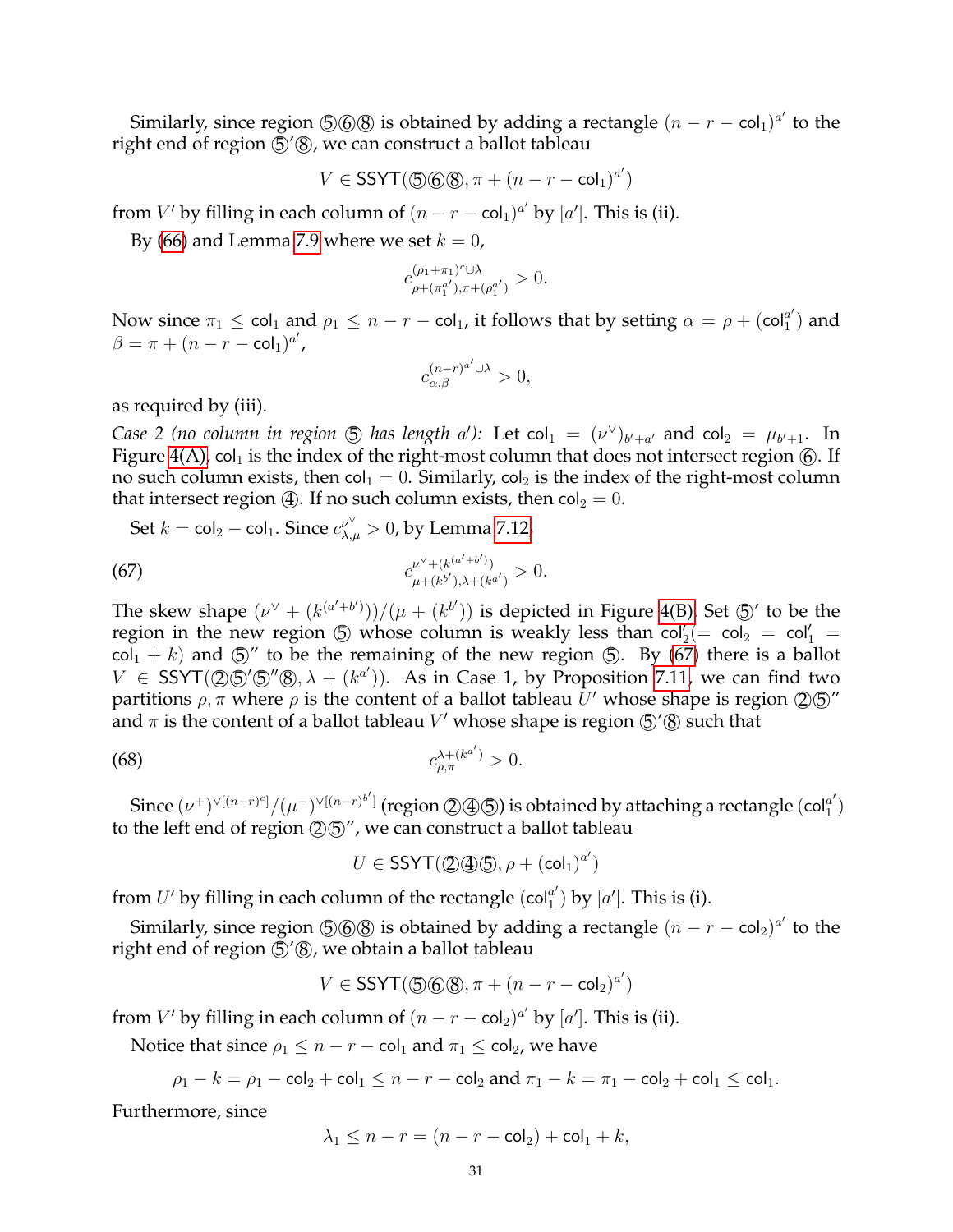<span id="page-31-0"></span>

FIGURE 4. Case 2

we can apply Lemma [7.9](#page-17-5) to [\(68\)](#page-30-1) to see

$$
c_{\rho+(\operatorname{col}_1^{a'}),\pi+(n-r-\operatorname{col}_2)^{a'}}^{(n-r)^{a'}\cup \lambda}>0.
$$

Thus (iii) holds by setting  $\alpha = \rho + (col_1^{a'})$  $\binom{a'}{1}$  and  $\beta = \pi + (n - r - \text{col}_2)^{a'}$ .

9.1.2. *The general case.* Since  $c^{\nu^{\vee}}_{\lambda,\mu} > 0$ , by Theorem [7.1,](#page-15-1) there is a ballot  $T \in \text{SSYT}(\nu^{\vee}/\mu, \lambda)$ .

Let  $\tilde{T} = T^{\le a'} \cup T_{\le a'+b'}$  be the subtableau of  $T$  that keeps only the first  $c = a' + b'$  rows, together with the boxes of  $T$  whose entries are at most  $a'$ . Notice that  $\tilde{T} \in \text{SSYT}(\nu^{(1)}/\mu, \lambda^{(1)})$ is ballot, where  $\nu^{(1)}, \lambda^{(1)}$  are some partitions with  $\lambda^{(1)} \in \operatorname{Par}_{a'+b'}$ ,  $\nu^{(1)} \subset \nu^\vee$  and  $\lambda^{(1)} \subset \lambda$ .

<span id="page-31-1"></span>By Theorem [8.15,](#page-25-0) we can find a partition  $\rho$  such that

(69) 
$$
c_{\rho,(\lambda^{(1)})_{\leq a'}}^{\nu^{(1)}} > 0, \quad c_{\mu,(\lambda^{(1)})_{>a'}}^{\rho} > 0, \quad \rho_{>b'} = \mu_{>b'}.
$$

Set

(70) 
$$
\alpha_1 = (\rho_{\leq b'})^{\vee[(n-r)^{b'}]} \text{ and } \alpha_2 = (\lambda^{(1)})_{>a'}.
$$

Since  $\rho/\mu = \rho_{\leq b'}/\mu_{\leq b'}$ , by the second non-vanishing in [\(69\)](#page-31-1),

(71) 
$$
c_{\alpha_1,\alpha_2}^{\mu^-} > 0.
$$

Consider  $T^{>a'} \subset T$ , the tableau obtained from T by only keeping the entries that are greater than  $a'$ . Since T is ballot, for any  $k > a'$  and any initial segment of the column (or row) reading word of T, k appears at least as much as  $k + 1$ . Thus k appears at least as much as  $k + 1$  in any initial segment of the column (or row) reading word of  $T^{>a'}$ . Hence,  $\overline{T^{>a'}}$  = the tableau obtained from  $T^{>a'}$  by subtracting  $a'$  from every entry, is ballot.

Let  $U_1 \in \mathsf{SSYT}(\rho/\mu, (\lambda^{(1)})_{>a'})$  be a ballot tableau that witnesses the second non-vanishing in [\(69\)](#page-31-1). Let  $U_2$  be the tableau of shape  $\nu^\vee/\nu^{(1)}$  where for each box  $(i,j)\in \nu^\vee/\nu^{(1)}$ , we set

<span id="page-31-2"></span>
$$
U_2(i,j) = T(i,j) - a'.
$$

Since  $T(i, j) \ge a'$  for all  $(i, j) \in \nu^{\vee}/\nu^{(1)}$ ,

$$
U_2(i,j) = \overline{T^{\geq a'}}(i,j).
$$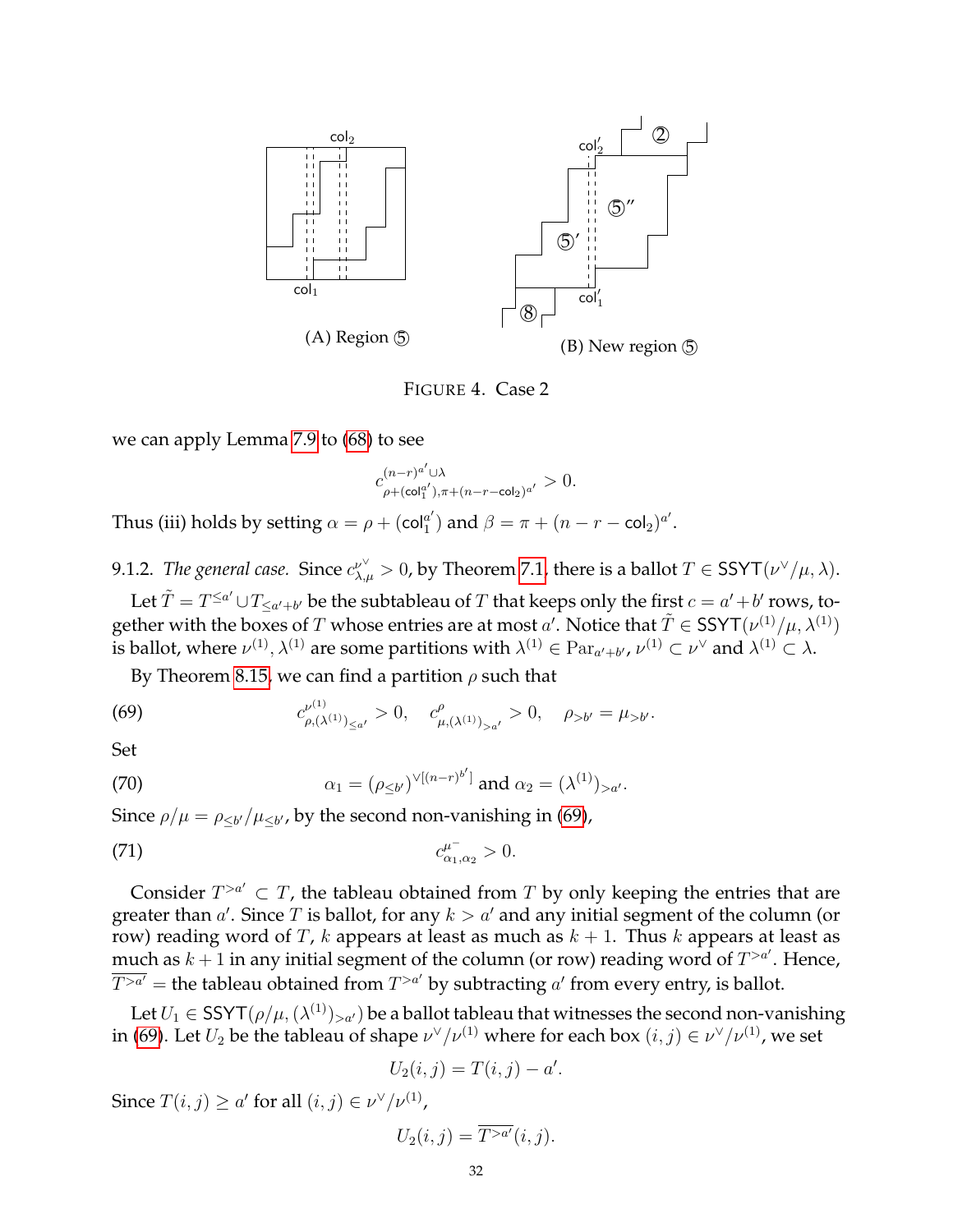Let  $(\overline{T^{>a'}})_{\leq b'+a'}$  and  $(\overline{T^{>a'}})_{>b'+a'}$  be the first  $b'+a'$  and bottom  $c'$  rows of  $\overline{T^{>a'}}$  respectively. Notice in particular that  $(\overline{T^{>a'}})_{>b'+a'}=U_2$ , and thus

(72) 
$$
\text{revrowword}((\overline{T^{>a'}})_{>b'+a'}) = \text{revrowword}(U_2).
$$

Since  $\overline{T^{>a'}}$  is ballot, so is  $(\overline{T^{>a'}})_{\leq b'+a'}$ . Moreover, by the definition of  $\lambda^{(1)}$ , we have

<span id="page-32-1"></span><span id="page-32-0"></span>
$$
cont(\overline{T^{>a'}})_{\leq b'+a'} = (\lambda^{(1)})_{>a'} = cont(U_1).
$$

Since  $U_1$  is also ballot,

(73) 
$$
\text{revrowword}((\overline{T^{>a'}})_{\leq b'+a'}) \equiv_K \text{revrowword}(U_1).
$$

By ballotness of  $T^{>a'}$ , we have

revrowword $(Y_{\lambda_{>a'}}) \equiv_K$  revrowword $(\overline{T^{>a'}}) =$  revrowword $((\overline{T^{>a'}})_{>b'+a'})$ ·revrowword $((\overline{T^{>a'}})_{\leq b'+a'}).$ Combining with [\(72\)](#page-32-0) and [\(73\)](#page-32-1), we reach

$$
\mathsf{revrowword}(Y_{\lambda_{>a'}}) \equiv_K \mathsf{revrowword}(U_2) \cdot \mathsf{revrowword}(U_1).
$$

As a result, by Theorem [7.5,](#page-16-1)  $U_2 * U_1$  is ballot and  $\text{cont}(U_2 * U_1) = \lambda_{\geq a'} = \lambda^+$ .

Then, by the construction in Proposition [7.11,](#page-17-4) there exists  $\beta$  such that

<span id="page-32-2"></span>
$$
c_{\nu^{(1)},\beta}^{\nu^{\vee}}>0
$$
 and  $c_{(\lambda^{(1)})_{>a'},\beta}^{\lambda^{+}}>0$ .

Setting  $\alpha_3 = \beta$ , one gets

$$
c_{\alpha_2 \alpha_3}^{\lambda^+} > 0
$$

Set now

(75) 
$$
\alpha_4 = (\nu^{(1)})_{>c}.
$$

Since  $(\nu^{(1)})_{\leq c} = (\nu^{\vee})_{\leq c}$ , we have  $\nu^-/\alpha_4 = \nu^{\vee}/\nu^{(1)}$  and

(76) 
$$
c_{\alpha_3,\alpha_4}^{\nu^-} > 0.
$$

We just constructed  $\alpha_1, \ldots, \alpha_4$  such that the three LR-coefficents associated to  $\lambda^+$ ,  $\mu^$ and  $\nu^-$  do not vanish. Consider now three alternate partitions

<span id="page-32-3"></span>
$$
\tilde{\lambda} = \lambda_{\leq a'}, \tilde{\mu} = \rho \text{ and } \tilde{\nu}^{\vee[(n-r)^r]} = \nu^{(1)},
$$

and define  $\tilde\lambda^+, \tilde\lambda^-, \tilde\mu^+, \tilde\mu^-, \tilde\nu^+, \tilde\nu^-$  as in Theorem [9.1](#page-28-0) accordingly. In fact, we have

$$
\begin{aligned}\n\tilde{\lambda}^- &= \lambda^- & \tilde{\lambda}^+ &= \emptyset \\
\tilde{\mu}^- &= \alpha_1 & \tilde{\mu}^+ &= \mu^+ \\
\tilde{\nu}^- &= \alpha_4 & \tilde{\nu}^+ &= \nu^+\n\end{aligned}
$$

.

By [\(69\)](#page-31-1),

$$
c_{\tilde{\lambda},\tilde{\mu}}^{\tilde{\nu}^{\vee[(n-r)^{r}]}}>0.
$$

We can now apply Section [9.1.1](#page-28-4) to get

$$
N_{\tilde{\lambda}^-, \tilde{\mu}^+, \tilde{\nu}^-, \tilde{\lambda}^+, \tilde{\mu}^-, \tilde{\nu}^+} > 0.
$$

In particular, we have

$$
\tilde{\alpha}_1 = \alpha_1, \ \tilde{\alpha}_2 = \emptyset, \ \tilde{\alpha}_3 = \emptyset, \ \tilde{\alpha}_4 = \alpha_4.
$$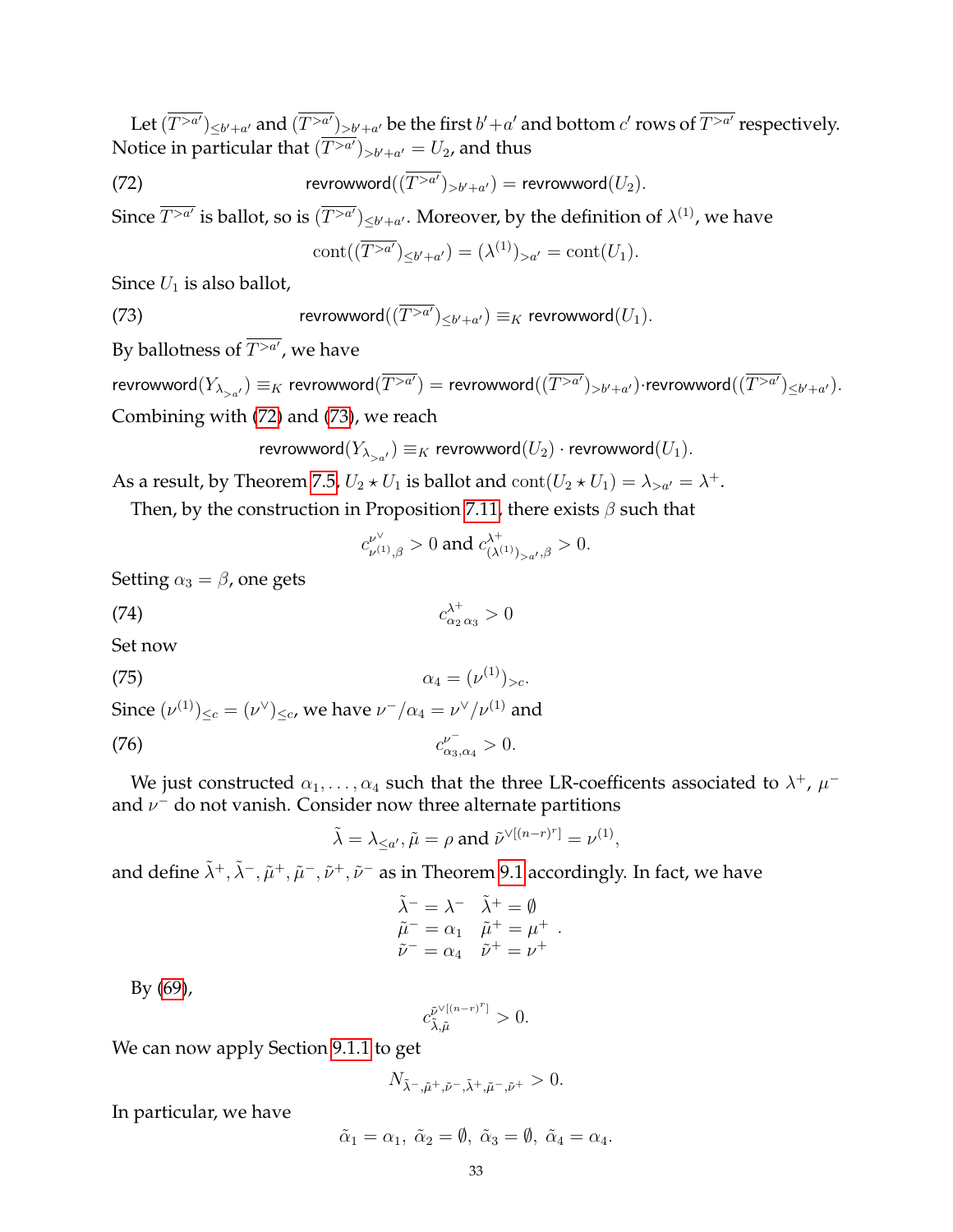Therefore,

$$
\begin{split} c^{\nu^+}_{\alpha_1,\tilde{\alpha}_6}&=c^{\tilde{\nu}^+}_{\tilde{\alpha}_1,\tilde{\alpha}_6}>0,\\ c^{\mu^+}_{\alpha_4,\tilde{\alpha}_5}&=c^{\tilde{\mu}^+}_{\tilde{\alpha}_4,\tilde{\alpha}_5}>0,\\ c^{\lambda^-}_{\tilde{\alpha}_5,\tilde{\alpha}_6}&=c^{\tilde{\lambda}^-}_{\tilde{\alpha}_5,\tilde{\alpha}_6}>0. \end{split}
$$

Combined with [\(71\)](#page-31-2), [\(74\)](#page-32-2) and [\(76\)](#page-32-3), we showed that the sextuple  $(\alpha_1, \alpha_2, \alpha_3, \alpha_4, \tilde{\alpha}_5, \tilde{\alpha}_6)$ make all six Littlewood-Richardson coefficients in Figure [2](#page-28-1) non-zero.

# <span id="page-33-2"></span>10. EXTENDED HORN INEQUALITIES AND THE PROOF OF THEOREM [1.5](#page-3-0)

# <span id="page-33-1"></span><span id="page-33-0"></span>10.1. **Extended Horn inequalities.** We recall the following notion from [\[10\]](#page-34-1):

<span id="page-33-6"></span>Definition 10.1. An extended Horn inequality on  $\mathrm{Par}^3_n$  is

(77) 
$$
0 \le |\lambda_A| - |\lambda_{A'}| + |\mu_B| - |\mu_{B'}| + |\nu_C| - |\nu_{C'}|
$$

where  $A, A', B, B', C, C' \subseteq [n]$  satisfy

(I) 
$$
A \cap A' = B \cap B' = C \cap C' = \emptyset
$$
  
\n(II)  $|A| = |B'| + |C'|, |B| = |A'| + |C'|, |C| = |A'| + |B'|$   
\n(III) There exists  $A_1, A_2, B_1, B_2, C_1, C_2 \subseteq [n]$  such that:  
\n(i)  $|A_1| = |A_2| = |A'|, |B_1| = |B_2| = |B'|, |C_1| = |C_2| = |C'|$   
\n(ii)  $c_{\tau(A_1), \tau(A_2)}^{\tau(A')}$ ,  $c_{\tau(B_1), \tau(B_2)}^{\tau(B')}}, c_{\tau(C_1), \tau(C_2)}^{\tau(C')} > 0$   
\n(iii)  $c_{\tau(B_1), \tau(C_2)}^{\tau(A)}, c_{\tau(C_1), \tau(A_2)}^{\tau(B)}, c_{\tau(A_1), \tau(B_2)}^{\tau(C)} > 0$ .

*Definition* 10.2*.* The *extended Horn cone* is:

(78) 
$$
EH(n) := \{ (\lambda, \mu, \nu) \in (\text{Par}_n^{\mathbb{Q}})^3 : \text{ inequalities (77) are satisfied} \}.
$$

Let

$$
\overline{\mathrm{EH}}(n) = \mathrm{EH}(n) \cap \{(\lambda, \mu, \nu) \in (\mathrm{Par}_n)^3 : |\lambda| + |\mu| + |\nu| \text{ is even}\}.
$$

<span id="page-33-3"></span>**Conjecture 10.3** ([\[10,](#page-34-1) Conjecture 1.4]). *If*  $(\lambda, \mu, \nu) \in \overline{\text{EH}}(n)$  *then*  $N_{\lambda,\mu,\nu} > 0$ *.* 

We will prove a weakened version of Conjecture [10.3:](#page-33-3)

<span id="page-33-5"></span>**Theorem 10.4** (*cf.* [\[10,](#page-34-1) Conjecture 1.4]).  $EH(n) = NL-sat(n)$ .

Consequently, we are able to answer an issue raised in [\[10,](#page-34-1) Section 1]:

<span id="page-33-4"></span>**Corollary 10.5.** *Conjecture [1.4](#page-2-1) implies Conjecture [10.3.](#page-33-3)*

Corollary [10.5](#page-33-4) is analogous to the situation in Zelevinsky's [\[29\]](#page-35-18), before [\[15\]](#page-35-8).

The following shows that Theorem [1.5](#page-3-0) is equivalent to Theorem [10.4.](#page-33-5)

<span id="page-33-7"></span>**Lemma 10.6.** A sextuple  $(A, A', B, B', C, C')$  of subsets of  $[n]$  parametrizes an extended Horn *inequality if and only if it appears in Theorem [1.5.](#page-3-0)*

*Proof.* Definition [10.1](#page-33-6) implies

 $c^{\tau(A')}_{\tau(A_1)}$  $\frac{\tau(A')}{\tau(A_1),\tau(A_2)} c_{\tau(A_2)}^{\tau(B)}$  $\frac{\tau(B)}{\tau(A_2), \tau(C_1)} C^{\tau(C')}_{\tau(C_1)}$  $\frac{\tau(C')}{\tau(C_1),\tau(C_2)}c^{\tau(A)}_{\tau(C_2)}$  $\tau(A) \ \tau(C_2), \tau(B_1) C \tau(B_1)$  $\tau^{(B')}_{\tau(B_1),\tau(B_2)} c^{\tau(C)}_{\tau(B_2),\tau(A_1)} > 0.$ Since  $\tau(A_1)$ ,  $\tau(A_2)$ ... have length at most *n*, this implies  $N_{\tau(A'),\tau(B),\tau(C'),\tau(A),\tau(B'),\tau(C)} \neq 0$ .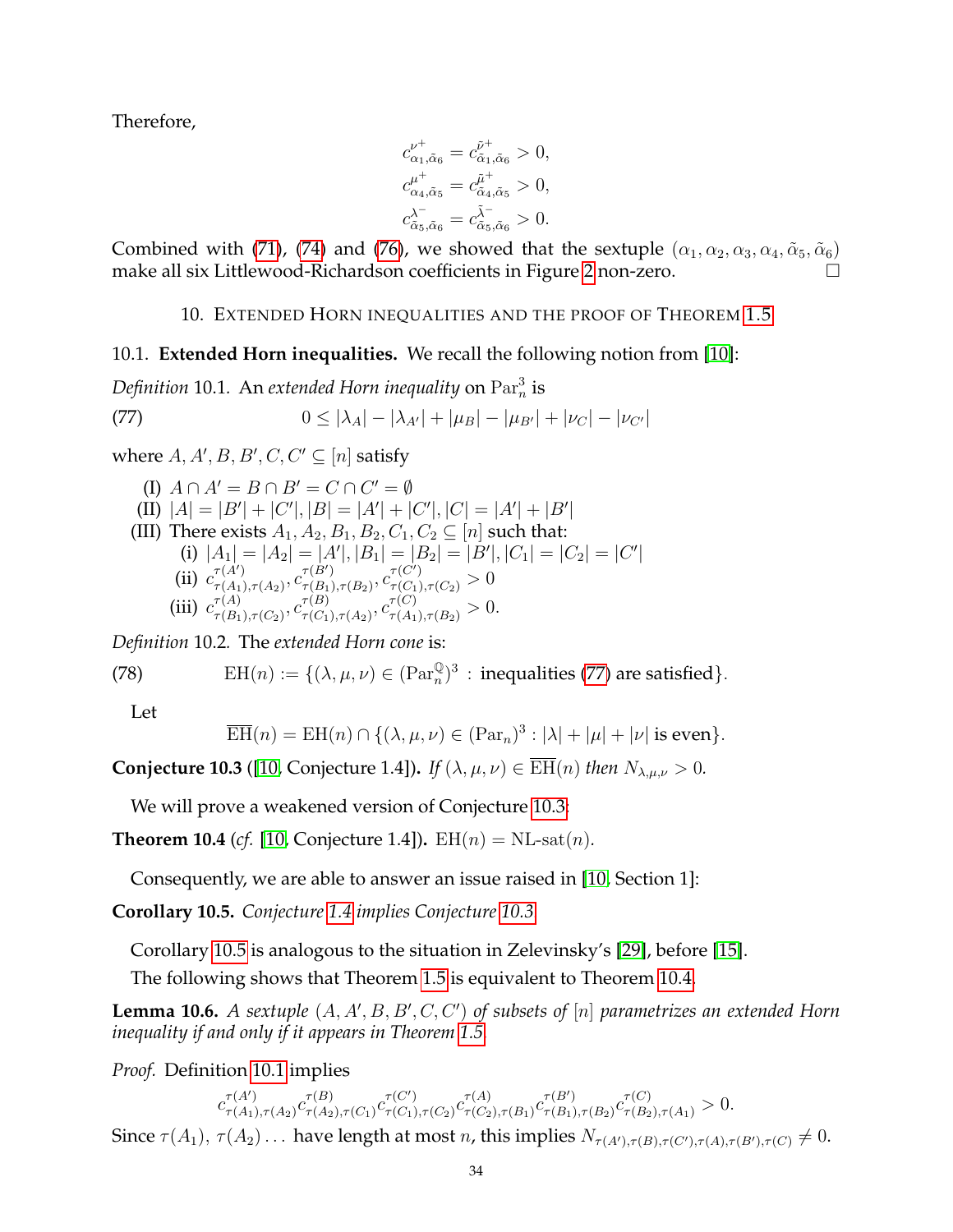Conversely, if  $N_{\tau(A'),\tau(B),\tau(C'),\tau(A),\tau(B'),\tau(C)} \neq 0$ , there exists  $\alpha_1, \alpha_2, \ldots, \alpha_6 \in \text{Par}_n$  such that  $c_{\alpha_1,\alpha_2}^{\tau(A')}c_{\alpha_2,\alpha_3}^{\tau(B)}c_{\alpha_3,\alpha_4}^{\tau(C')}c_{\alpha_4,\alpha_5}^{\tau(A)}c_{\alpha_5,\alpha_6}^{\tau(B')}c_{\alpha_6,\alpha_1}^{\tau(C)}>0.$ 

Set  $a' = |A'|$ . Then, the Young diagram of  $\tau(A')$  is contained in the rectangle  $a' \times (n$ a'). But the nonvanishing of  $\sigma_{\alpha_1,\alpha_2}^{\tau(A')}$  implies that  $\alpha_1 \subset \tau(A')$ . Hence there exists  $A_1 \subseteq [n]$ such that  $\tau(A_1) = \alpha_1$ . Similarly, we can pick  $A_2, B_1, B_2, C_1, C_2 \subseteq [n]$  such that  $\tau(A_2) =$  $\alpha_2, \tau(C_1) = \alpha_3$  *etc.* that satisfy Definition [10.1.](#page-33-6)

10.2. **Proof of Theorem [1.5.](#page-3-0)** ( $\Rightarrow$ ) By Lemma [10.6,](#page-33-7) EH(n) is the cone defined by the in-equalities in Theorem [1.5.](#page-3-0) Now, NL-sat $(n) \subseteq EH(n)$  is immediate from [\[10,](#page-34-1) Theorem 1].

(  $\Leftarrow$ ) Fix an inequality [\(4\)](#page-1-5) associated to (A, A', B, B', C, C') appearing in Theorem [1.2.](#page-1-4) We prove that this inequality appears in Theorem [1.5;](#page-3-0) that is

<span id="page-34-10"></span>(79) 
$$
N_{\tau(A'),\tau(B),\tau(C'),\tau(A),\tau(B'),\tau(C)} \neq 0.
$$

Set  $r = |A| + |A'|$ . Let  $I \in Schub(Gr_{\omega}(r, 2n))$  be associated to  $(A, A') \in Schub'(Gr_{\omega}(r, 2n))$ , under [\(22\)](#page-8-1). Similarly define *J* and *K*. Now apply Theorem [9.1](#page-28-0) with  $\lambda = \tau(I)^{\vee}$ ,  $\mu = \tau(J)^{\vee}$ and  $\nu = \tau(K)^{\vee}$ , and  $a' = |A'|$ ,  $b' = |B'|$  and  $c' = |C'|$  (refer to Figure [1](#page-8-0) to see,  $\tau(A') = \lambda^{-}$ ,  $\tau(B) = \mu^+$  *etc.*). The assumption  $a' + b' + c' = r$  comes from condition (2) in Theorem [1.5.](#page-3-0) The assumption  $c^{\nu^{\vee}}_{\lambda,\mu} > 0$  is implied by condition (3) in Theorem [1.2](#page-1-4) combined with the semigroup property of LR coefficients. Specifically, we are claiming, from the definitions that  $\tau^0(C,\overline{C'}) + \tau^2(C,C') = \tau(K) = \nu^{\overline{\vee}}$  etc. By Theorem [9.1,](#page-28-0) [\(79\)](#page-34-10) holds, since,  $\lambda^-$  =  $\tau(A'), \lambda^+ = \tau(A)$ , *etc.*, as desired.

#### ACKNOWLEDGEMENTS

We thank Winfried Bruns and the Normaliz team. SG, GO, and AY were partially supported by NSF RTG grant DMS 1937241. SG was partially supported by an NSF graduate research fellowship. AY was supported by a Simons collaboration grant and UIUC's Center for Advanced Study.

#### **REFERENCES**

- <span id="page-34-2"></span>[1] Prakash Belkale and Shrawan Kumar. Eigenvalue problem and a new product in cohomology of flag varieties. *Invent. Math.*, 166(1):185–228, 2006.
- <span id="page-34-9"></span>[2] Georgia Benkart, Frank Sottile, and Jeffrey Stroomer. Tableau switching: algorithms and applications. *J. Combin. Theory Ser. A*, 76(1):11–43, 1996.
- <span id="page-34-8"></span>[3] Emmanuel Briand, Rosa Orellana, and Mercedes Rosas. Rectangular symmetries for coefficients of symmetric functions. *The Electronic Journal of Combinatorics*, 22(3), Jul 2015.
- <span id="page-34-5"></span>[4] W. Bruns, B. Ichim, C. Söger, and U. von der Ohe. Normaliz. algorithms for rational cones and affine monoids. Available at https://www.normaliz.uni-osnabrueck.de.
- <span id="page-34-3"></span>[5] Harm Derksen and Jerzy Weyman. The combinatorics of quiver representations. *Ann. Inst. Fourier*, 61(3):1061–1131, 2011.
- <span id="page-34-7"></span>[6] William Fulton. *Young tableaux*, volume 35 of *London Mathematical Society Student Texts*. Cambridge University Press, Cambridge, 1997. With applications to representation theory and geometry.
- <span id="page-34-4"></span>[7] William Fulton. Eigenvalues, invariant factors, highest weights, and Schubert calculus. *Bull. Amer. Math. Soc. (N.S.)*, 37(3):209–249, 2000.
- <span id="page-34-6"></span>[8] Shiliang Gao, Gidon Orelowitz, Nicolas Ressayre, and Alexander Yong. Sage programs and data on the NL-semigroup. <http://math.univ-lyon1.fr/~ressayre/Info/computedDatumNL.tar.gz>, 2021.
- <span id="page-34-0"></span>[9] Shiliang Gao, Gidon Orelowitz, and Alexander Yong. Newell-Littlewood numbers, 2020.
- <span id="page-34-1"></span>[10] Shiliang Gao, Gidon Orelowitz, and Alexander Yong. Newell-Littlewood numbers II: extended Horn inequalities, 2020.